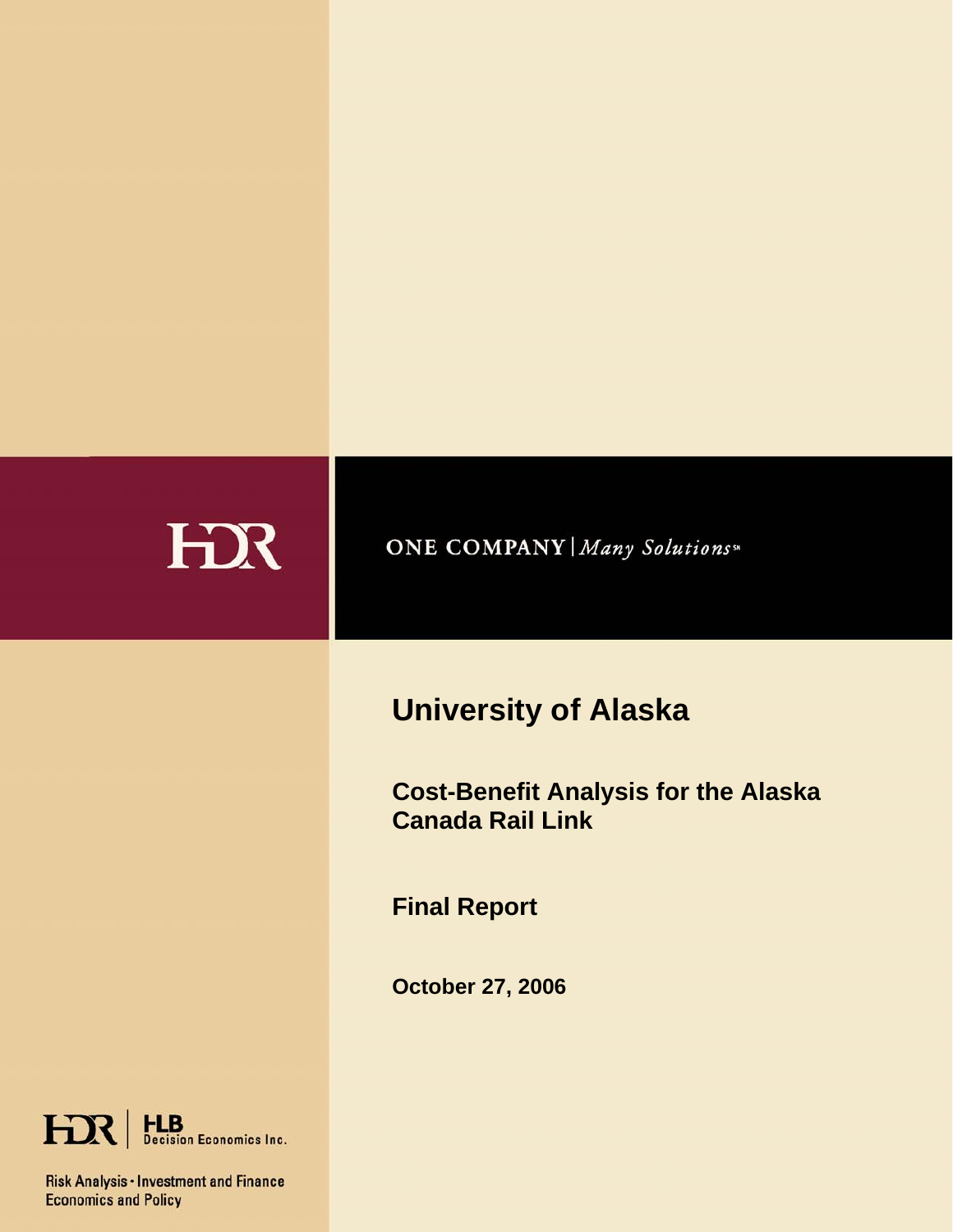# **University of Alaska**

## **Cost-Benefit Analysis for the Alaska Canada Rail Link**

**Final Report** 

**October 27, 2006** 

Prepared By:

HDR|HLB Decision Economics Inc. 1525 Carling Avenue, Suite 500 Ottawa Ontario K1Z 8R9 Canada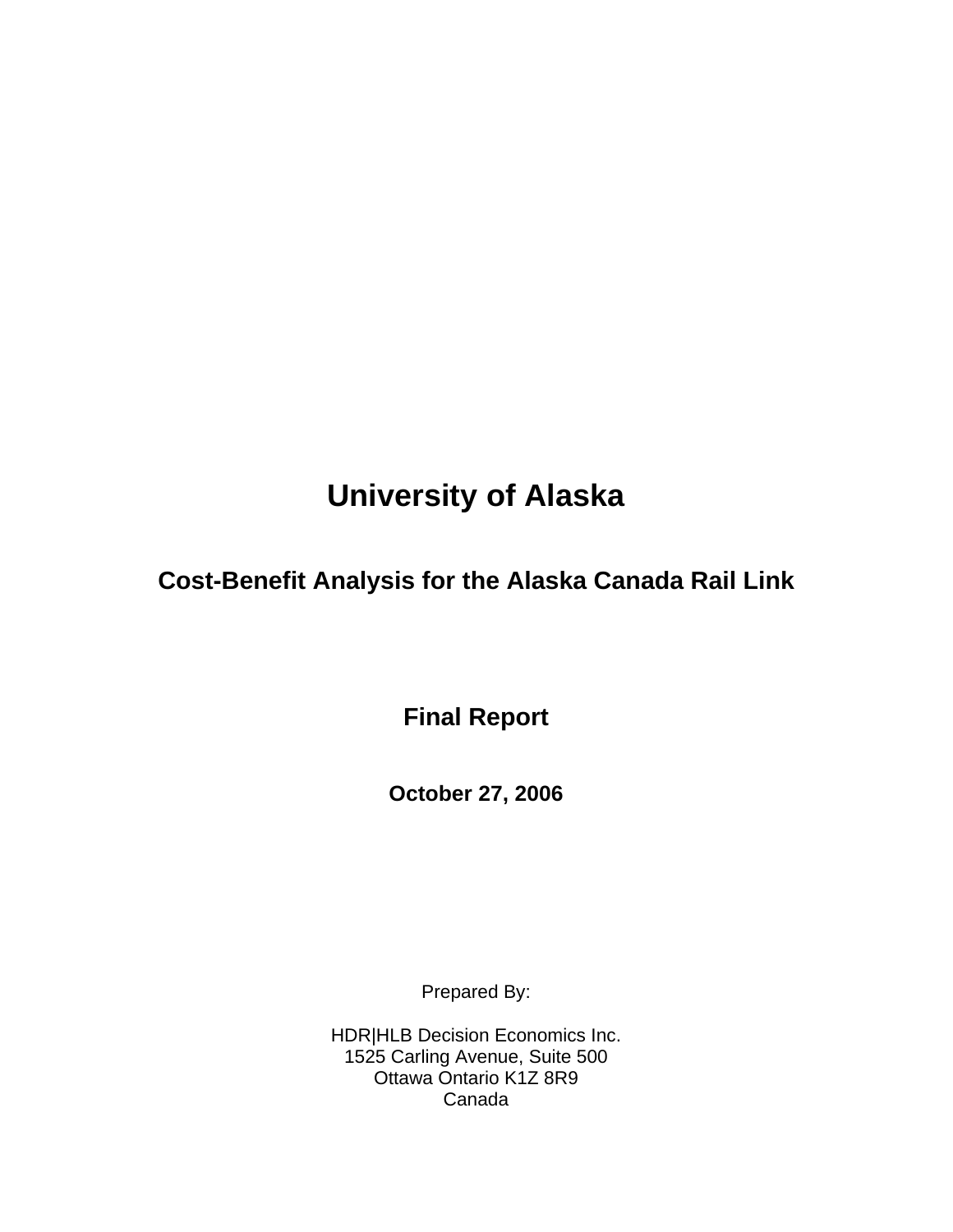## TABLE OF CONTENTS

| $\mathbf{1}$ . |                                    |  |
|----------------|------------------------------------|--|
| 2.             | 21<br>2.2<br>23<br>2.4             |  |
| 3.             |                                    |  |
| 4.             |                                    |  |
| 5.             | RESULTS<br>51<br>5.2<br>5.3<br>5.4 |  |
|                |                                    |  |
|                |                                    |  |
|                |                                    |  |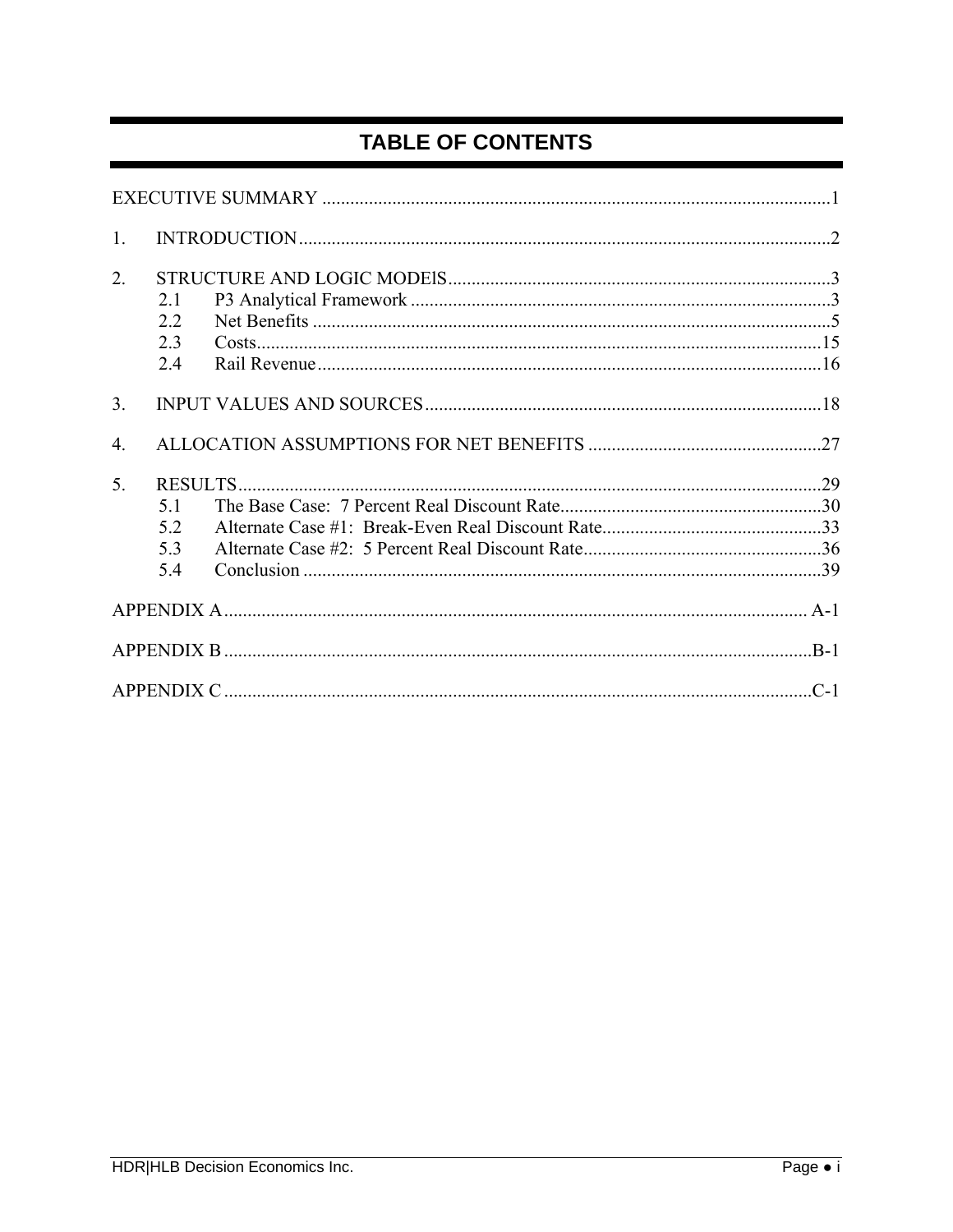## **LIST OF FIGURES**

| Figure 2: [S&L #1] Benefit #1 - Change in Environmental Costs from Displacing Heavy Truck     |
|-----------------------------------------------------------------------------------------------|
| Figure 3: [S&L #2] Benefit #2 – Change in Environmental Costs from Displacing Car/Light       |
| Figure 4: [S&L #3] Benefit #3 – Change in Accident Costs from Displacing Heavy Truck          |
| Figure 5: [S&L #4] Benefit #4 – Change in Accident Costs from Displacing Car/Light Truck      |
|                                                                                               |
|                                                                                               |
| Figure 8: [S&L #7] Benefit #7 – Change in Pavement Maintenance Costs from Displacing          |
| Figure 9: [S&L #8] Benefit #8 - Reduction in Pavement Maintenance Costs from Displacing       |
| Figure 10: [S&L #9] Benefit #9 – Change in Relief and Repair Costs for Natural Disasters /    |
| Figure 11: [S&L #10] Benefit #10 - Reduction in War-Time Military Costs 14                    |
| Figure 12: [S&L #11] Benefit #11 - Tier 2 and 3 Mining Related Employment Benefits15          |
|                                                                                               |
|                                                                                               |
|                                                                                               |
|                                                                                               |
| Figure 17: Total Discounted Value of Net Benefits - By Region (Mean Estimates, Base Case) .32 |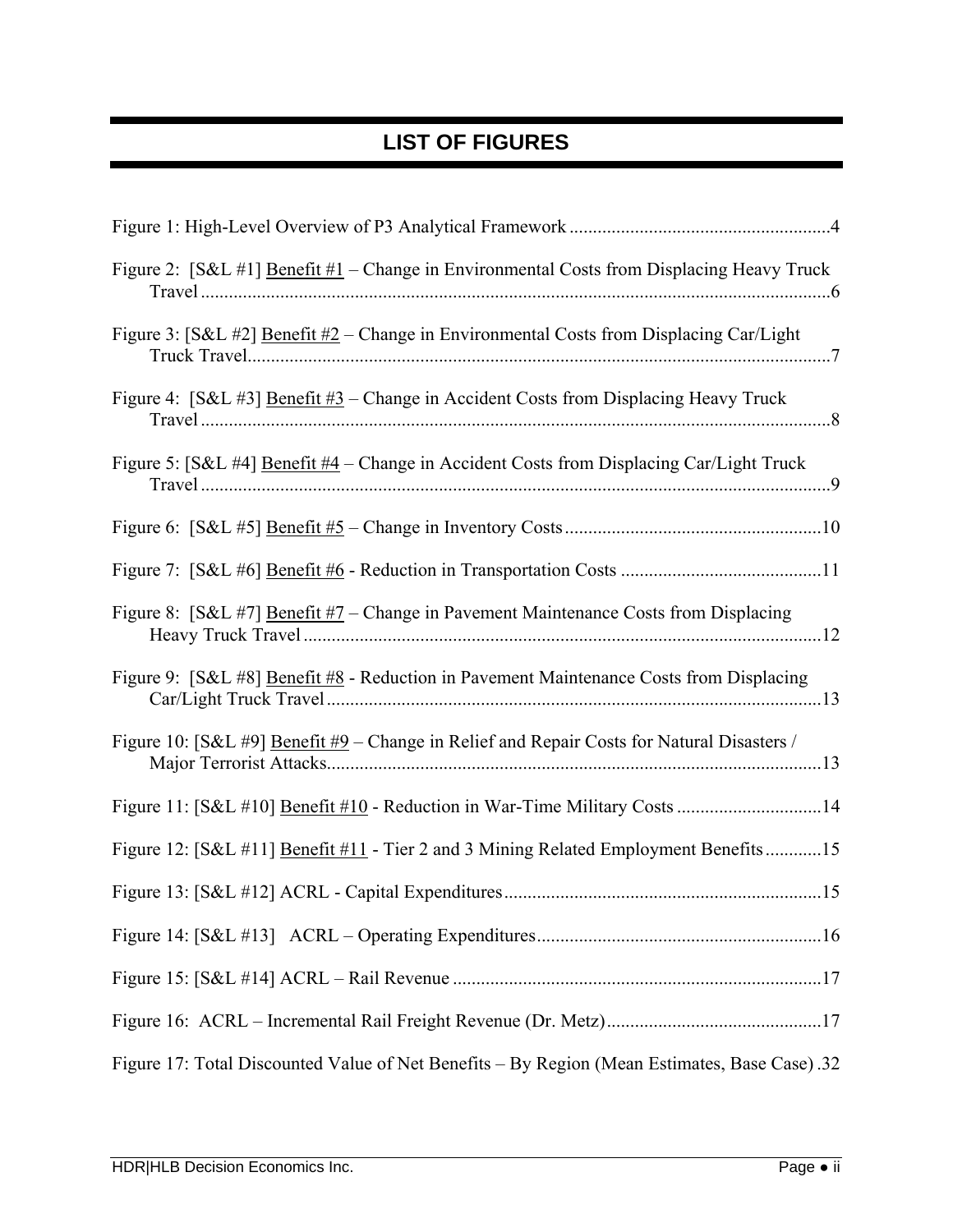## **LIST OF TABLES**

| Table 11: Total Discounted Value of Net Benefits (Alternative Case - Break-Even Real Discount  |
|------------------------------------------------------------------------------------------------|
| Table 12: Costs/P3 Analysis – Public Sector (Mean Estimates, Alternative Case - Break-Even     |
| Table 13: Costs/P3 Analysis - Private Rail Operator (Mean Estimates, Alternative Case - Break- |
| Table 14: Total Discounted Value of Surplus/Shortfall (Alternative Case - Break-Even Real      |
| Table 15: Total Discounted Value of Net Benefits (Alternative Case - 5 Percent Real Discount   |
| Table 16: Costs/P3 Analysis – Public Sector (Mean Estimates, Alternative Case – 5 Percent Real |
| Table 17: Costs/P3 Analysis - Private Rail Operator (Mean Estimates, Alternative Case - 5      |
| Table 18: Total Discounted Value of Surplus/Shortfall (Alternative Case - 5 Percent Real       |
|                                                                                                |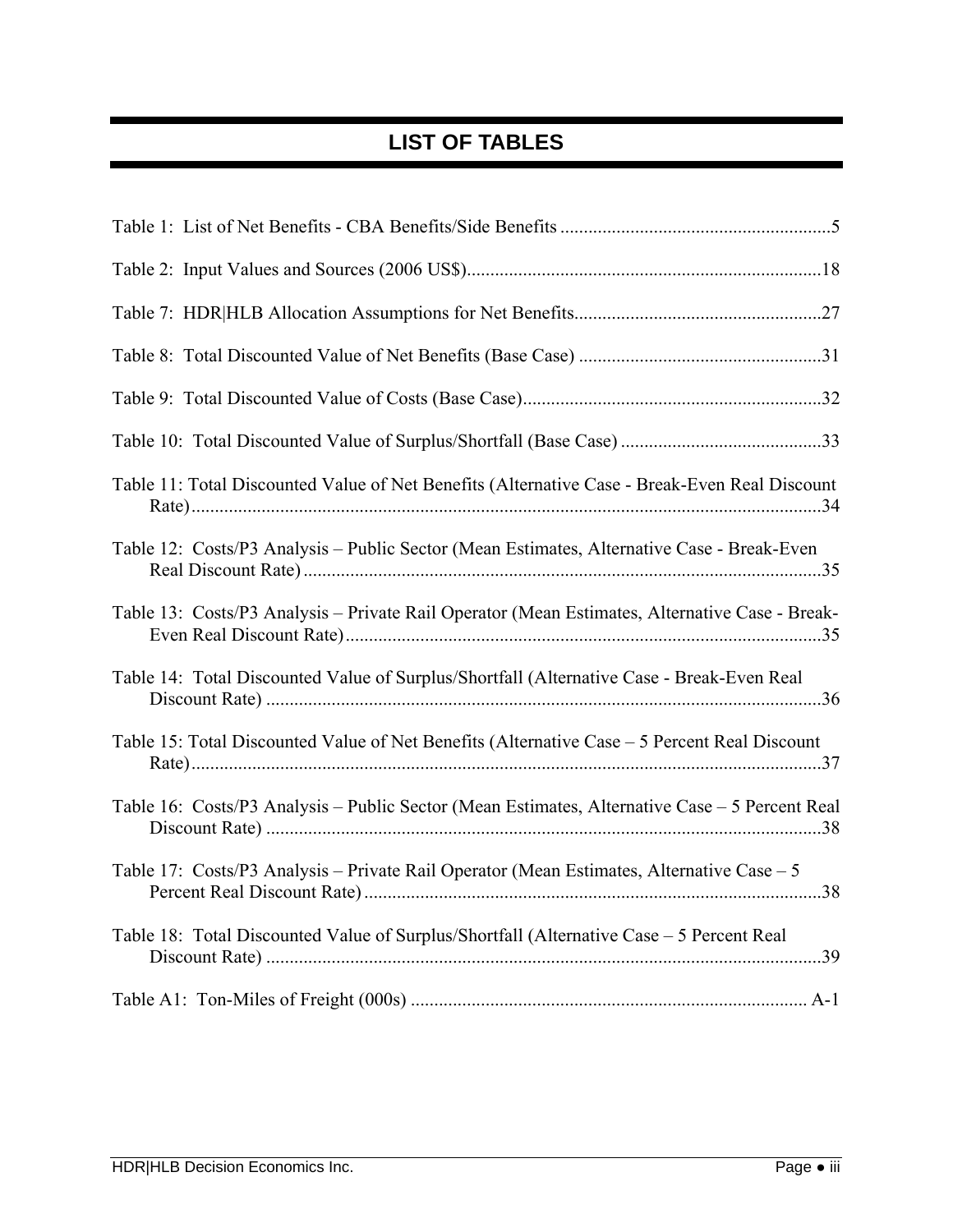## **LIST OF TABLES (CONT'D)**

| Table A-2: Capital Expenditures, Operating Expenses and Rail Freight Revenue, By Year (2006) |
|----------------------------------------------------------------------------------------------|
| Table A-2: Capital Expenditures, Operating Expenses and Rail Freight Revenue, By Year (2006) |
|                                                                                              |
| Table A-3: Passenger and Autorail Revenues, By Year (2006 \$US Millions)* (Cont'd) A-5       |
|                                                                                              |
|                                                                                              |
| Table A-5: Incremental ACRLFreight Revenue (Metz) – By Year (2006 \$US Millions)  A-7        |
|                                                                                              |
|                                                                                              |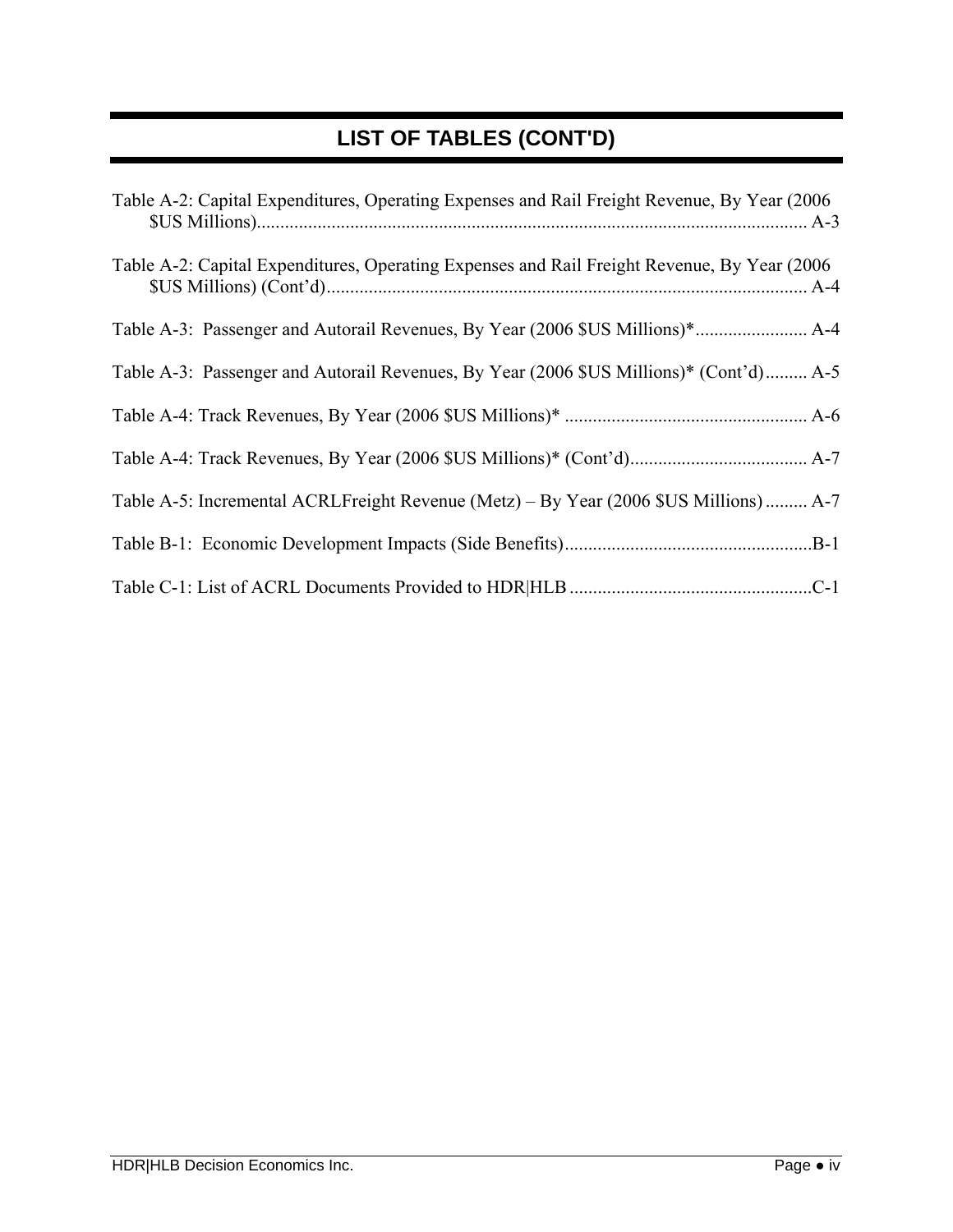### **EXECUTIVE SUMMARY**

The proposed Alaska-Canada Rail Link (ACRL) would generate economic benefits that exceed the total costs of its construction, operation and maintenance. Although this conclusion is sensitive to the assumed opportunity cost of resources (the "discount rate"), the finding holds for discount rates of 5.9 percent or lower. In other words, the project would yield an economic return on investment of 5.9 percent, a return that makes the project competitive with other economic development investment opportunities available to the State. Economic benefits would exceed \$14 billion, and would arise in the form of net new employment in the resource sector; improved industrial productivity (including lower inventory and other logistics costs); improved environmental conditions; greater safety, including reductions in the loss of life, limb and property; military and emergency management benefits; and reduced costs of operating and maintaining transportation systems.

Although the ACRL project is not commercially viable, there is scope for private sector participation in financing the project and operating and maintaining the assets going forward. For example, a co-investment plan of 85 percent public and 15 percent private contribution to capital costs, and 100 percent private financing of on-going operations and maintenance costs would constitute a win-win public-private partnering proposition.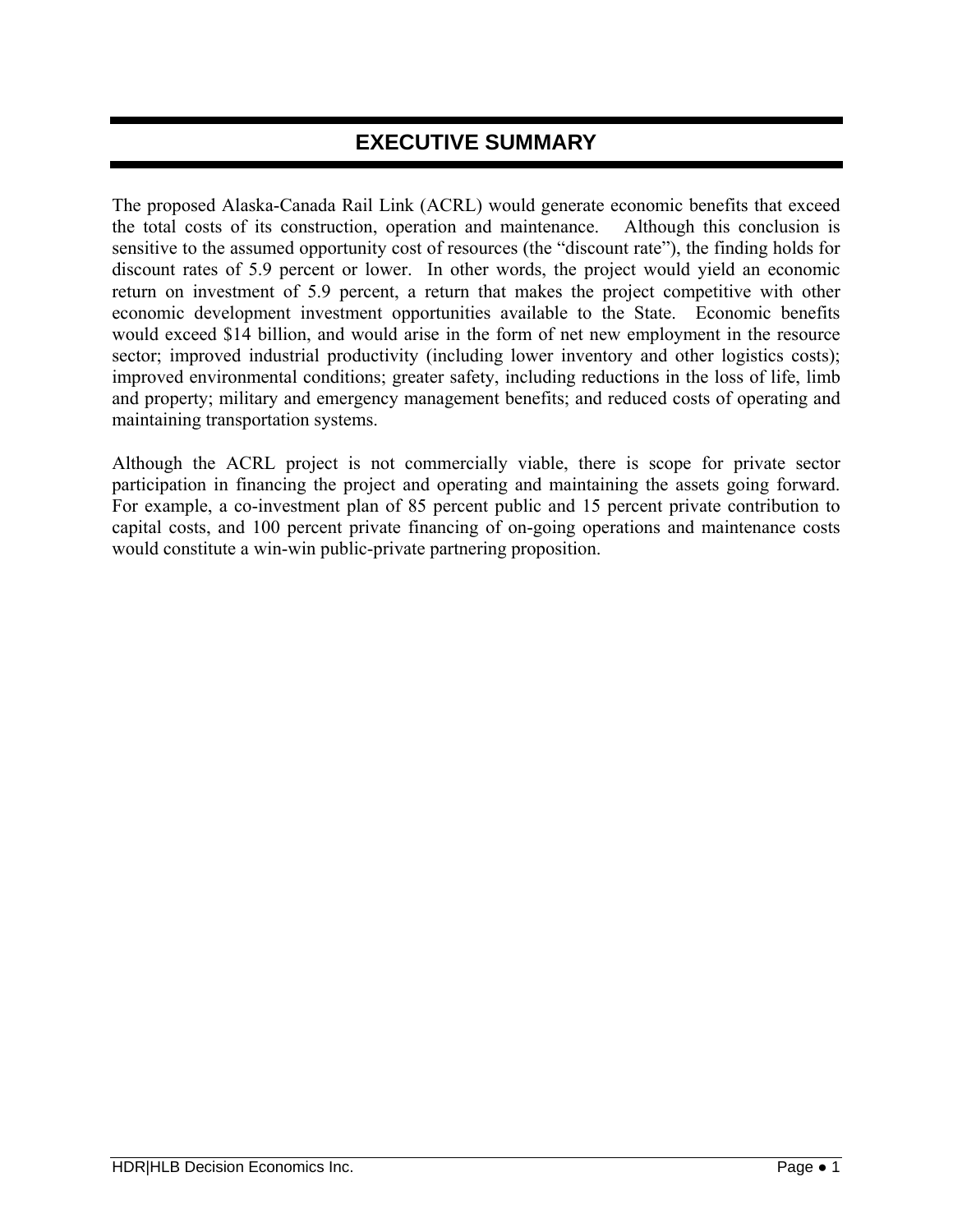## **1. INTRODUCTION**

HDR|HLB has been retained by the University of Alaska Fairbanks (UAF) to develop a costbenefit analysis (CBA) of the proposed Alaska-Canada Rail Link (ACRL). This CBA clearly identifies the potential net benefits and costs of the proposed rail link over the life cycle of the project. HDR|HLB's Risk Analysis Process (RAP) has been utilized to fully accommodate risk and uncertainty. The CBA was developed from the perspectives of both the public (Alaska, Yukon, British Columbia, Rest of Canada and Rest of U.S.) and private sectors (rail operator); with risk-adjusted output metrics provided for each sector. The output metrics were then integrated within a P3 analytical framework to determine the optimum cost sharing mechanism for the proposed ACRL.

On July 1, 2005 the governments of the State of Alaska and the Yukon Territory launched an initiative to determine the feasibility of the ACRL. Some of the documents pertaining to this initiative were provided to HDR|HLB. All documents relevant for CBA were leveraged in the development of the CBA framework.

This final report presents the CBA framework and final results. More specifically, it outlines the model logic for P3 analysis, including the benefits, costs and rail revenues of the proposed ACRL. Input values, allocation assumptions for net benefits, results as indicated by the discounted value of the net benefits and costs, and optimal P3 outcomes are reported. The results are based on the assumption that construction of the ACRL starts in 2012 and continues over a period of 5 years. CBA benefits that arise as a result of the ACRL are not realized until after this construction period is complete. The total number of years for CBA analysis is 50 years, which is consistent with the capital and operating costs developed by another consultant as part of the ACRL initiative.

#### **Plan of Report**

This final report is organized as follows: Section 2 provides the structure and logic models of the CBA framework (P3 analysis, benefits, costs and rail revenues); Section 3 presents the input values and sources; Section 4 presents the allocation assumptions for net benefits; Section 5 presents the results; Appendix A provides additional input values as referenced in the Section 3; Appendix B reports the *side benefits* as referenced in Section 4; and Appendix C provides a list of ACRL documents provided to HDR|HLB.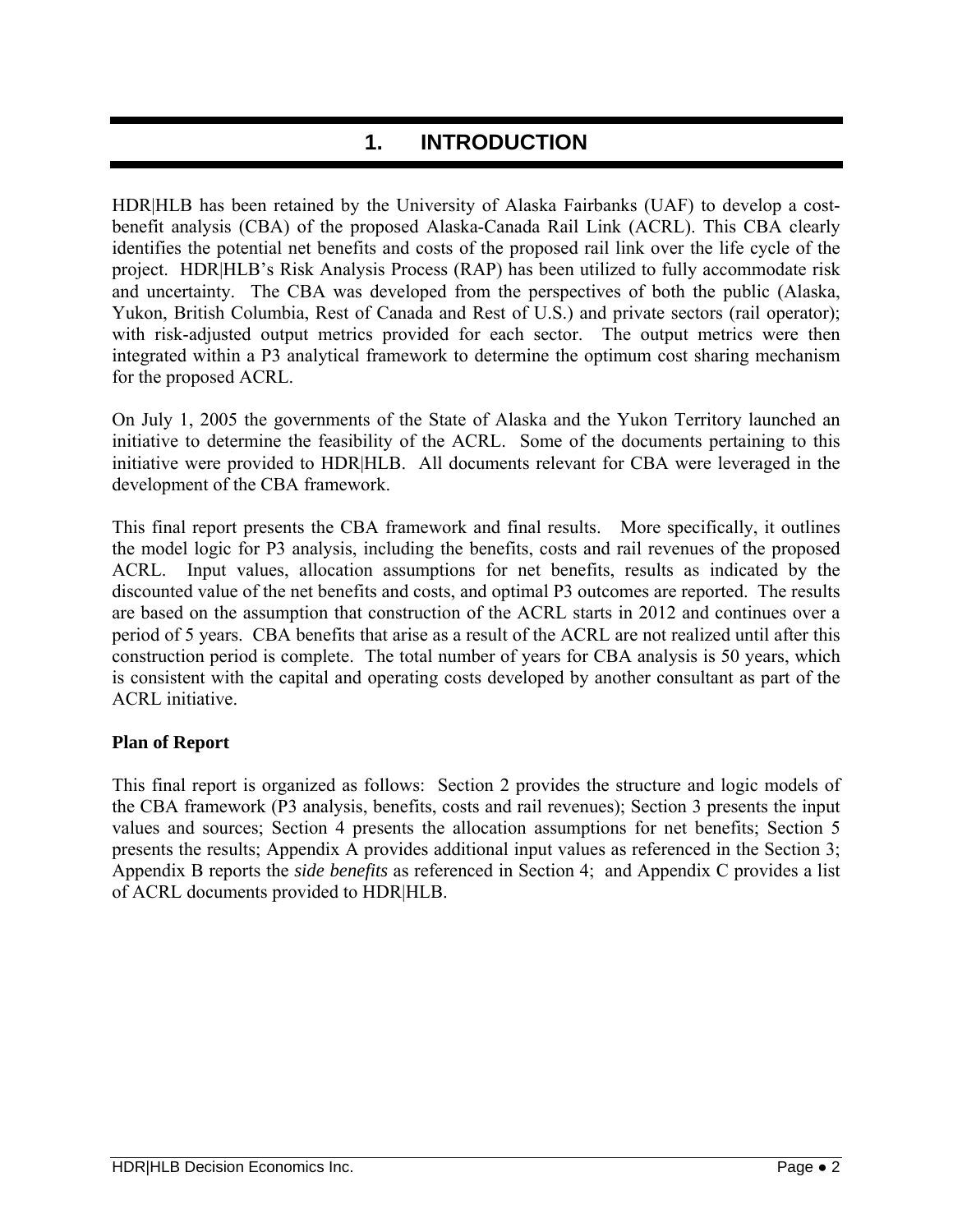### **2. STRUCTURE AND LOGIC MODELS**

This section presents the structure and logic models of the CBA framework. A "structure and logic model" (S&L) depicts the variables and cause and effect relationships that underpin the model logic. Although the structure and logic model is quantified mathematically to facilitate analysis, it is also depicted diagrammatically in order to permit stakeholder scrutiny and modification.

The S&L models of the CBA framework are outlined below. An overview of the P3 analytical framework is presented, followed by the net benefits, costs and rail revenues of the proposed ACRL. Note that the numbers listed in the S&L models are used to identify input variables and are referenced to in Section 3.

### **2.1 P3 Analytical Framework**

The CBA model will be developed and calibrated under the following two scenarios:

- Baseline Scenario: No ACRL (status quo); and,
- Alternate Scenario: Build ACRL.

The Alternate Scenario (i.e. Build ACRL) assumes a network with a main line from New Hazelton, B.C. to Delta Junction, AK and a second line from Skagway, AK to Carmacks, YT. Between Carmacks and Delta Junction, the railway is built through the Ladue River valley.

Figure 1 presents a high-level overview of the P3 analytical framework. The implementation of the Alternative Scenario (i.e. Build ACRL) results in numerous effects relative to the baseline scenario. These effects, or net benefits, are quantified in order to determine the total dollar value of net benefits. Net benefits will be attributed to five beneficiaries that include Alaska, Yukon, British Columbia, Rest of Canada and Rest of U.S. The net benefits are then compared to the costs to construct and maintain the ACRL over the project life-cycle. The resulting business case outcomes provide the output metrics associated with construction of the ACRL. Since the model is developed within a risk analysis framework, a probability assessment for each output metric is determined. These risk-adjusted output metrics are then used in conjunction with P3 scenario analysis (allocation of capital and multi-party NPV) to determine the optimum cost sharing mechanism for the proposed ACRL.

Note that rail revenues, although not a benefit for CBA purposes, are required to determine the optimal cost sharing mechanism.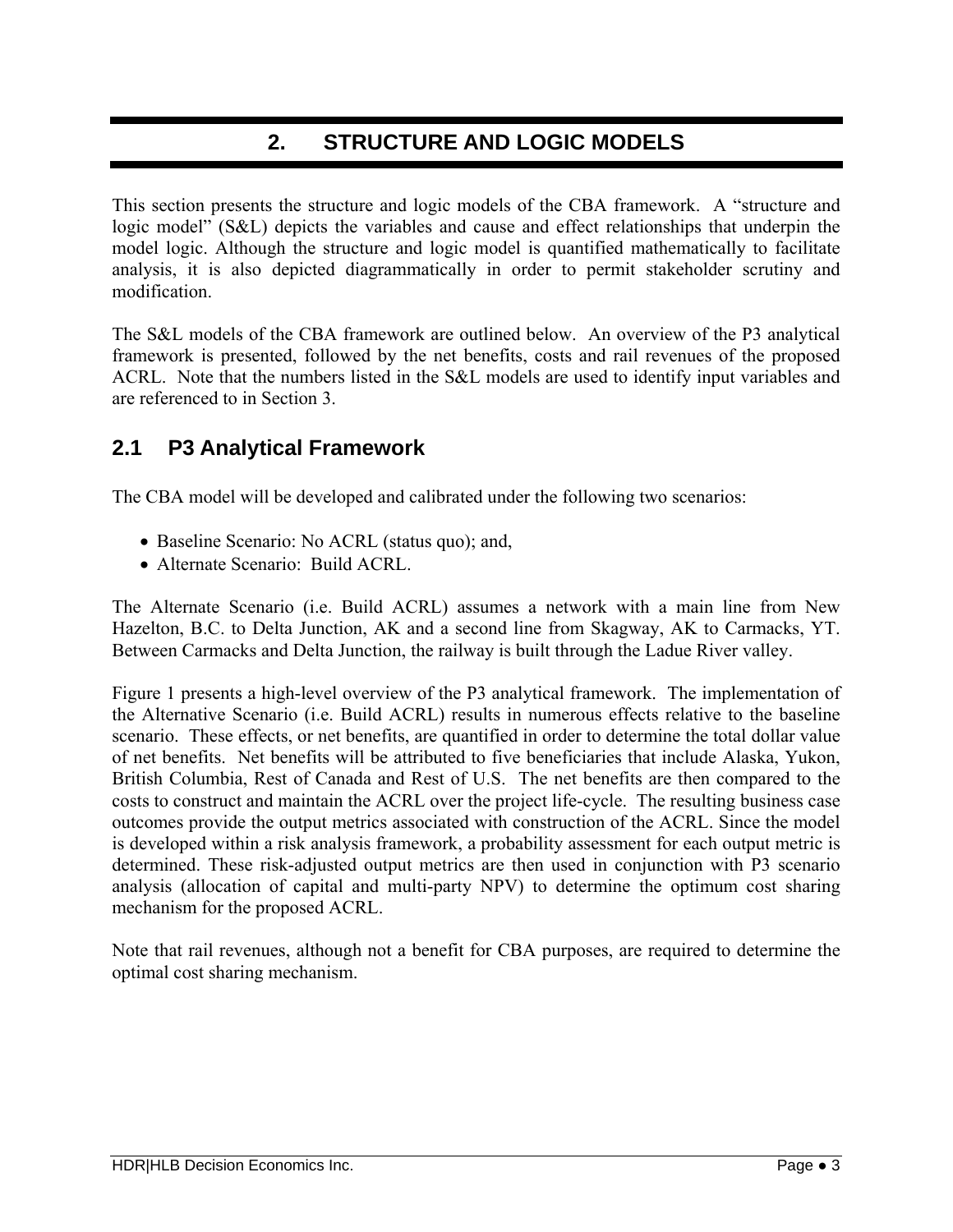

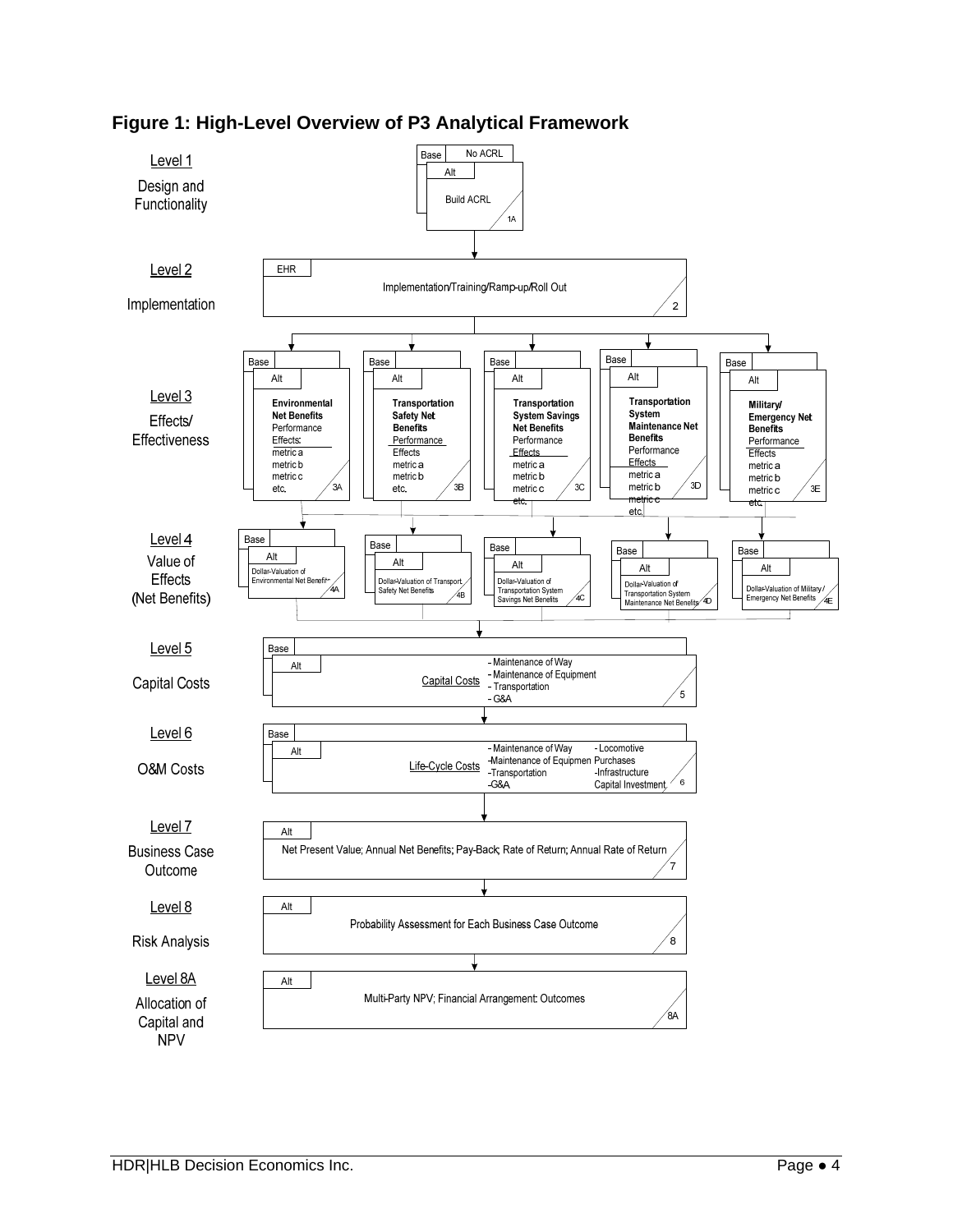### **2.2 Net Benefits**

The list of net benefits is presented in Table 1 below. Note that economic development impacts are not included in the CBA, with the exception of some Tier 2 and Tier 3 mining-related benefits. Economic development impacts are listed as *side benefits* because they may contain useful information for the state/province, but are not appropriate for CBA analysis because they are considered transfers (as opposed to net benefits to society).

| <b>Net</b><br><b>Benefit</b><br>Cat # | <b>Net Benefit</b><br><b>Category</b> | <b>Net</b><br><b>Benefit</b><br># | <b>Net Benefit Name</b>                       | <b>Benefit Type</b> |
|---------------------------------------|---------------------------------------|-----------------------------------|-----------------------------------------------|---------------------|
|                                       |                                       |                                   | Change in Environmental Costs from            |                     |
| 1                                     | Environmental                         | 1                                 | <b>Displacing Heavy Truck Travel</b>          | <b>CBA Benefit</b>  |
|                                       |                                       |                                   | Change in Environmental Costs from            |                     |
|                                       |                                       | $\overline{2}$                    | <b>Displacing Car/Light Truck Travel</b>      | <b>CBA Benefit</b>  |
|                                       |                                       |                                   | Change in Accident Costs from Displacing      |                     |
| $\overline{2}$                        | Transportation                        | 3                                 | <b>Heavy Truck Travel</b>                     | <b>CBA Benefit</b>  |
|                                       | Safety                                |                                   | Change in Accident Costs from Displacing      |                     |
|                                       |                                       | 4                                 | Car/Light Truck Travel                        | <b>CBA Benefit</b>  |
| Transportation<br>3<br>System         |                                       | 5                                 | Change in Inventory Costs                     | <b>CBA Benefit</b>  |
| Savings                               |                                       | 6                                 | Change in Transportation Costs                | <b>CBA Benefit</b>  |
| Transportation                        |                                       | $\overline{7}$                    | Change in Pavement Maintenance Costs          |                     |
| 4                                     | System<br>Maintenance                 |                                   | from Displacing Heavy Truck Travel            | <b>CBA Benefit</b>  |
|                                       |                                       | 8                                 | Change in Pavement Maintenance Costs          | <b>CBA Benefit</b>  |
|                                       |                                       |                                   | from Displacing Car/Light Truck Travel        |                     |
| Military/                             |                                       | 9                                 | Change in Relief and Repair Costs for         |                     |
| 5                                     | Emergency                             |                                   | Natural Disasters / Major Terrorist Attacks   | <b>CBA Benefit</b>  |
|                                       |                                       | 10                                | Change in War-Time Military Costs             | <b>CBA Benefit</b>  |
|                                       |                                       | 11                                | Tier 2 & 3 Mining Related Employment          |                     |
|                                       |                                       |                                   | <b>Benefits</b>                               | <b>CBA Benefit</b>  |
|                                       |                                       | N/A                               | <b>Direct Construction Employment Impacts</b> | Side Benefit        |
| 6                                     | Economic                              |                                   | <b>Ongoing Operations and Maintenance</b>     |                     |
|                                       | Development                           | N/A                               | <b>Employment Impacts</b>                     | Side Benefit        |
|                                       |                                       |                                   | <b>Indirect and Induced Construction</b>      |                     |
|                                       |                                       | N/A                               | <b>Employment Impacts</b>                     | Side Benefit        |
|                                       |                                       | N/A                               | <b>Tourism Related Employment Impacts</b>     | Side Benefit        |

**Table 1: List of Net Benefits - CBA Benefits/Side Benefits** 

The S&L's for each CBA benefit are depicted in the figures below. A brief explanation of each benefit is provided above each figure. Note that the value of each CBA benefit is allocated to Alaska, Yukon, British Columbia, Rest of Canada and Rest of U.S. (as deemed applicable). The allocation methods are reported in Section 4.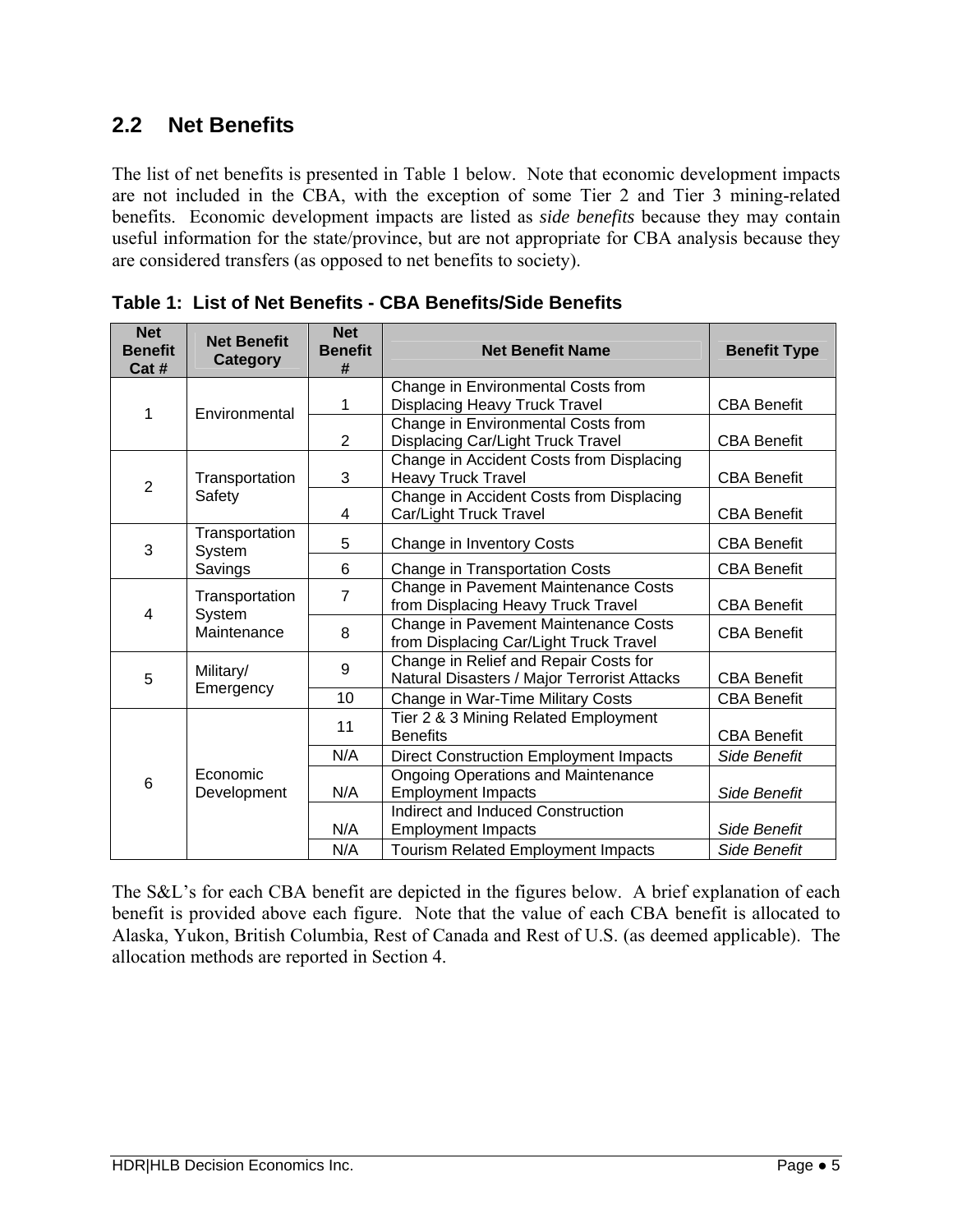### *(Environmental - Benefit #1): Change in Environmental Costs from Displacing Heavy Truck Travel*

Figure 2 below illustrates the change in environmental costs from displacing heavy truck travel. This is the result of a significant amount of freight that is shifted from heavy truck to rail after construction of the ACRL. However, the construction of the ACRL also induces additional rail traffic from Tier 2 and Tier 3 mine development<sup>1</sup>. Nitrogen oxides (NO), carbon monoxide (CO), and hydrocarbons (HC) are harmful pollutants that are emitted from both vehicles and trains. Rail is a more environmentally friendly mode of travel; however, induced rail traffic from Tier 2 and Tier 3 mine development leads to incremental rail emissions. The net impact is the change in environmental costs from displacing heavy truck travel.

**Figure 2: [S&L #1] Benefit #1 – Change in Environmental Costs from Displacing Heavy Truck Travel** 



### *(Environmental - Benefit #2): Change in Environmental Costs from Displacing Car/Light Truck Travel*

Figure 3 below illustrates the change in environmental costs from displacing car/light truck travel. This is the result of some tourists visiting the ACRL region by car/light truck who would choose to shift their mode of travel to rail. An additional stimulation in rail demand is also

 $\overline{a}$ 

 $1$  Tier 1 mines are those that are economically viable irrespective of whether the ACRL project goes ahead or not. Tier 2 mines are those that come into operation to take advantage of ACRL as the main transportation mode (i.e., exploit lower transportation costs). Tier 3 mines are new mines that result from induced exploration activities as a result of the ACRL.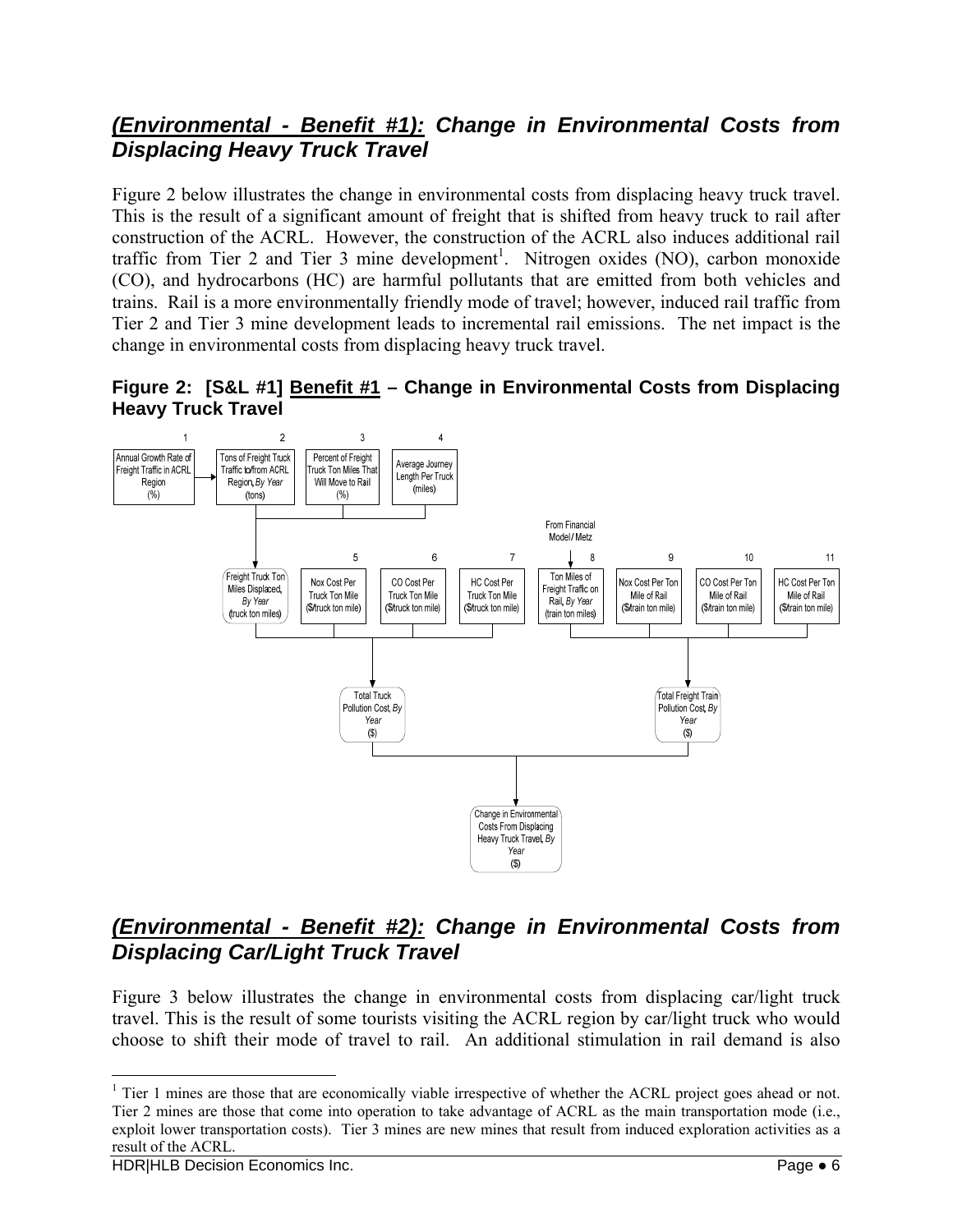expected from rail enthusiasts and locals. Rail is a more environmentally friendly mode of travel; however, induced demand from rail enthusiasts and locals leads to incremental rail emissions. The net impact is the change in environmental costs from displacing car/light truck travel.



**Figure 3: [S&L #2] Benefit #2 – Change in Environmental Costs from Displacing Car/Light Truck Travel**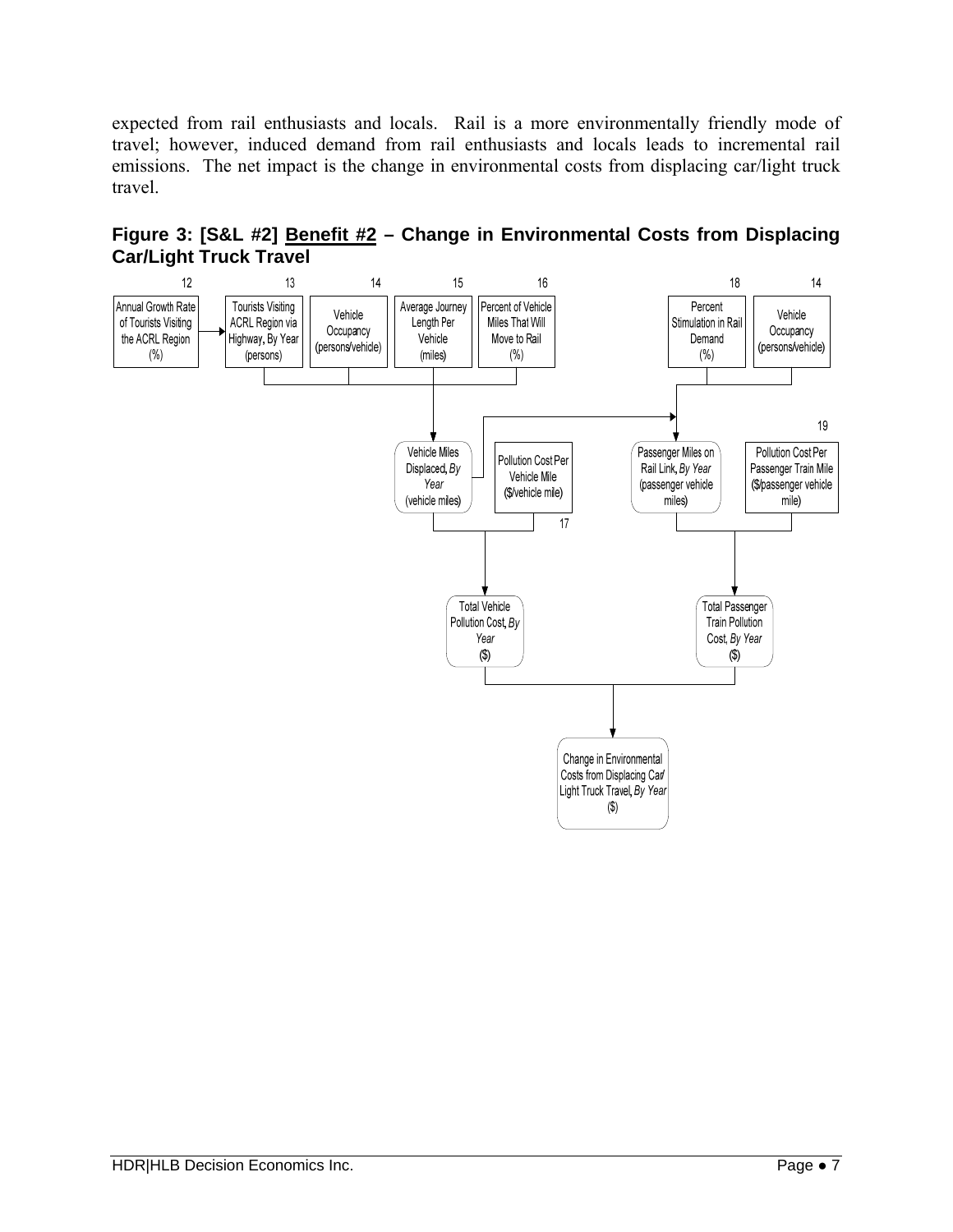### *(Transportation Safety - Benefit #3): Change in Accident Costs from Displacing Heavy Truck Travel*

Figure 4 below illustrates the change in accident costs from displacing heavy truck travel. This is the result of a significant amount of freight that is shifted from heavy truck to rail after construction of the ACRL. However, the construction of the ACRL also induces additional rail traffic from Tier 2 and Tier 3 mine development. Accidents costs per ton-mile of freight carried by truck are greater than by train; however, induced rail traffic from Tier 2 and Tier 3 mine development leads to incremental rail accident costs. The net impact is the change in accident costs from displacing heavy truck travel.

**Figure 4: [S&L #3] Benefit #3 – Change in Accident Costs from Displacing Heavy Truck Travel** 

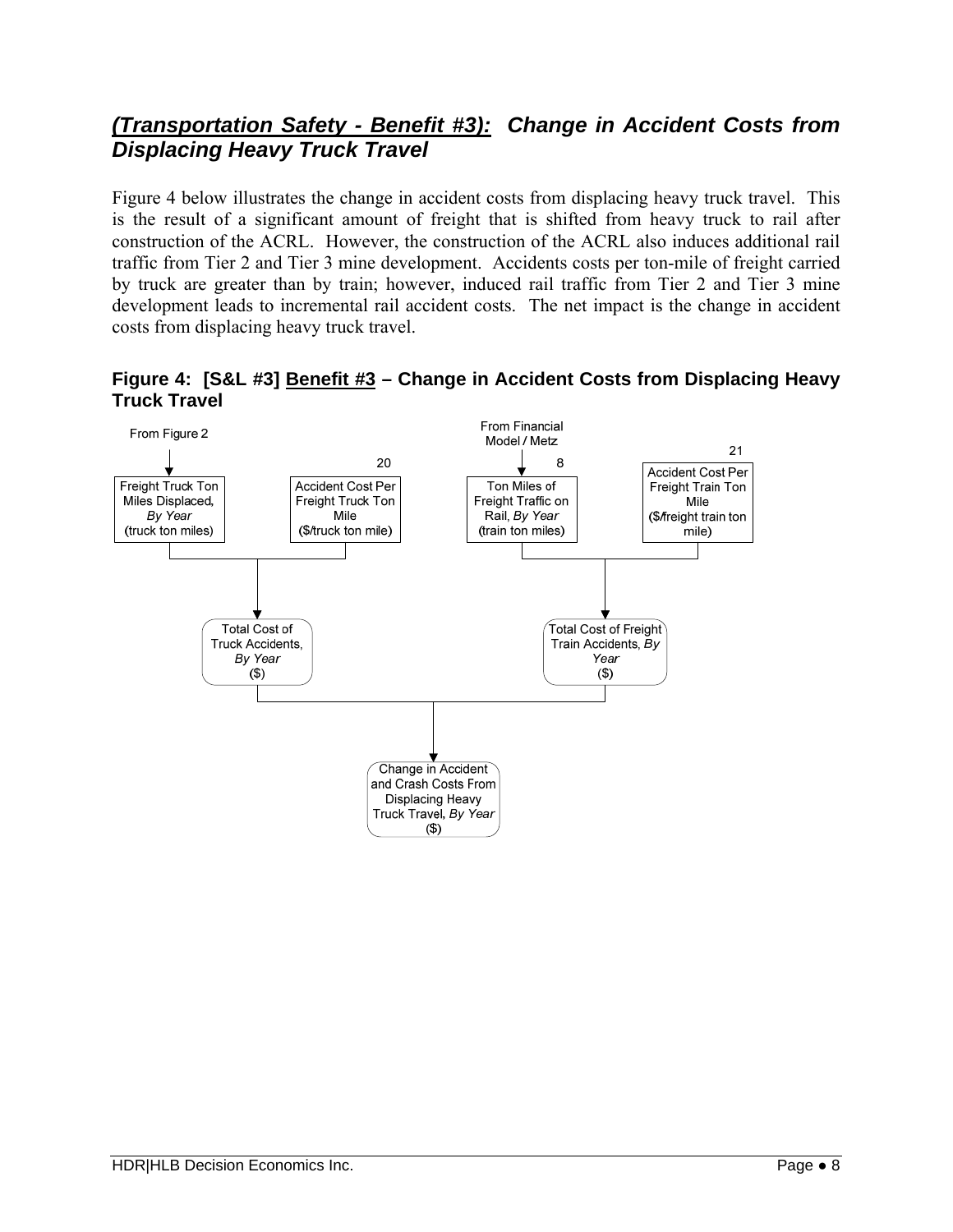### *(Transportation Safety - Benefit #4): Change in Accident Costs from Displacing Car/Light Truck Travel*

Figure 5 below illustrates the change in accident costs from displacing car/light truck travel. This is the result of some tourists visiting the ACRL region by car/light truck who would choose to shift their mode of travel to rail. An additional stimulation in rail demand is also expected from rail enthusiasts and locals. Accident costs per passenger-mile by car/light truck are greater than by train; however, induced demand from rail enthusiasts and locals leads to incremental rail accident costs. The net impact is the change in accident costs from displacing car/light truck travel.



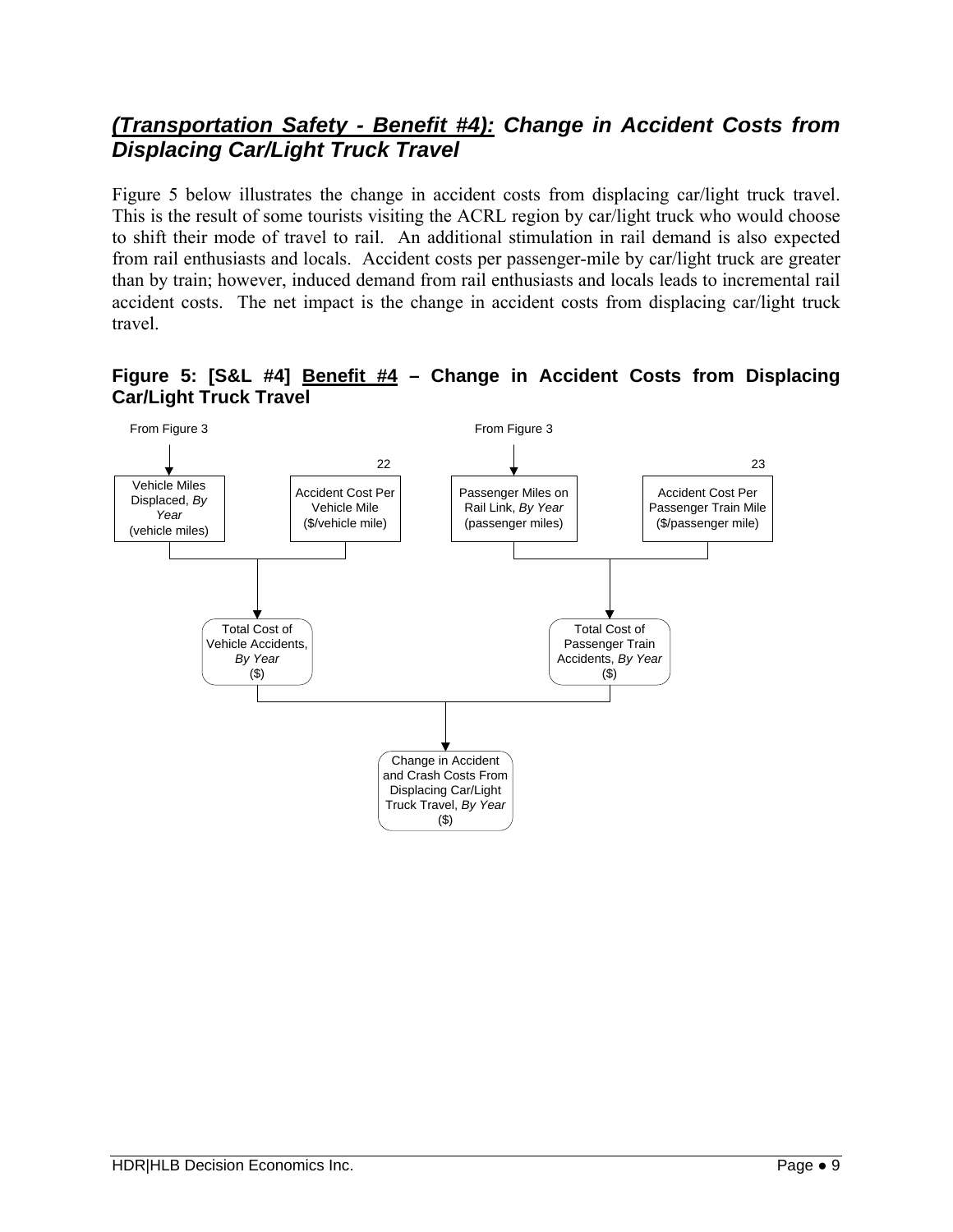### *(Transportation System Savings - Benefit #5): Change in Inventory Costs*

Figure 6 below illustrates the change in inventory costs. This is the result of a significant amount of freight that is shifted from heavy truck to rail and from rail-barge to rail after construction of the ACRL. Average freight train speed is lower than average truck speed; however, time savings are realized from displacing barge traffic to rail. The net impact is the change in inventory costs.



**Figure 6: [S&L #5] Benefit #5 – Change in Inventory Costs**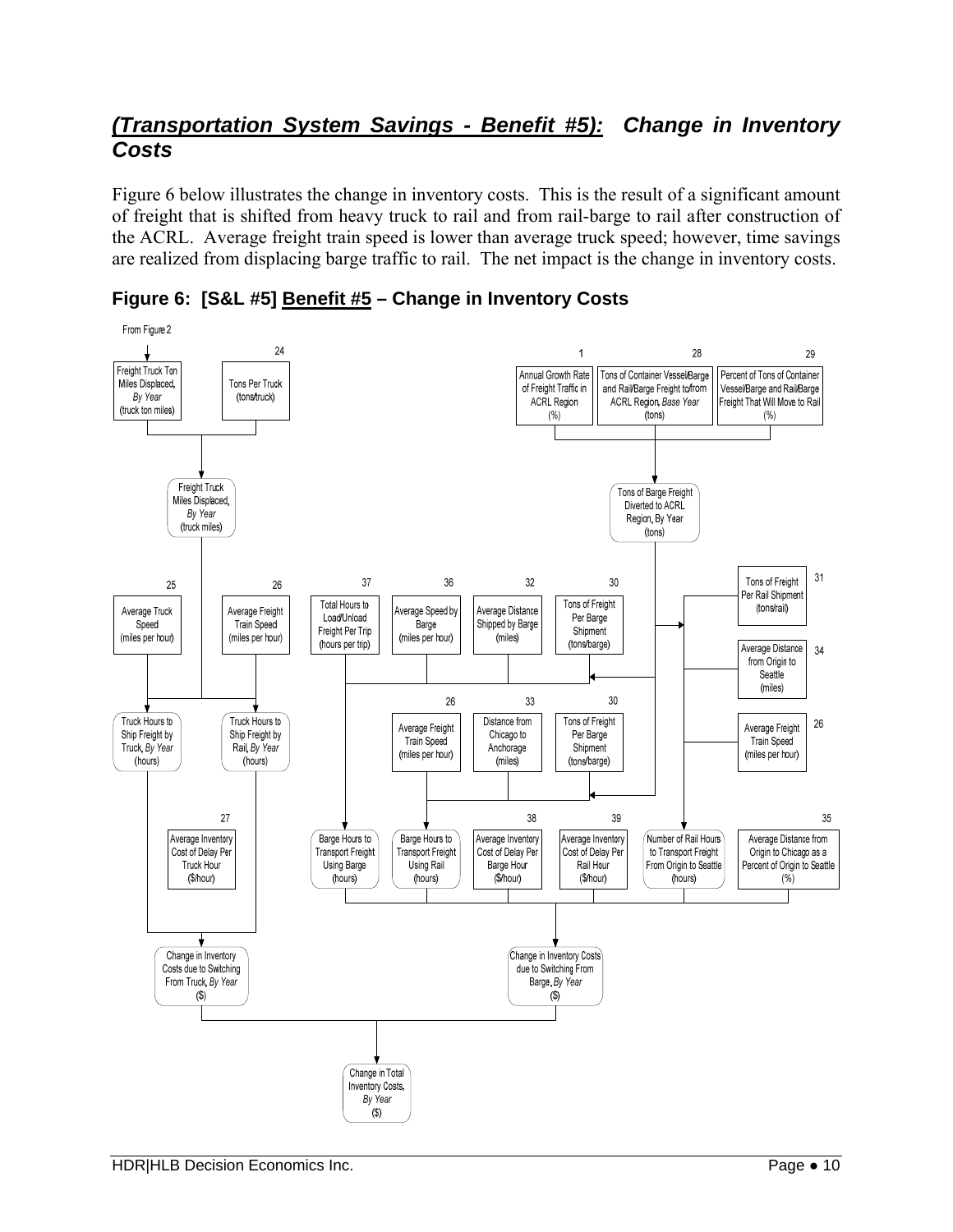### *(Transportation System Savings - Benefit #6): Change in Transportation Costs*

Figure 7 below illustrates the change in transportation costs. This is the result of a significant amount of freight that is shifted from heavy truck to rail and from rail-barge to rail after construction of the ACRL. The shipping rate per ton mile is significantly lower by train than by truck, and the displacement of rail barge leads to greater efficiencies. The total impact results in a change in transportation costs.



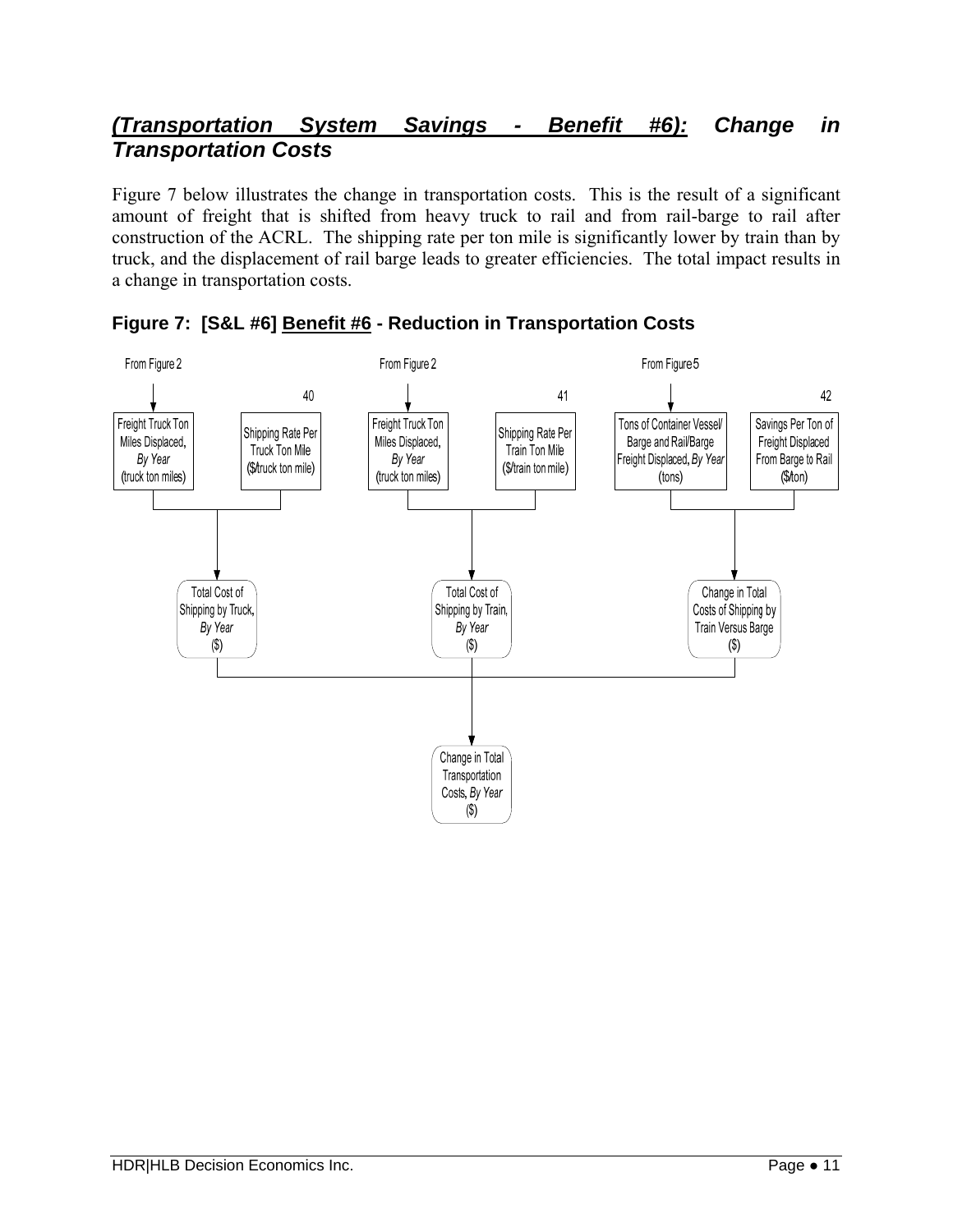### *(Transportation System Maintenance - Benefit #7): Change in Pavement Maintenance Costs from Displacing Heavy Truck Travel*

Figure 8 below illustrates the change in pavement maintenance costs from displacing heavy truck travel. This is the result of a significant amount of freight that is shifted from heavy truck to rail after construction of the ACRL. Since fewer trucks are carrying freight on the roadways, a change in pavement maintenance costs is realized.

#### **Figure 8: [S&L #7] Benefit #7 – Change in Pavement Maintenance Costs from Displacing Heavy Truck Travel**

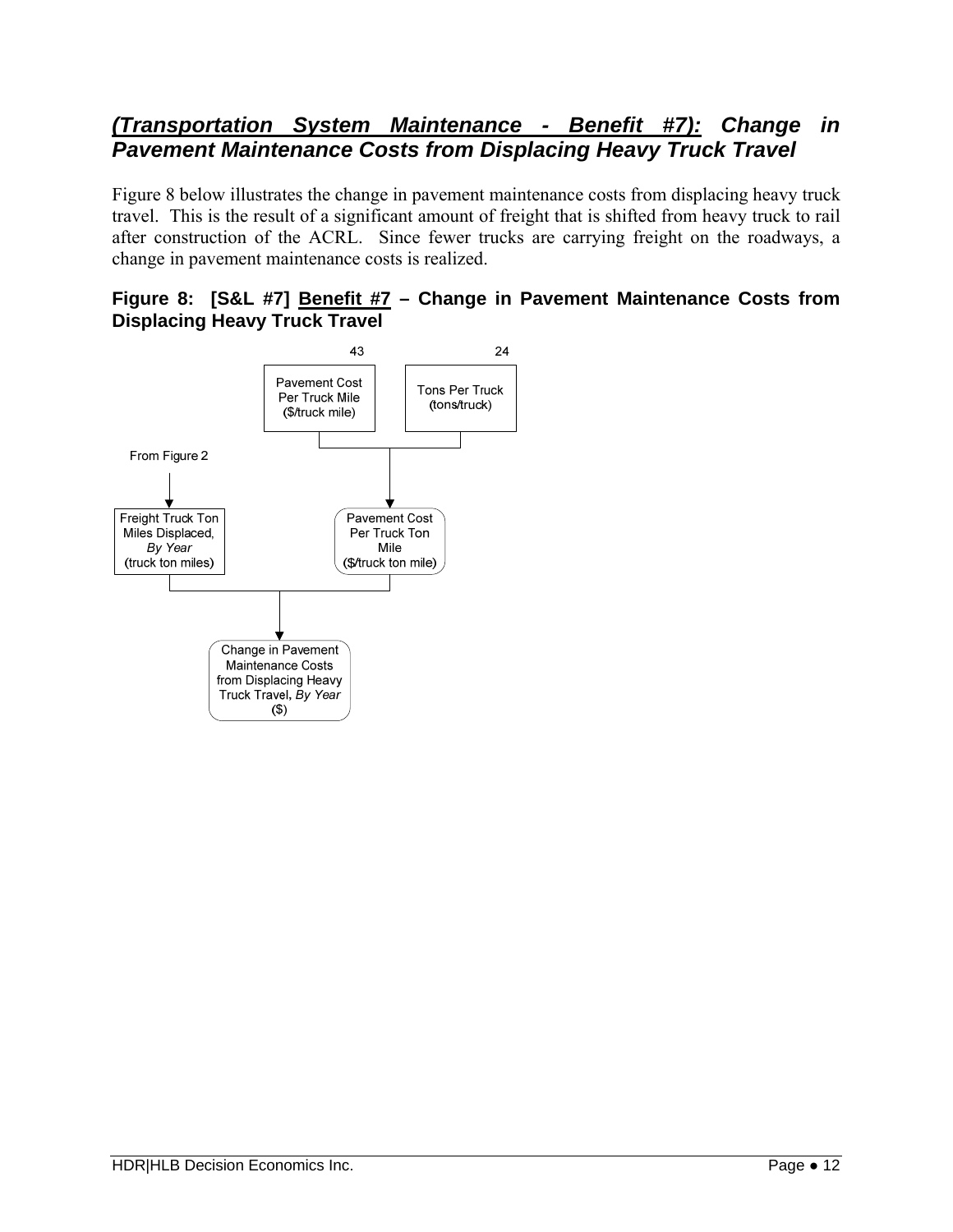### *(Transportation System Maintenance - Benefit #8): Change in Pavement Maintenance Costs from Displacing Car/Light Truck Travel*

Figure 9 below illustrates the change in pavement maintenance costs from displacing car/light truck travel. This is the result of some tourists visiting the ACRL region by car/light truck who would choose to shift their mode of travel to rail. Since fewer vehicles are on the roadways, a change in pavement maintenance costs is realized.

#### **Figure 9: [S&L #8] Benefit #8 - Reduction in Pavement Maintenance Costs from Displacing Car/Light Truck Travel**



### *(Military/Emergency - Benefit #9): Change in Relief and Repair Costs for Natural Disasters/Major Terrorist Attacks*

Figure 10 below illustrates the expected change in relief and repair costs for natural disasters, or major terrorist attacks in the ACRL region. The construction of the rail link would provide the military or emergency personnel with a more efficient mode of moving heavy equipment into the affected area, if such incidents did occur. This would lead to the mitigation of relief and repair costs.

#### **Figure 10: [S&L #9] Benefit #9 – Change in Relief and Repair Costs for Natural Disasters / Major Terrorist Attacks**

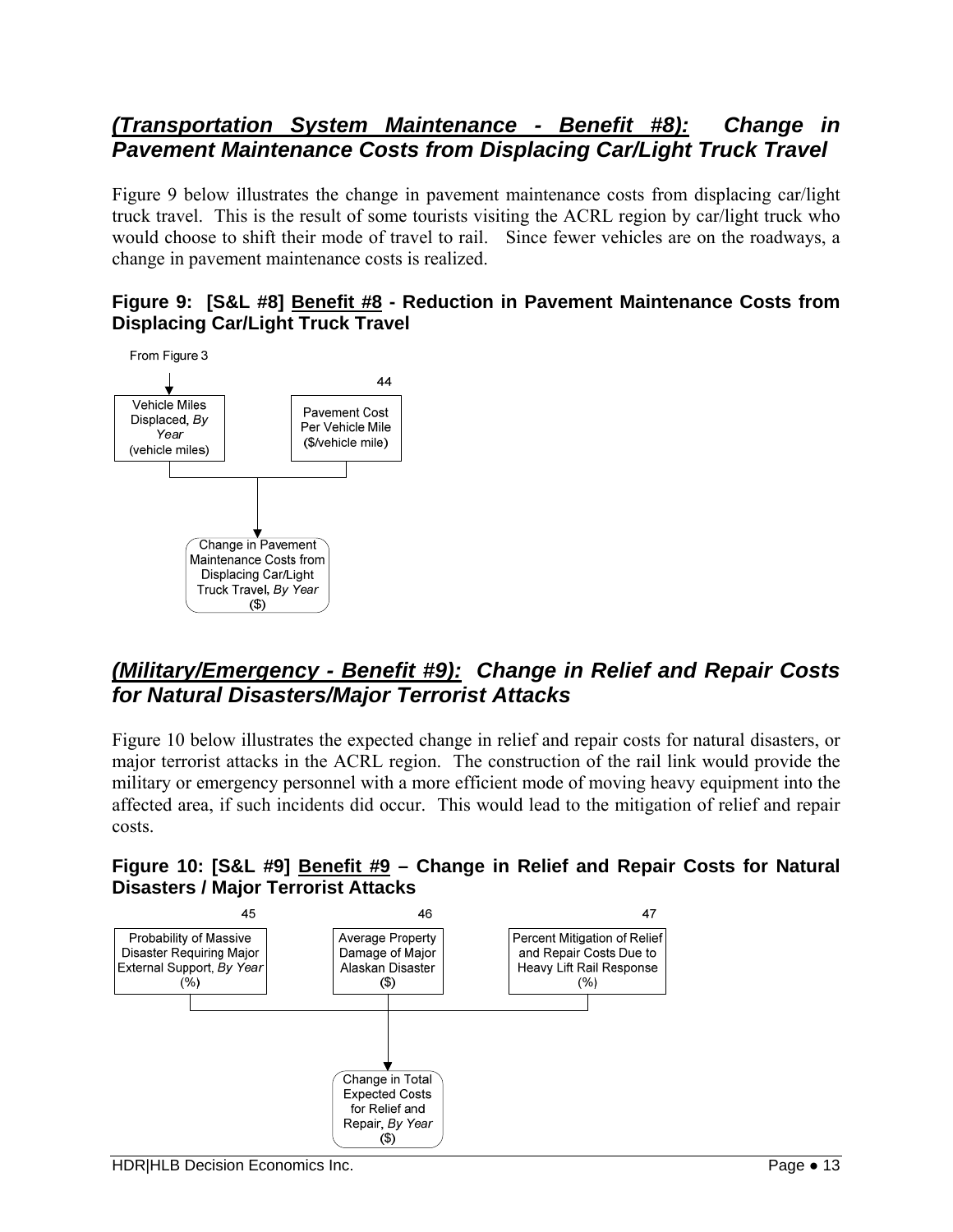### *(Military/Emergency - Benefit #10): Change in War-Time Military Costs*

Figure 11 below illustrates the expected change in war-time military costs, if the conflict required major military mobilization to Alaska. The construction of the rail link would provide the military with a more efficient mode of moving heavy equipment into the area, if such a conflict did occur. This would lead to mitigation of war-time costs.



**Figure 11: [S&L #10] Benefit #10 - Reduction in War-Time Military Costs** 

### *(Economic Development - Benefit #11): Tier 2 and 3 Mining Related Employment Benefits*

Figure 12 below illustrates the economic development benefits associated with Tier 2 and Tier 3 mine development. Note that labor income was used to proxy the economic development benefits related to the induced mine activity. However, only a portion of these benefits are deemed appropriate for CBA analysis for the following reasons: a) some of the labor would be "displaced" from less valuable tasks; b) induced mine activity has negative environmental consequences for the region (trucking to the railroad, open pit mining etc.); and, c) costs associated with the safety of mining activities.

It is important to note that the total value of Tier 2 and Tier 3 mining benefits are preliminary and require further analysis. A separate CBA analysis, which was outside of the scope of this study, is required to more appropriately measure the value of this benefit.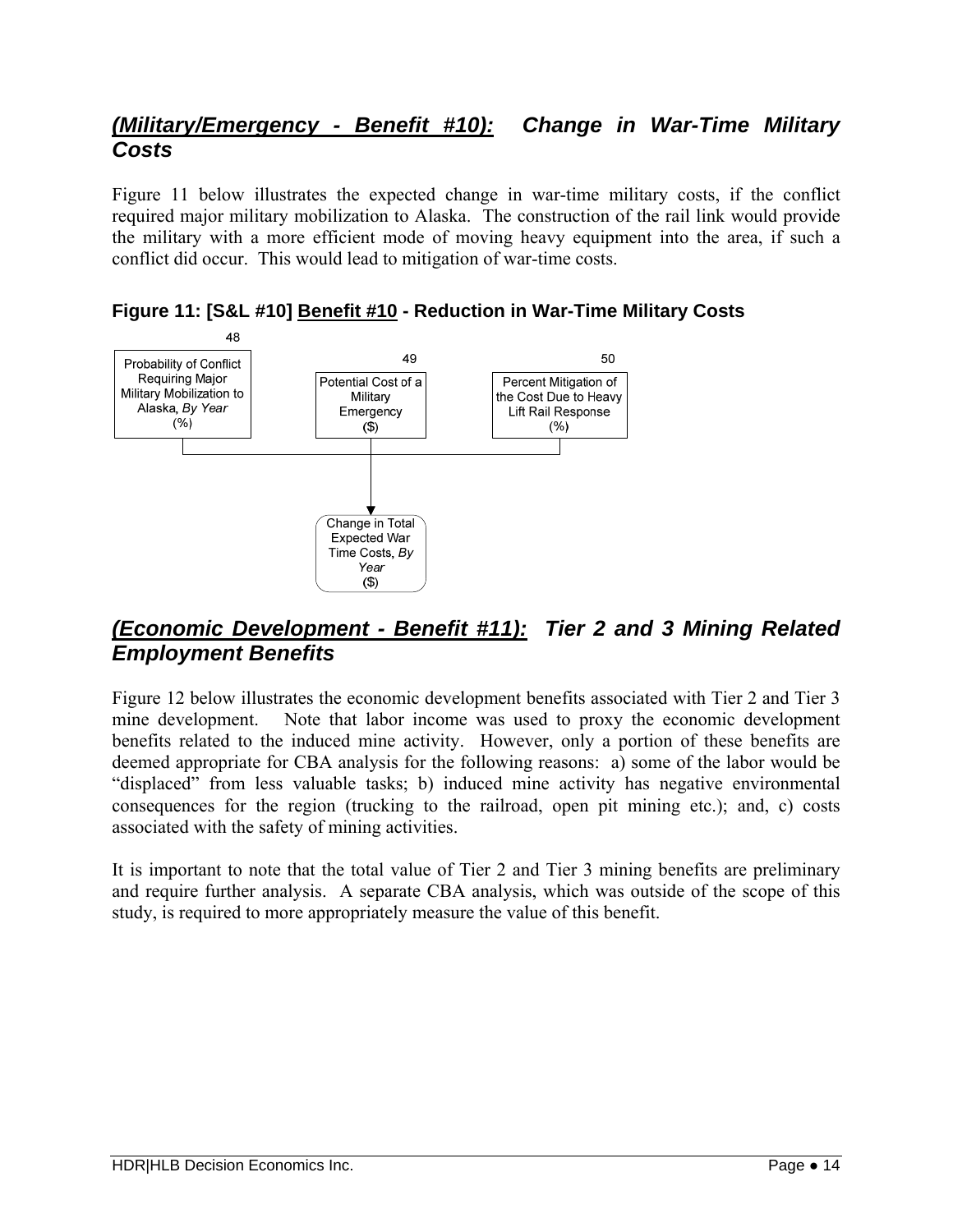**Figure 12: [S&L #11] Benefit #11 - Tier 2 and 3 Mining Related Employment Benefits** 



#### **2.3 Costs**

Figure 13 below illustrates the capital expenditures required for the ACRL. The capital expenditures are related to maintenance of way, maintenance of equipment, transportation, general and administrative, locomotives, and infrastructure capital investments. Capital costs were extracted from a financial model developed by another consultant as part of the ACRL initiative.



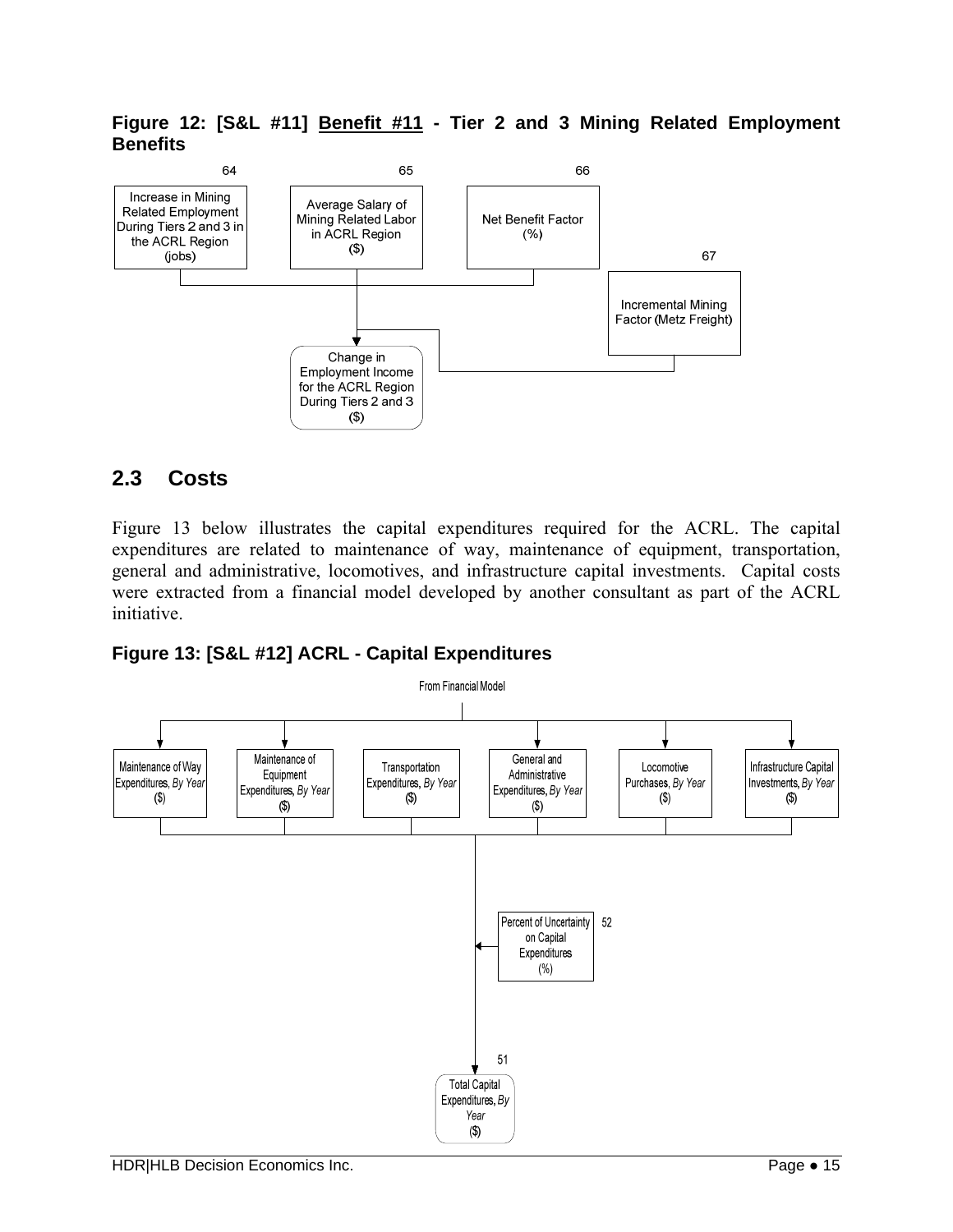Figure 14 below illustrates the operating expenditures required for the ACRL. The operating expenditures are related to maintenance of way, maintenance of equipment, transportation, and general and administrative. Operating costs were extracted from a financial model developed by another consultant as part of the ACRL initiative.



#### **Figure 14: [S&L #13] ACRL – Operating Expenditures**

**Note:** All operating and capital costs reflect Management Strategy #1, which identifies operations typical of a drag tonnage/low cost railroad.

#### **2.4 Rail Revenue**

Rail revenues, although not a benefit for CBA purposes, are required to determine the optimum cost sharing mechanism. Figure 15 below illustrates the rail revenues from operating the ACRL. The rail revenues are from intermodal freight, mineral freight, coal freight, pipe freight, industrial product freight, passengers and autorail, and track. All revenues were extracted from models developed by other consultants as part of the ACRL initiative. Cost factors were applied to passenger, autorail and track revenues to account for the costs of providing these services<sup>2</sup>.

HDR|HLB Decision Economics Inc. Page ● 16

1

 $2^2$  The financial model did not include costs for passenger rail services.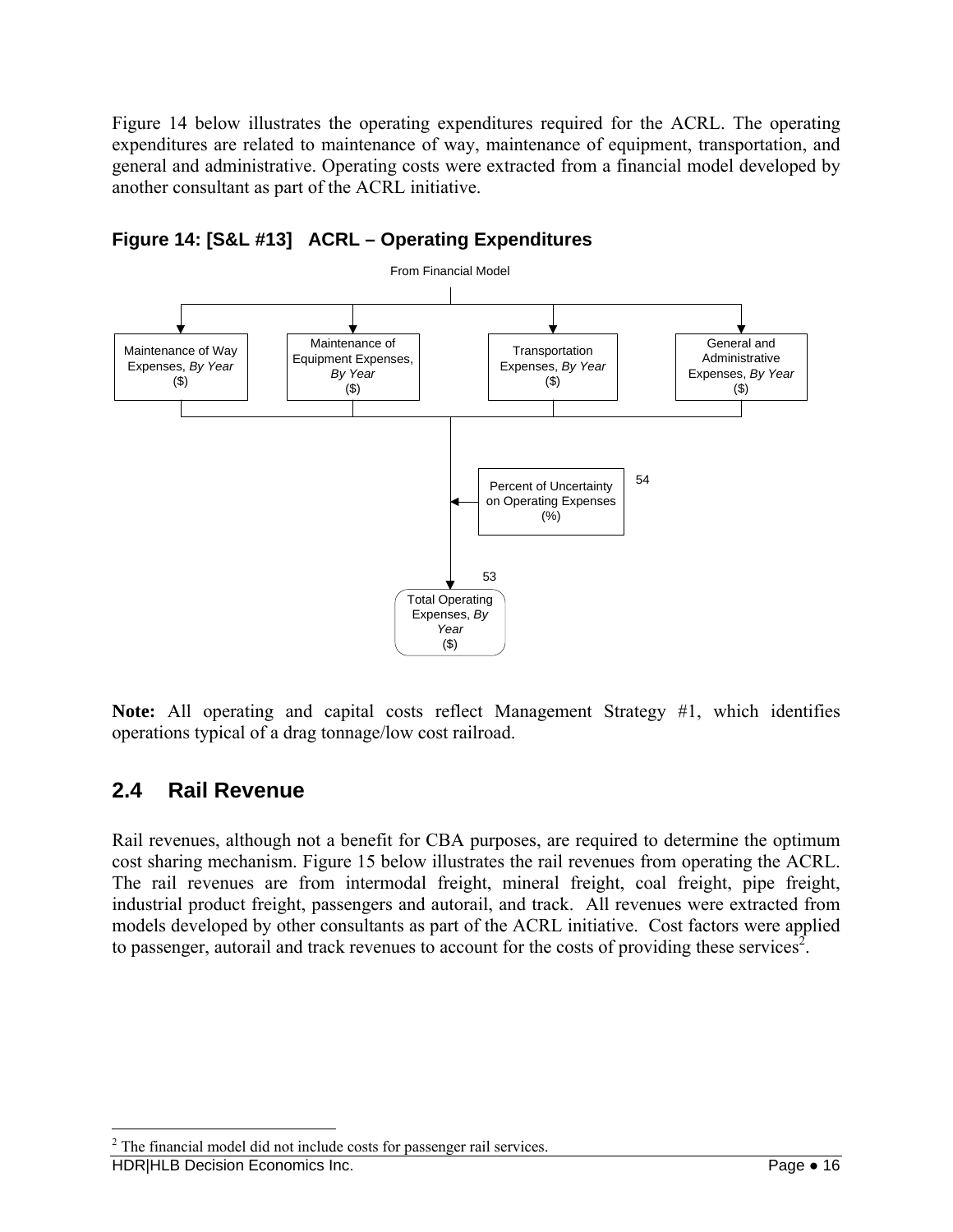#### **Figure 15: [S&L #14] ACRL – Rail Revenue**



Figure 16 below illustrates the incremental Tier 2 and Tier 3 freight revenue for the ACRL. This freight revenue was calculated using estimates of incremental Tier 2 and Tier 3 mining freight (as per Dr. Metz). These estimates were used in conjunction with ACRL track length, and mineral revenue per ton-mile, to determine the incremental freight revenue for the ACRL. Factors to account for incremental operating and capital costs were then applied to account for the additional costs of transporting the freight<sup>3</sup>.

#### **Figure 16: ACRL – Incremental Rail Freight Revenue (Dr. Metz)**



 $\overline{a}$ 

HDR|HLB Decision Economics Inc. Page ● 17 <sup>3</sup> The financial model did not account for all costs needed to transport this freight.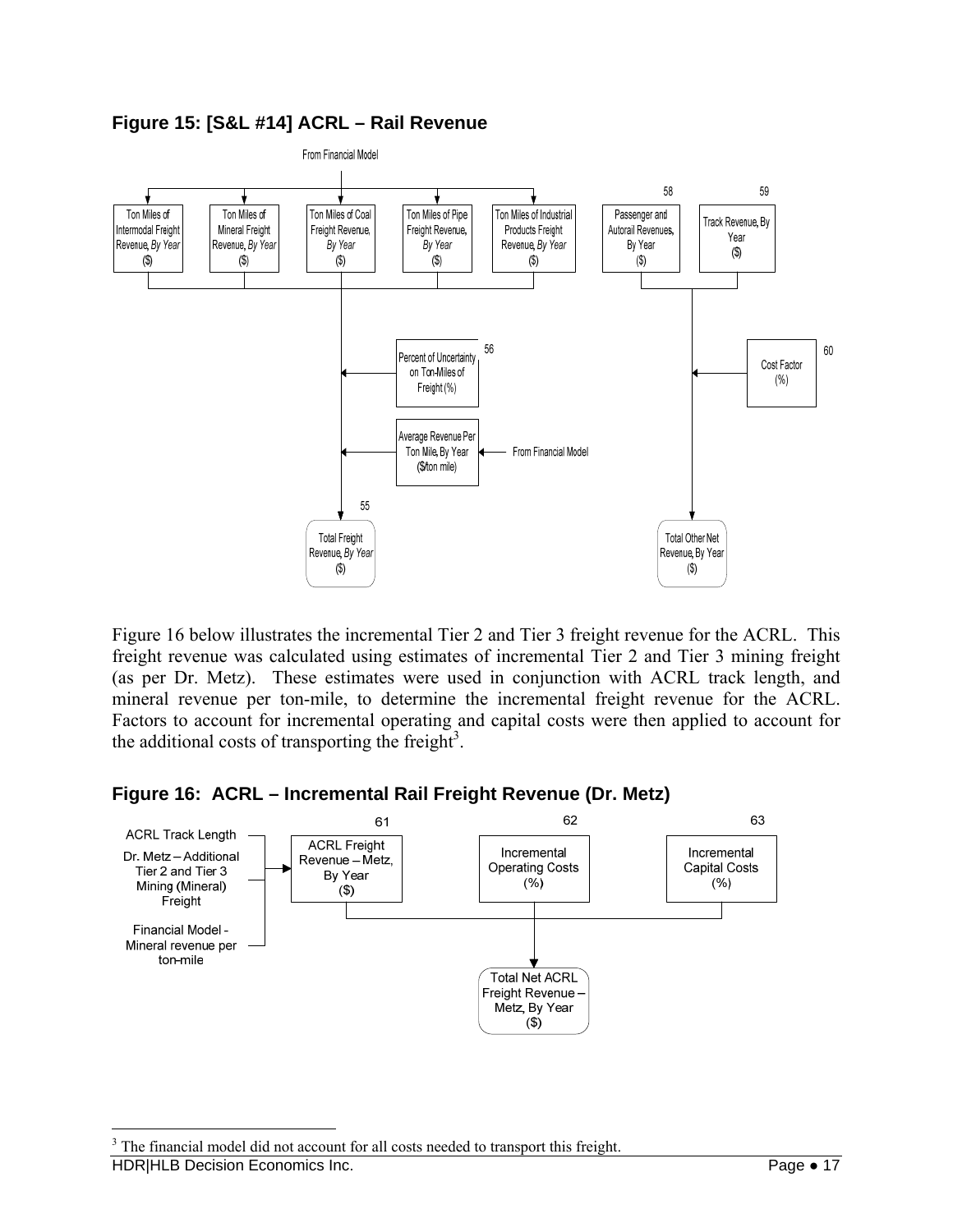## **3. INPUT VALUES AND SOURCES**

Table 2 presents a comprehensive listing of all input values and sources. For reference, the input numbers listed correspond to those that identify input variables in the structure and logic models. Note that some of the variables in the structure and logic models are intermediate outputs (not assumptions), and hence are not reported. The 10 percent lower and upper values define an uncertainty range representing an 80 percent confidence interval. This is the range within which there exists an 80 percent probability of finding the actual outcome.

| <b>INPUT</b>   |                 |                                                                                                       |               | <b>VALUE OF INPUT</b>                 |              | <b>SOURCE FOR MEDIAN VALUE</b>                                                                                                                                                                                                  |
|----------------|-----------------|-------------------------------------------------------------------------------------------------------|---------------|---------------------------------------|--------------|---------------------------------------------------------------------------------------------------------------------------------------------------------------------------------------------------------------------------------|
| #              | <b>S&amp;L#</b> | <b>BENEFIT NAME</b>                                                                                   | <b>MEDIAN</b> | 10 PERCENT 10 PERCENT<br><b>LOWER</b> | <b>UPPER</b> | / COMMENT                                                                                                                                                                                                                       |
| 1              |                 | 1,3,5,6,7 Annual Growth Rate in Freight Traffic in ACRL<br>Region (2003-2010)                         | 0.12%         | 0.09%                                 | 0.15%        | Federal Highway Administration, Freight<br>Analysis Framework - Freight Projections<br>for Alaska (Domestic Market)                                                                                                             |
| 1              | 1,3,5,6,7       | Annual Growth Rate in Freight Traffic in ACRL<br>Region (2011-2020)                                   | 2.1%          | 1.6%                                  | 2.7%         | Federal Highway Administration, Freight<br>Analysis Framework - Freight Projections<br>for Alaska (Domestic Market)                                                                                                             |
| 1              |                 | 1,3,5,6,7 Annual Growth Rate in Freight Traffic in ACRL<br>Region (2021-2061)                         | 1.1%          | 0.8%                                  | 1.4%         | HLB Estimate based on 2003-2020 FAF<br>Projections.                                                                                                                                                                             |
| 2              | 1,3,5,6,7       | Tons of truck freight to and from Alaska in tons<br>(base year - 2002)                                | 2,097,475     | 1,887,655                             | 2,307,217    | Federal Highway Administration, Freight<br>Analysis Framework (2002).<br>Domestic/Canada shipments only.                                                                                                                        |
| $\overline{2}$ | 1,3,5,6,7       | Tons of truck freight to and from Yukon in tons<br>(base year -2002)                                  | 109,400       | 82,050                                | 136,750      | Informetrica Limited, Alaska-Canada Rail<br>Link Strategic Environmental Assessment:<br>Canadian Economic Impacts Final Report<br>$D1.c$ (August 2006) – Resupply of 54,700.<br>HLB assumed 2x this value for total<br>tonnage. |
| $\overline{2}$ | 1,3,5,6,7       | Tons of truck freight to and from Northern BC in<br>tons (base year -2002)                            | 6,356         | 4,767                                 | 7,945        | HLB Estimate - Tons of freight to/from<br>Alaska adjusted by population share of N<br>BC to Alaska.                                                                                                                             |
| 3              |                 | 1,3,5,6,7 Percent of those truck freight ton-miles that will<br>be moved to rail due to ACRL (Alaska) | 50%           | 33%                                   | 68%          | <b>HLB</b> Estimate                                                                                                                                                                                                             |
| 3              |                 | 1,3,5,6,7 Percent of those truck freight ton-miles that will<br>be moved to rail due to ACRL (Yukon)  | 50%           | 33%                                   | 68%          | <b>HLB</b> Estimate                                                                                                                                                                                                             |

**Table 2: Input Values and Sources (2006 US\$)**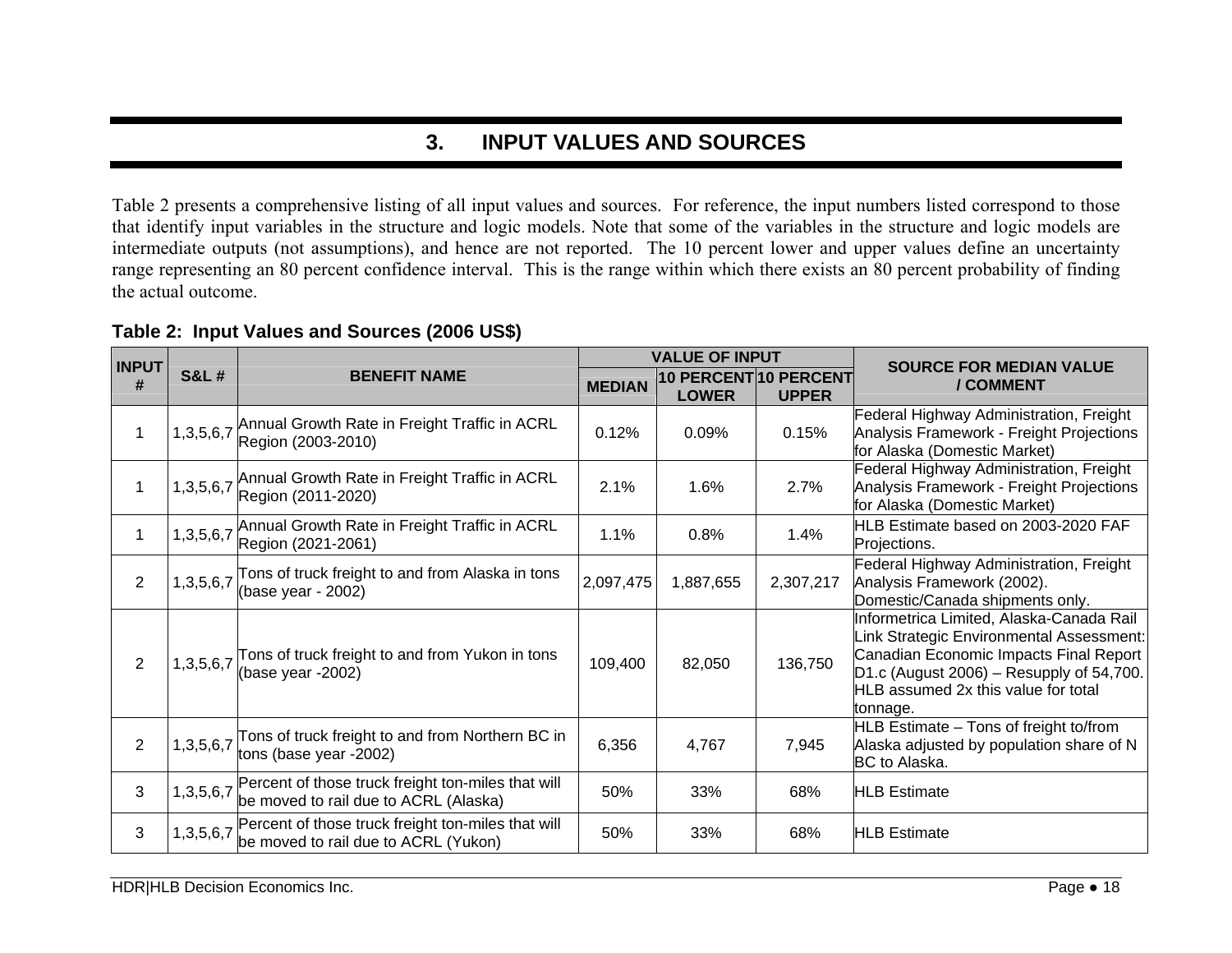| <b>INPUT</b>   |                 |                                                                                         |                                                                                                        | <b>VALUE OF INPUT</b> |                                       | <b>SOURCE FOR MEDIAN VALUE</b>                                                                                                                                |
|----------------|-----------------|-----------------------------------------------------------------------------------------|--------------------------------------------------------------------------------------------------------|-----------------------|---------------------------------------|---------------------------------------------------------------------------------------------------------------------------------------------------------------|
| #              | <b>S&amp;L#</b> | <b>BENEFIT NAME</b>                                                                     | <b>MEDIAN</b>                                                                                          | <b>LOWER</b>          | 10 PERCENT 10 PERCENT<br><b>UPPER</b> | / COMMENT                                                                                                                                                     |
| 3              | 1,3,5,6,7       | Percent of those truck freight ton-miles that will<br>be moved to rail due to ACRL (BC) | 50%                                                                                                    | 33%                   | 68%                                   | <b>HLB Estimate</b>                                                                                                                                           |
| 4              |                 | 1,3,5,6,7 Average journey length per truck (Alaska)                                     | 3,901                                                                                                  | 2,926                 | 4,877                                 | Derived using Federal Highway<br>Administration, Freight Analysis<br>Framework (2002) database.                                                               |
| 4              |                 | 1,3,5,6,7 Average journey length per truck (Yukon)                                      | 2,695                                                                                                  | 2,021                 | 3,369                                 | HLB Estimate - Alaska average journey<br>length per truck less distance from<br>Anchorage to Whitehorse. Further<br>reduced by 500 to account for BC traffic. |
| 4              |                 | 1,3,5,6,7 Average journey length per truck (BC)                                         | 2,163                                                                                                  | 1,622                 | 2,704                                 | HLB Estimate - Yukon average journey<br>length per truck less track miles in BC.                                                                              |
| 5              | 1               | Nox cost per thousand ton-miles truck                                                   | \$52.63                                                                                                | \$39.47               | \$65.78                               | Environmental Protection Agency /<br>Business Case for the Northern Rail<br>Extension (February 2006).                                                        |
| 6              | 1               | CO cost per thousand ton-miles truck                                                    | \$0.98                                                                                                 | \$0.74                | \$1.23                                | <b>Environmental Protection Agency /</b><br>Business Case for the Northern Rail<br>Extension (February 2006).                                                 |
| $\overline{7}$ | 1               | HC cost per thousand ton-miles truck                                                    | \$3.26                                                                                                 | \$2.45                | \$4.08                                | Environmental Protection Agency /<br>Business Case for the Northern Rail<br>Extension (February 2006).                                                        |
| 8              | 1               | Thousands of ton miles of freight traffic ACRL -<br><b>Financial Model</b>              | Refer to Appendix for a complete list of Financial Model.<br>values (Table A-1)                        |                       |                                       | Crest_200607020901_AMG.xls                                                                                                                                    |
| 8              | 1               | Percent of uncertainty on thousands of tons<br>miles of freight on ACRL                 | 100%                                                                                                   | 80%                   | 120%                                  | <b>HLB Estimate</b>                                                                                                                                           |
| 8              | 1               | Thousands of ton miles of freight traffic ACRL -<br>Metz                                | Refer to Appendix A for a complete list<br>of values (Table A-1)                                       |                       |                                       | Derived using Dr. Metz incremental Tier 2<br>and Tier 3 mining freight and ACRL track<br>distance.                                                            |
| 8              | 1               | Thousand of ton miles of freight traffic ACRL<br>other rail - Metz                      | Refer to Appendix A for a complete list and Tier 3 mining freight, ACRL track<br>of values (Table A-1) |                       |                                       | Derived using Dr. Metz incremental Tier 2<br>distance, and assumed rail distance from<br>ACRL regions to Chicago.                                             |
| 9              | 1               | Nox cost per thousand ton-miles rail                                                    | \$9.47                                                                                                 | \$7.58                | \$11.36                               | <b>Environmental Protection Agency /</b><br>Business Case for the Northern Rail<br>Extension (February 2006).                                                 |

## **Table 3: Input Values and Sources (2006 US\$) (Cont'd)**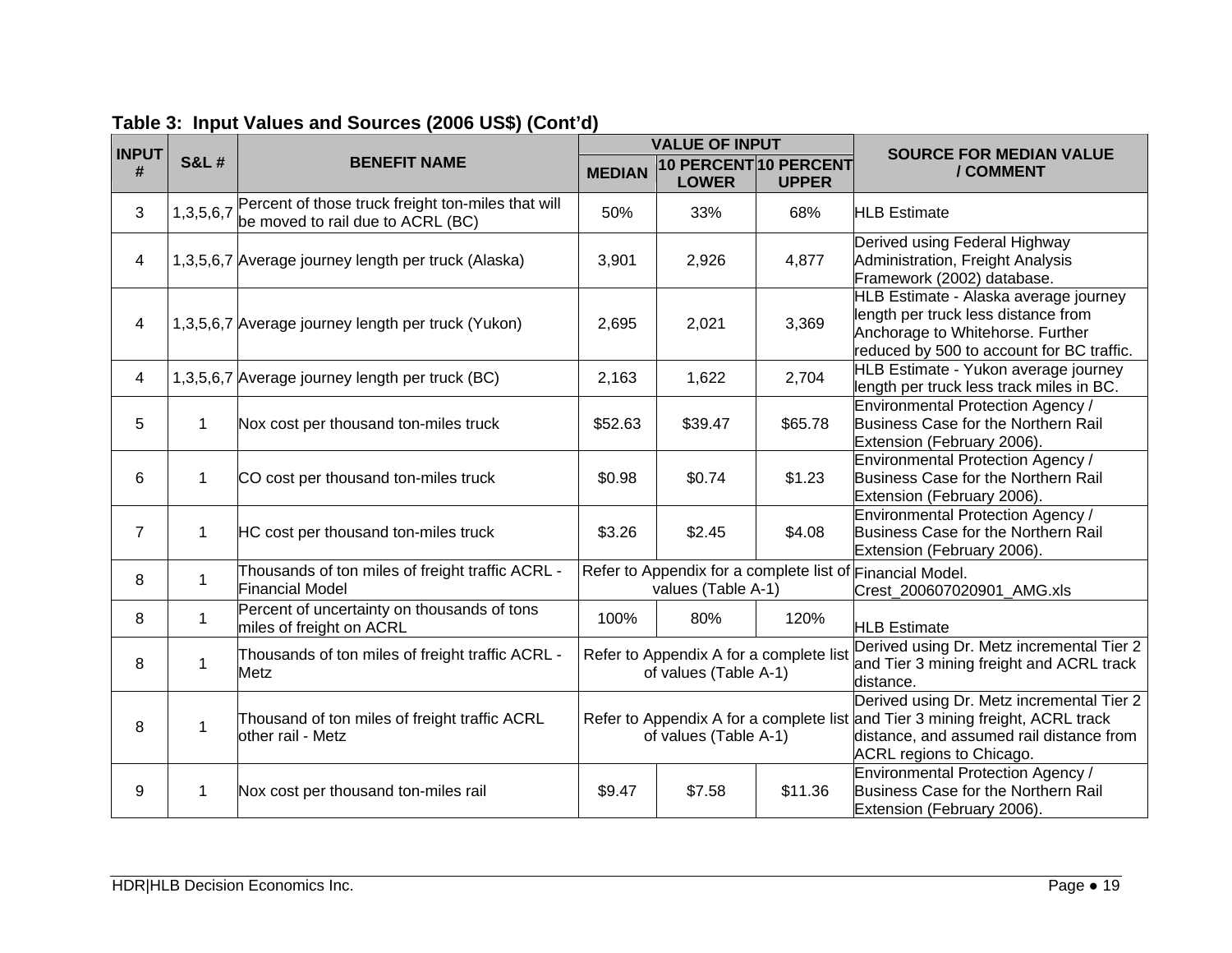| <b>INPUT</b> |                 |                                                                               |               | <b>VALUE OF INPUT</b>                 |              | <b>SOURCE FOR MEDIAN VALUE</b>                                                                                                                                                                                                                                                                                                                                                                       |  |
|--------------|-----------------|-------------------------------------------------------------------------------|---------------|---------------------------------------|--------------|------------------------------------------------------------------------------------------------------------------------------------------------------------------------------------------------------------------------------------------------------------------------------------------------------------------------------------------------------------------------------------------------------|--|
| #            | <b>S&amp;L#</b> | <b>BENEFIT NAME</b>                                                           | <b>MEDIAN</b> | 10 PERCENT 10 PERCENT<br><b>LOWER</b> | <b>UPPER</b> | / COMMENT                                                                                                                                                                                                                                                                                                                                                                                            |  |
| 10           | $\mathbf 1$     | CO cost per thousand ton-miles rail                                           | \$0.33        | \$0.26                                | \$0.40       | Environmental Protection Agency /<br>Business Case for the Northern Rail<br>Extension (February 2006).                                                                                                                                                                                                                                                                                               |  |
| 11           | 1               | HC cost per thousand ton-miles rail                                           | \$2.38        | \$1.90                                | \$2.86       | <b>Environmental Protection Agency /</b><br>Business Case for the Northern Rail<br>Extension (February 2006).                                                                                                                                                                                                                                                                                        |  |
| 12           | 2,4,8           | Annual Growth Rate of Tourists Visiting the<br><b>ACRL Region via Highway</b> | 0%            | $-0.05%$                              | .05%         | Klugherz & Associates, Alaska Canada<br>Rail Link Project Feasibility Study Report:<br>Traffic Data Development for<br>Tourism/Passenger Travel - Work<br>Package A3(c). This report shows actual<br>tourists visiting Alaska via highway has<br>been declining. HLB Estimate - assume<br>tourists visiting region remain constant<br>(rate of decline in K&A would not continue<br>in the long run) |  |
| 13           | 2,4,8           | Tourists visiting Alaska via Highway (base year -<br>2003/2004)               | 101,600       | 71,120                                | 132,080      | Klugherz & Associates, Alaska Canada<br>Rail Link Project Feasibility Study Report:<br>Traffic Data Development for<br>Tourism/Passenger Travel - Work<br>Package A3(c).                                                                                                                                                                                                                             |  |
| 13           | 2,4,8           | Tourists visiting Yukon via Highway (base year -<br>2003/2004)                | 214,489       | 150,142                               | 278,836      | Klugherz & Associates, Alaska Canada<br>Rail Link Project Feasibility Study Report:<br>Traffic Data Development for<br>Tourism/Passenger Travel - Work<br>Package A3(c).                                                                                                                                                                                                                             |  |
| 13           | 2,4,8           | Tourists visiting N. BC via Highway (base year -<br>2003/2004)                | 195,298       | 136,708                               | 253,887      | Klugherz & Associates, Alaska Canada<br>Rail Link Project Feasibility Study Report:<br>Traffic Data Development for<br>Tourism/Passenger Travel - Work<br>Package A3(c).                                                                                                                                                                                                                             |  |
| 14           | 2,4,8           | Passengers per vehicle                                                        | 2.25          | 1.80                                  | 2.70         | Klugherz & Associates, Alaska Canada<br>Rail Link Project Feasibility Study Report:<br>Traffic Data Development for<br>Tourism/Passenger Travel - Work<br>Package A3(c). Note: Based on 2005<br>value.                                                                                                                                                                                               |  |

## **Table 4: Input Values and Sources (2006 US\$) (Cont'd)**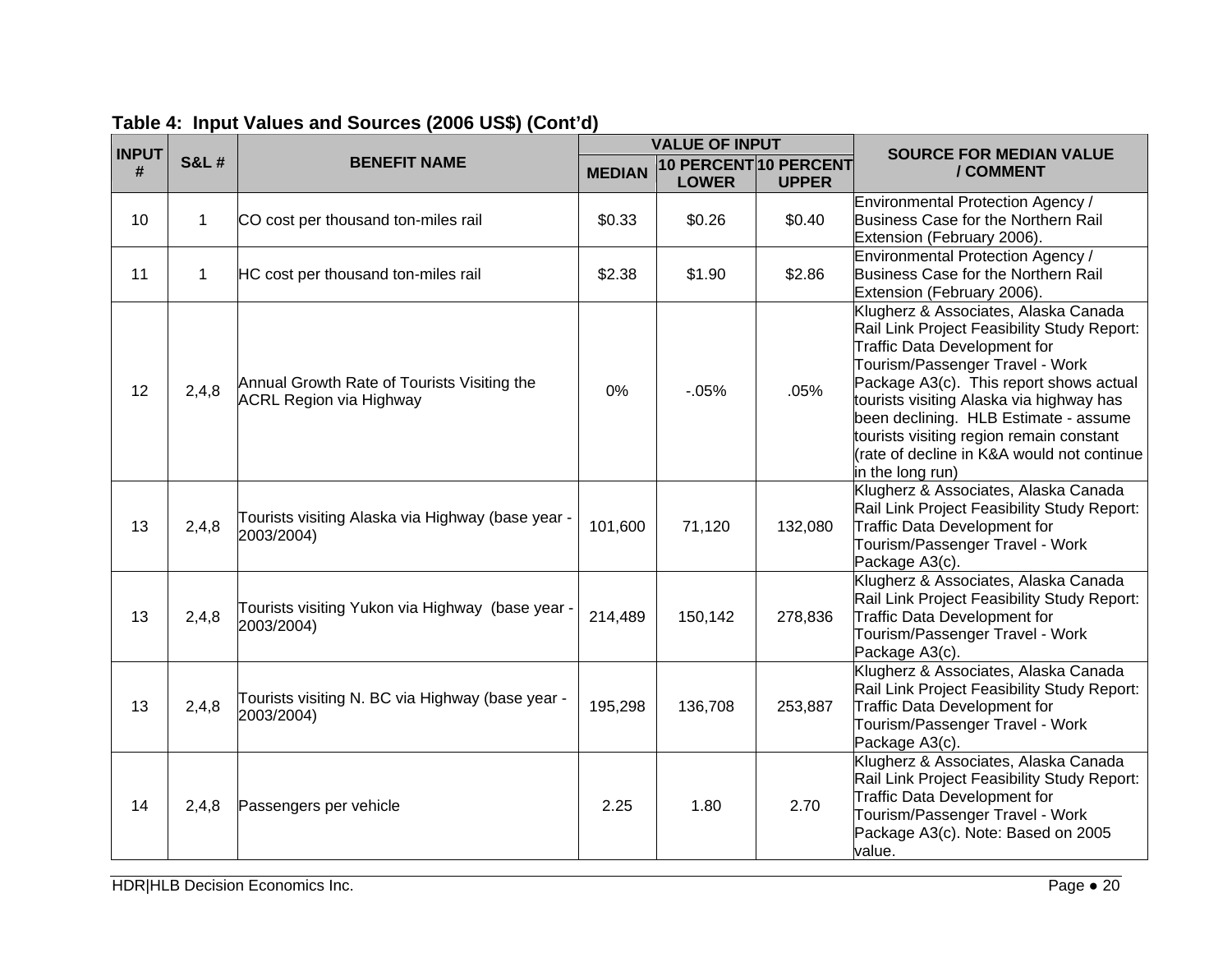| <b>INPUT</b> |                 | <b>VALUE OF INPUT</b>                                                             |               |                                       | <b>SOURCE FOR MEDIAN VALUE</b> |                                                                                                                                            |
|--------------|-----------------|-----------------------------------------------------------------------------------|---------------|---------------------------------------|--------------------------------|--------------------------------------------------------------------------------------------------------------------------------------------|
| #            | <b>S&amp;L#</b> | <b>BENEFIT NAME</b>                                                               | <b>MEDIAN</b> | 10 PERCENT 10 PERCENT<br><b>LOWER</b> | <b>UPPER</b>                   | / COMMENT                                                                                                                                  |
| 15           | 2,4,8           | Average journey length per vehicle (Alaska)                                       | 4,574         | 3,888                                 | 5,260                          | HLB Estimate - Driving distance from<br>Anchorage to Vancouver. x2 to account<br>for return trips.                                         |
| 15           | 2,4,8           | Average journey length per vehicle (Yukon)                                        | 3,170         | 2,695                                 | 3,646                          | <b>HLB Estimate - Driving distance from</b><br>Whitehorse to Vancouver. x2 to account<br>for return trips.                                 |
| 15           | 2,4,8           | Average journey length per vehicle (BC)                                           | 2,176         | 1,850                                 | 2,502                          | <b>HLB Estimate - Driving distance from</b><br>Dease Lake to Vancouver. X2 to account<br>for return trips.                                 |
| 16           | 2,4,8           | Percent of those vehicle-miles that will be<br>moved to rail due to ACRL (Alaska) | 15%           | 8%                                    | 23%                            | <b>HLB Estimate</b>                                                                                                                        |
| 16           | 2,4,8           | Percent of those vehicle-miles that will be<br>moved to rail due to ACRL (Yukon)  | 20%           | 10%                                   | 30%                            | <b>HLB</b> Estimate                                                                                                                        |
| 16           | 2,4,8           | Percent of those vehicle-miles that will be<br>moved to rail due to ACRL (BC)     | 15%           | 8%                                    | 23%                            | <b>HLB Estimate</b>                                                                                                                        |
| 17           | $\overline{2}$  | Pollution cost per vehicle mile for cars/light<br>trucks in thousands             | \$5.69        | \$4.27                                | \$7.11                         | Victoria Transport Policy Institute,<br>Transportation Cost and Benefit Analysis<br>(March 2005).                                          |
| 18           | 2,4             | Percentage stimulation in rail demand (rail<br>enthusiasts)                       | 20%           | 10%                                   | 30%                            | <b>HLB Estimate</b>                                                                                                                        |
| 19           | $\overline{2}$  | Pollution cost per passenger mile for train in<br>thousands                       | \$1.16        | \$0.93                                | \$1.39                         | Virginia Department of Rail and Public<br>Transportation Model (August 2006).<br>Revised DRPT BCA Model - Final Draft<br>(Proj 06-001).xls |
| 20           | 3               | Accident cost per truck ton-mile                                                  | \$0.00792     | \$0.00594                             | \$0.00990                      | Virginia Department of Rail and Public<br>Transportation Model (August 2006).<br>Revised DRPT BCA Model - Final Draft<br>(Proj 06-001).xls |
| 21           | 3               | Train accident costs per freight ton-mile                                         | \$0.00228     | \$0.00171                             | \$0.00285                      | Virginia Department of Rail and Public<br>Transportation Model (August 2006).<br>Revised DRPT BCA Model - Final Draft<br>(Proj 06-001).xls |
| 22           | 4               | Accident costs per vehicle mile                                                   | \$0.02371     | \$0.01778                             | \$0.02964                      | Virginia Department of Rail and Public<br>Transportation Model (August 2006).<br>Revised DRPT BCA Model - Final Draft<br>(Proj 06-001).xls |

### **Table 5: Input Values and Sources (2006 US\$)**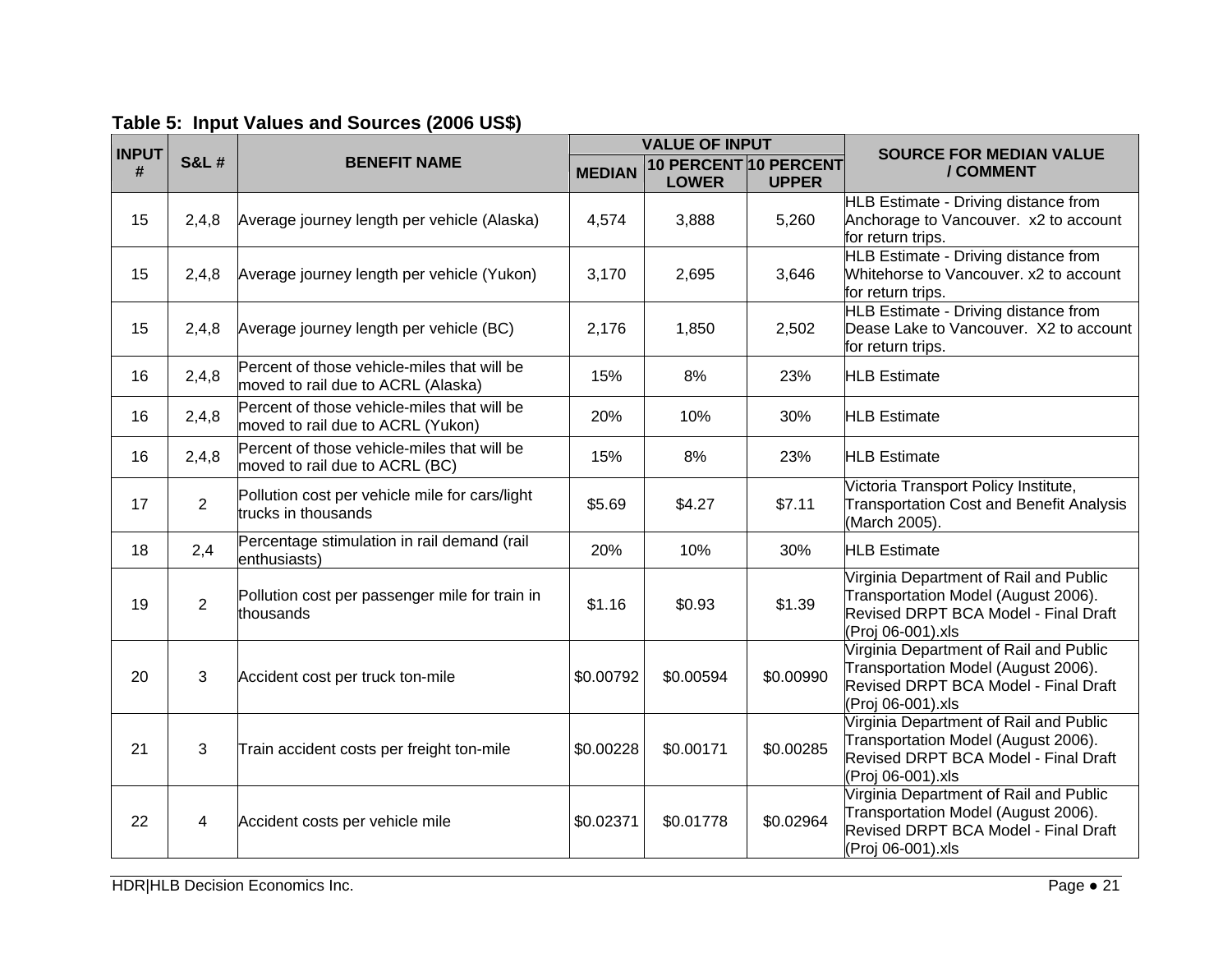| <b>INPUT</b> | <b>S&amp;L#</b> | <b>BENEFIT NAME</b>                                                                       |               | <b>VALUE OF INPUT</b>                 |              | <b>SOURCE FOR MEDIAN VALUE</b>                                                                                                                                                                                                                  |
|--------------|-----------------|-------------------------------------------------------------------------------------------|---------------|---------------------------------------|--------------|-------------------------------------------------------------------------------------------------------------------------------------------------------------------------------------------------------------------------------------------------|
| #            |                 |                                                                                           | <b>MEDIAN</b> | 10 PERCENT 10 PERCENT<br><b>LOWER</b> | <b>UPPER</b> | / COMMENT                                                                                                                                                                                                                                       |
| 23           | 4               | Accident cost per passenger train-mile                                                    | \$0.00492     | \$0.00369                             | \$0.00615    | HLB Estimate based on data from Federal<br>Railroad Administration Office of Safety<br>Analysis. Assume 500 passengers per<br>train. Available at:<br>http://safetydata.fra.dot.gov/OfficeofSafety                                              |
| 24           | 5,7             | Tons Per Truck                                                                            | 30            | 22                                    | 37           | Virginia Department of Rail and Public<br>Transportation Model (August 2006) and<br>Business Case for the Northern Rail<br>Extension (February 2006).                                                                                           |
| 25           | 5               | Average Truck Speed (m/h/day)                                                             | 27.5          | 20.6                                  | 34.4         | HLB Estimate. Assume 55 miles per hour,<br>and 12 hours of driving per day.                                                                                                                                                                     |
| 26           | 5               | Average Freight Train Speed (m/h/d)                                                       | 22.4          | 20.2                                  | 24.6         | Financial Model.<br>Crest_200607020901_AMG.xls                                                                                                                                                                                                  |
| 27           | 5               | Average Inventory Cost of Delay Per Truck<br>Hour                                         | \$2.07        | \$1.55                                | \$2.58       | Virginia Department of Rail and Public<br>Transportation Model (August 2006).<br>Revised DRPT BCA Model - Final Draft<br>(Proj 06-001).xls                                                                                                      |
| 28           | 5,6             | Tons of container vessel/barge freight from<br>Seattle to Anchorage/other ports in Alaska | 1,947,719     | 1,460,879                             | 2,434,649    | Informetrica Limited, Alaska-Canada Rail<br>Link Strategic Environmental Assessment:<br>Overview of Economic Impacts (August<br>2006). Includes the 360,000 tons of<br>container freight and trailers shipped to<br>ports other than Anchorage. |
| 28           | 5,6             | Tons of rail/barge freight from Seattle to<br>Whittier per year                           | 167,000       | 125,250                               | 208,750      | Informetrica Limited, Alaska-Canada Rail<br>Link Strategic Environmental Assessment:<br>Overview of Economic Impacts (August<br>2006)                                                                                                           |
| 29           | 5,6             | Percent of container vessel/barge freight from<br>Seattle to Anchorage diverted to ACRL   | 82%           | 73%                                   | 90%          | Informetrica Limited, Alaska-Canada Rail<br>Link Strategic Environmental Assessment:<br>Overview of Economic Impacts (August<br>2006)                                                                                                           |
| 29           | 5,6             | Percent of rail/barge from Seattle to Whittier<br>diverted to ACRL                        | 1.2%          | 0.9%                                  | 1.5%         | Informetrica Limited, Alaska-Canada Rail<br>Link Strategic Environmental Assessment:<br>Overview of Economic Impacts (August<br>2006)                                                                                                           |

### **Table 6: Input Values and Sources (2006 US\$) (Cont'd)**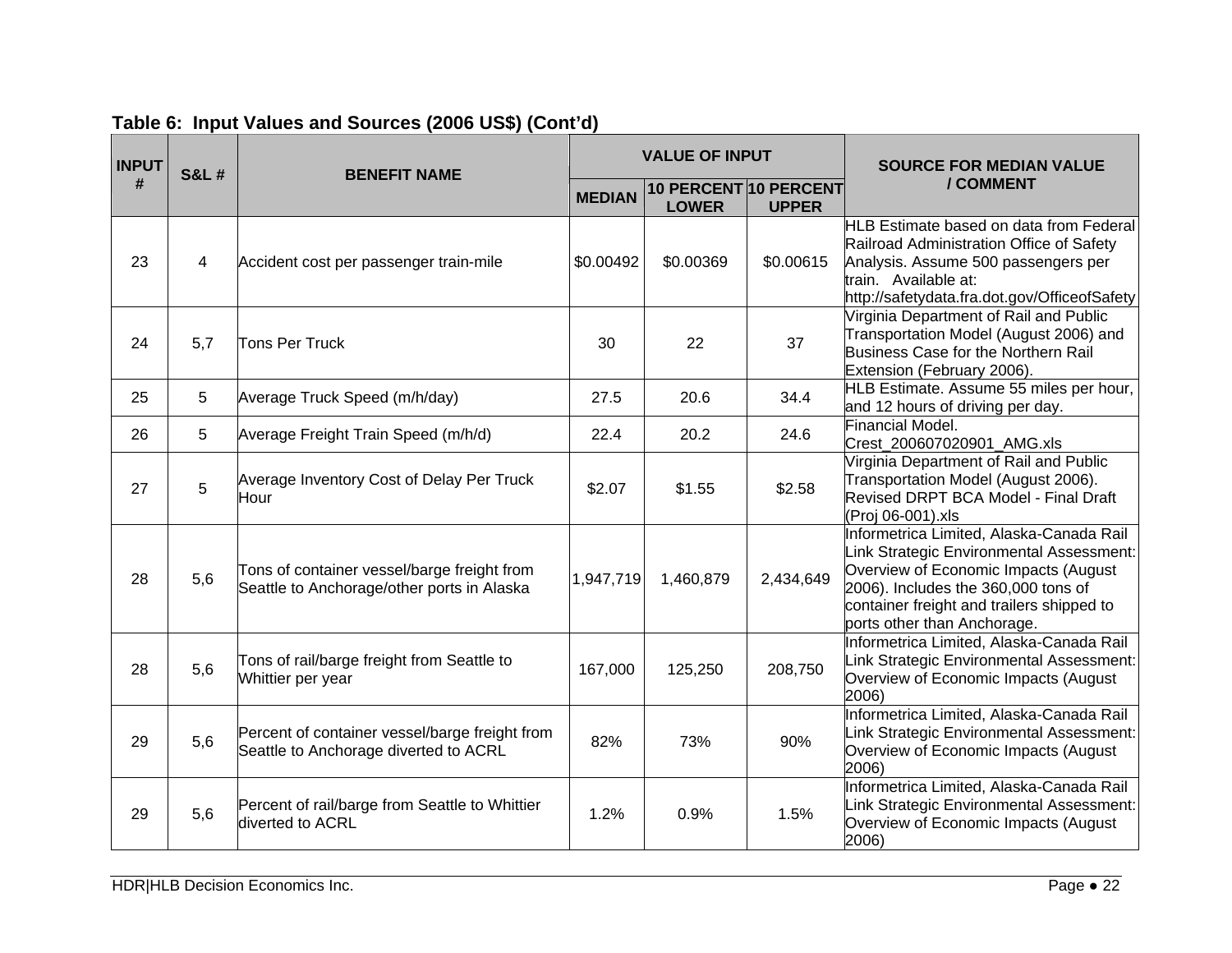| Table 2: Input Values and Sources (Cont'd) |  |  |  |  |
|--------------------------------------------|--|--|--|--|
|--------------------------------------------|--|--|--|--|

| <b>INPUT</b> |                 |                                                                              | <b>VALUE OF INPUT</b> |                                       |                | <b>SOURCE FOR MEDIAN VALUE</b>                                                                                                                                                                |  |
|--------------|-----------------|------------------------------------------------------------------------------|-----------------------|---------------------------------------|----------------|-----------------------------------------------------------------------------------------------------------------------------------------------------------------------------------------------|--|
| #            | <b>S&amp;L#</b> | <b>BENEFIT NAME</b>                                                          | <b>MEDIAN</b>         | 10 PERCENT 10 PERCENT<br><b>LOWER</b> | <b>UPPER</b>   | / COMMENT                                                                                                                                                                                     |  |
| 30           | 5               | Tons of freight per barge shipment                                           | 3,700                 | 2,960                                 | 4,440          | Environmental Defense, Investing In<br>Mobility $(2004) - 50-56$ railcars per barge<br>shipment. US Bureau of Transportation<br>Statistics - 69.7 tons of freight per railcar.                |  |
| 31           | 5               | Tons of freight per rail shipment                                            | 3,485                 | 3,137                                 | 3,834          | US Bureau of Transportation Statistics -<br>69.7 tons of freight per railcar. Assume 50<br>railcars per locomotive.                                                                           |  |
| 32           | 5               | Average distance shipped by barge                                            | 1,250                 | 1,000                                 | 1,500          | HLB Estimate - based on other similar<br>Origin-Destination pairs provided in<br>Environmental Defense, Investing In<br>Mobility (2004)                                                       |  |
| 33           | 5               | Distance from Chicago to Anchorage                                           | 3,614                 | 3,433                                 | 3,795          | MapQuest.com - Assume driving distance<br>as proxy for rail.                                                                                                                                  |  |
| 34           | $5\phantom{.0}$ | Average distance from origin to Seattle (miles)                              | 2,000                 | 1,600                                 | 2,400          | <b>HLB</b> Estimate                                                                                                                                                                           |  |
| 35           | 5               | Average distance from origin to Chicago as a<br>percent of origin to Seattle | 25%                   | 18%                                   | 33%            | HLB Estimate - Assume most shipments<br>diverted to Chicago would be much closer<br>to Chicago than Seattle. This is the<br>reason why they would no longer use<br>rail/barge as travel mode. |  |
| 36           | 5               | Average speed by barge                                                       | 5.4                   | 4                                     | $\overline{7}$ | Derived using data in Environmental<br>Defense, Investing In Mobility (2004).<br>Available at:<br>http://www.environmentaldefense.org/doc<br>uments/3601_InvestingMobility_Hudson.p<br>df.    |  |
| 37           | 5               | Number of hours to load/unload container vessel<br>freight (per trip)        | 8                     | 6                                     | 10             | Connecticut Department of Transportation:<br>The Office of Intermodal Planning,<br>Container Barge Feeder Service Study<br>(2001).                                                            |  |
| 38           | 5               | Average inventory cost of delay per barge hour                               | \$254.94              | \$203.96                              | \$305.93       | Derived based on inventory cost per truck<br>hour, adjusted for total tonnage carried per<br>truck/barge.                                                                                     |  |
| 39           | 5               | Average inventory cost of delay per rail hour                                | \$240.13              | \$180.10                              | \$300.16       | Derived based on inventory cost per truck<br>hour, adjusted for total tonnage carried per<br>truck/rail.                                                                                      |  |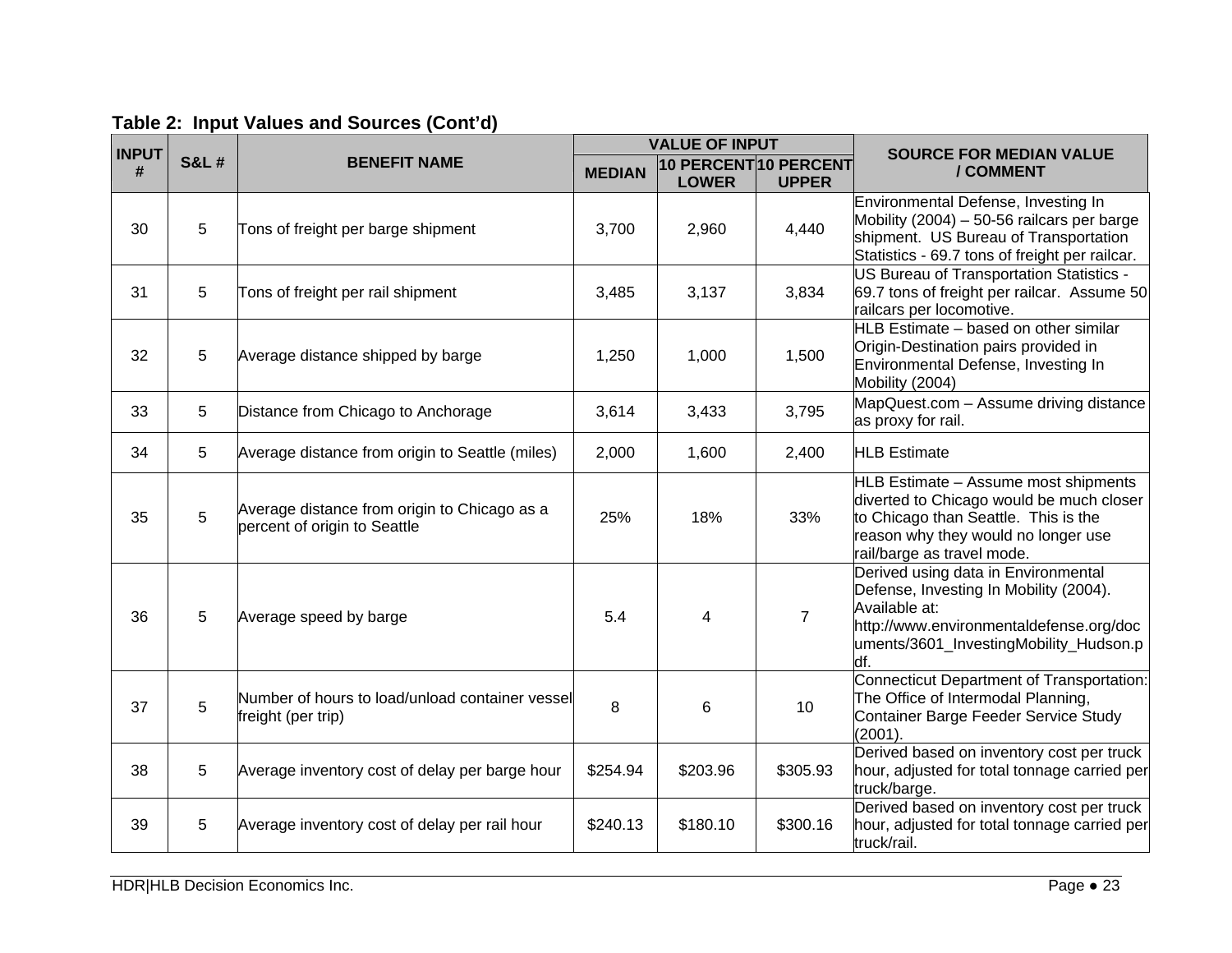| <b>INPUT</b> |                 |                                                                                        | <b>VALUE OF INPUT</b> |                                      |              | <b>SOURCE FOR MEDIAN VALUE</b>                                                                                                                                   |
|--------------|-----------------|----------------------------------------------------------------------------------------|-----------------------|--------------------------------------|--------------|------------------------------------------------------------------------------------------------------------------------------------------------------------------|
| #            | <b>S&amp;L#</b> | <b>BENEFIT NAME</b>                                                                    | <b>MEDIAN</b>         | 10 PERCENT10 PERCENT<br><b>LOWER</b> | <b>UPPER</b> | / COMMENT                                                                                                                                                        |
| 40           | 6               | Shipping rate per thousand truck-ton miles                                             | \$82.49               | \$70.12                              | \$94.87      | Virginia Department of Rail and Public<br>Transportation Model (August 2006).<br>Revised DRPT BCA Model - Final Draft<br>(Proj 06-001).xls                       |
| 41           | 6               | Shipping Rate per thousand train-ton miles                                             | \$44.60               | \$37.94                              | \$51.33      | Based on data from Financial Model.<br>Crest_200607020901_AMG.xls                                                                                                |
| 42           | 6               | Savings per ton of freight diverted to ACRL for<br>Seattle to Alaska shipments         | \$47.99               | \$35.99                              | \$59.99      | Informetrica Limited, Alaska-Canada Rail<br>Link Strategic Environmental Assessment:<br>Overview of Economic Impacts (August<br>2006)                            |
| 42           | 6               | Savings per ton of freight diverted to ACRL for<br>Seattle to Whittier shipments       | \$6.86                | \$5.14                               | \$8.57       | Informetrica Limited, Alaska-Canada Rail<br>Link Strategic Environmental Assessment:<br>Overview of Economic Impacts (August<br>2006)                            |
| 42           | $6\phantom{a}$  | Savings per ton of freight diverted to ACRL for<br>Prince Rupert to Whittier shipments | \$16.45               | \$12.34                              | \$20.56      | Informetrica Limited, Alaska-Canada Rail<br>Link Strategic Environmental Assessment:<br>Overview of Economic Impacts (August<br>2006)                            |
| 43           | $\overline{7}$  | Pavement cost per truck mile                                                           | \$0.1736              | \$0.1389                             | \$0.2083     | Virginia Department of Rail and Public<br>Transportation Model (August 2006).<br>Revised DRPT BCA Model - Final Draft<br>(Proj 06-001).xls                       |
| 44           | 8               | Pavement cost per car mile                                                             | \$0.00181             | \$0.00145                            | \$0.00218    | Virginia Department of Rail and Public<br>Transportation Model (August 2006).<br>Revised DRPT BCA Model - Final Draft<br>(Proj 06-001).xls                       |
| 45           | 9               | Probability of massive disaster requiring major<br>external support                    | 2%                    | 1%                                   | 3%           | HLB Estimate - Twice per century. Note:<br>8.0+ earthquake occurs approx. every 13<br>years.                                                                     |
| 46           | 9               | Average property damage of a massive Alaskan<br>disaster in \$M                        | \$1,000               | \$500                                | \$1,500      | HLB Estimate – property damage of 1964<br>Tsunami, and value of 125 lives lost.<br>Adjust values to account for greater<br>redevelopment over last forty+ years. |

|  |  |  |  | Table 2: Input Values and Sources (Cont'd) |  |
|--|--|--|--|--------------------------------------------|--|
|--|--|--|--|--------------------------------------------|--|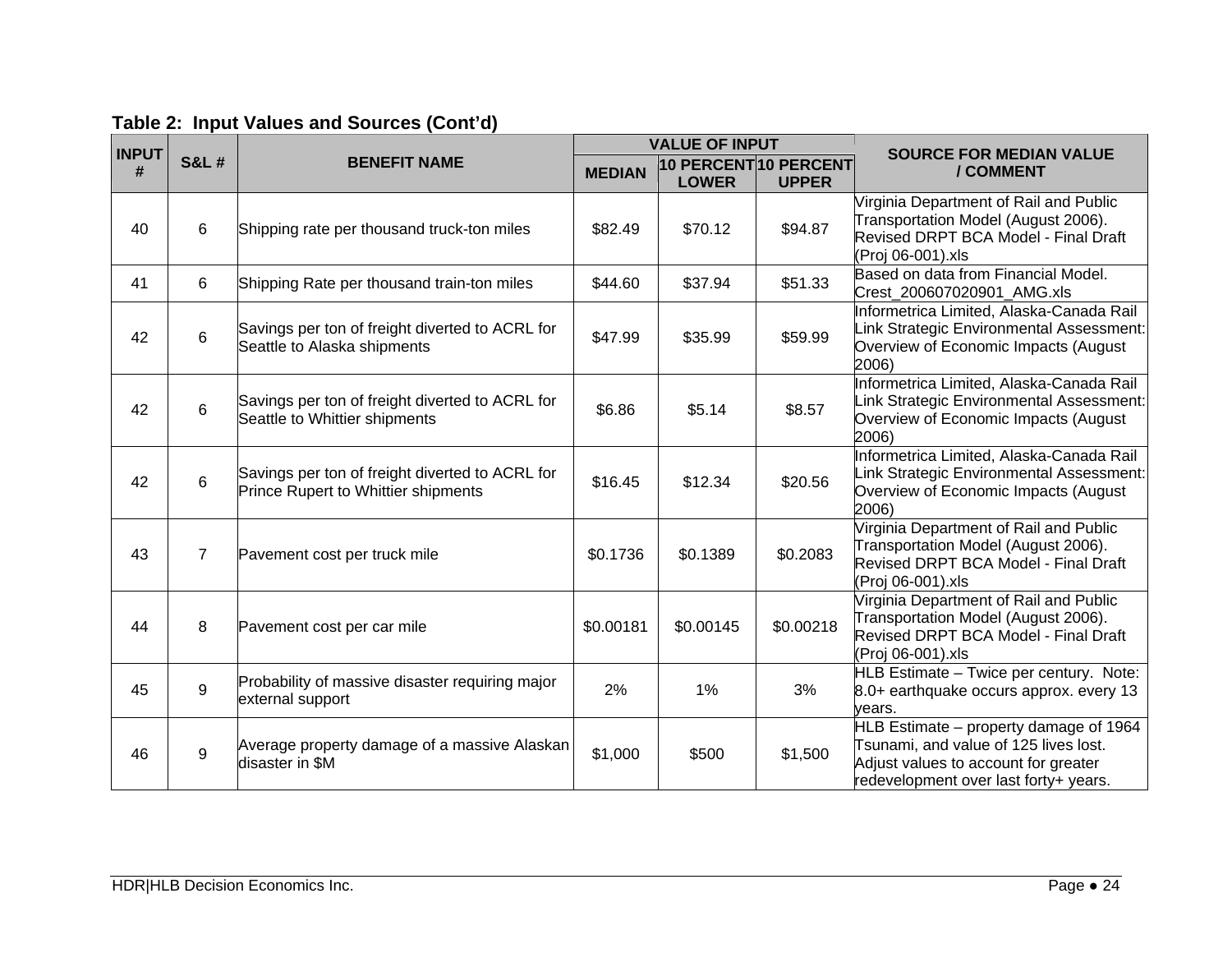| <b>INPUT</b> |                 |                                                                               | <b>VALUE OF INPUT</b> |                                                           |              | <b>SOURCE FOR MEDIAN VALUE</b>                                                                                                                                                                                 |
|--------------|-----------------|-------------------------------------------------------------------------------|-----------------------|-----------------------------------------------------------|--------------|----------------------------------------------------------------------------------------------------------------------------------------------------------------------------------------------------------------|
| #            | <b>S&amp;L#</b> | <b>BENEFIT NAME</b>                                                           | <b>MEDIAN</b>         | 10 PERCENT 10 PERCENT<br><b>LOWER</b>                     | <b>UPPER</b> | / COMMENT                                                                                                                                                                                                      |
| 47           | 9               | Percent mitigation of relief & repair cost due to<br>heavy lift rail response | 15%                   | 8%                                                        | 23%          | <b>HLB</b> Estimate                                                                                                                                                                                            |
| 48           | 10              | Probability of conflict requiring major military<br>mobilization to Alaska    | 2%                    | 1%                                                        | 3%           | HLB Estimate - Twice per century (can<br>include any Northern Pacific war).                                                                                                                                    |
| 49           | 10              | Potential cost of Military emergency in millions<br>of \$                     | \$5,000               | \$2,500                                                   | \$7,500      | <b>HLB</b> Estimate                                                                                                                                                                                            |
| 50           | 10              | Percent mitigation of the cost due to heavy lift<br>rail response             | 25%                   | 13%                                                       | 38%          | <b>HLB</b> Estimate                                                                                                                                                                                            |
| 51           | 12              | Total capital expenditures by year                                            | of values (Table A-2) | Refer to Appendix A for a complete list                   |              | Financial Model.<br>Crest_200607020901_AMG.xls                                                                                                                                                                 |
| 52           | 12              | Percent of uncertainty on total capital<br>expenditures                       | 100%                  | 75%                                                       | 125%         | <b>HLB</b> Estimate                                                                                                                                                                                            |
| 53           | 13              | Total operating expenses by year                                              | of values (Table A-2) | Refer to Appendix A for a complete list                   |              | Financial Model.<br>Crest_200607020901_AMG.xls                                                                                                                                                                 |
| 54           | 13              | Percent of uncertainty on total operating<br>expenses                         | 100%                  | 75%                                                       | 125%         | <b>HLB</b> Estimate                                                                                                                                                                                            |
| 55           | 14              | Rail freight revenue (Financial Model)                                        | of values (Table A-2) | Refer to Appendix A for a complete list                   |              | Financial Model.<br>Crest 200607020901 AMG.xls                                                                                                                                                                 |
| 56           | 14              | Percent of uncertainty on ton-miles estimates                                 | 100%                  | 80%                                                       | 120%         | <b>HLB</b> Estimate                                                                                                                                                                                            |
| 58           | 14              | Passenger and Autorail Revenues                                               |                       | See Appendix for a complete list of<br>values (Table A-3) |              | WP A3(f) - Passenger Revenue Model -<br>Mgmt Strategy 1.xls (Klughertz &<br>Associates). Note: Low, base and high<br>values were incorporated into the model.<br>No growth of passenger volume was<br>assumed. |
| 59           | 14              | <b>Track Revenue</b>                                                          | of values (Table A-4) | Refer to Appendix A for a complete list                   |              | WP A3(f) - Passenger Revenue Model -<br>Mgmt Strategy 1.xls (Klughertz &<br>Associates). Note: Low, base and high<br>values were incorporated into the model.<br>No growth of passenger volume was<br>assumed. |

## **Table 2: Input Values and Sources (Cont'd)**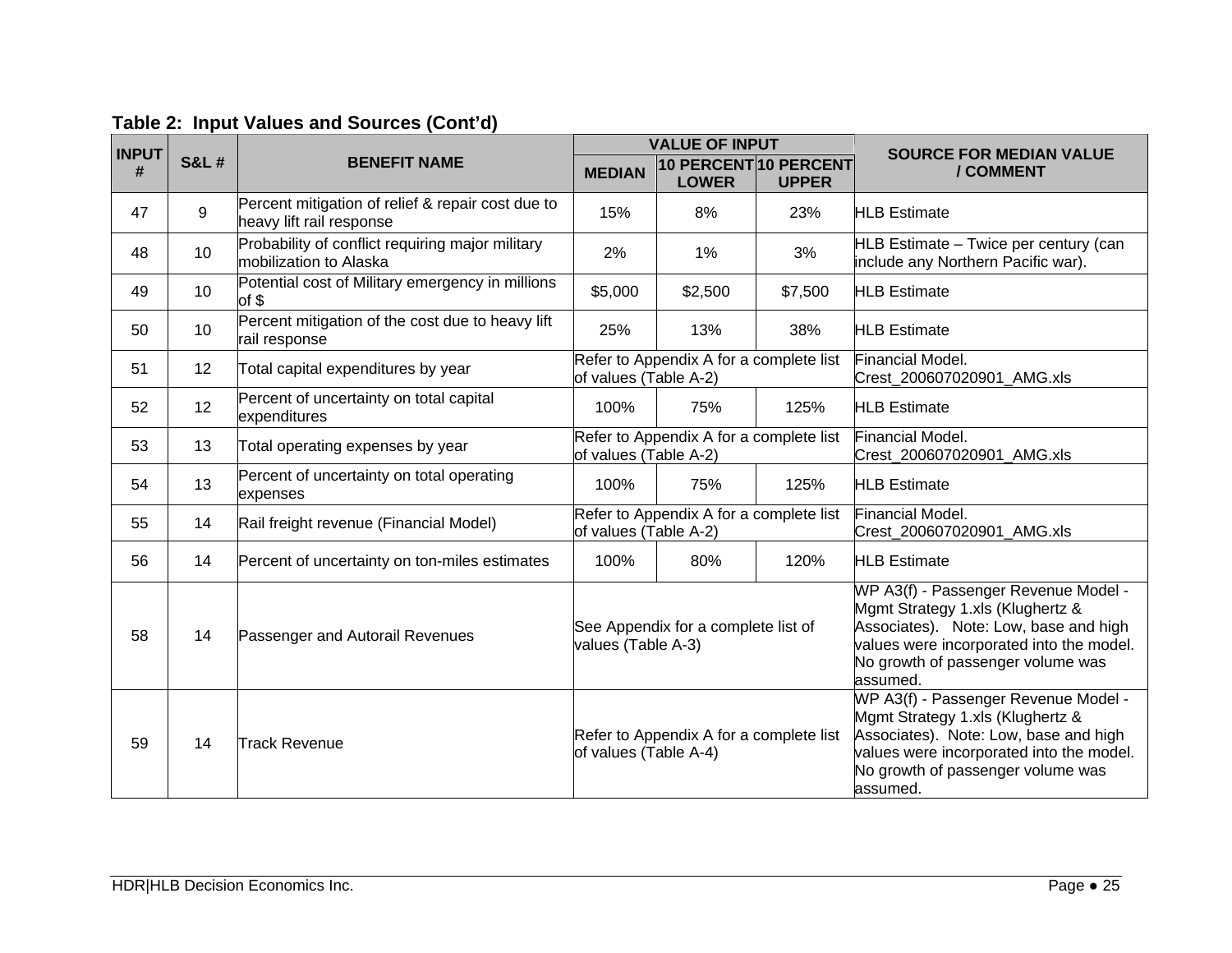| <b>INPUT</b> |                 |                                                      |               | <b>VALUE OF INPUT</b>                                            |              | <b>SOURCE FOR MEDIAN VALUE</b>                                                                                                                                                                                           |
|--------------|-----------------|------------------------------------------------------|---------------|------------------------------------------------------------------|--------------|--------------------------------------------------------------------------------------------------------------------------------------------------------------------------------------------------------------------------|
| #            | <b>S&amp;L#</b> | <b>BENEFIT NAME</b>                                  | <b>MEDIAN</b> | 10 PERCENT 10 PERCENT<br><b>LOWER</b>                            | <b>UPPER</b> | / COMMENT                                                                                                                                                                                                                |
| 60           | 14              | <b>Cost Factor</b>                                   | 81%           | 77%                                                              | 85%          | Railcan.ca - 2004 Operating Profit Margin<br>for total industry was 19%. 1-19%=81%<br>Cost Factor.                                                                                                                       |
| 61           | 15              | <b>ACRL Freight revenue - Metz</b>                   |               | Refer to Appendix A for a complete list<br>of values (Table A-5) |              |                                                                                                                                                                                                                          |
| 62           | 15              | Incremental operating costs                          | 46%           | 41%                                                              | 50%          | <b>Financial Model.</b><br>Crest_200607020901_AMG.xls<br>Incremental O&M costs are assumed to<br>be 46% of ACRL Freight Revenue - Metz.<br>(this was the average over the project life-<br>cycle in the financial model) |
| 63           | 15              | Incremental capital costs                            | 73%           |                                                                  |              | 73% increase in revenue-ton miles on<br><b>ACRL</b> if include Metz freight (relative to<br>financial model). Assume that capital<br>expenditures increase by the same rate<br>(excluding track capital excluded).       |
| 64           | 11              | Increase in mining related employment Alaska         | 699           | 559                                                              | 839          | HLB Estimate based on Informetrica.                                                                                                                                                                                      |
| 64           | 11              | Increase in mining related employment Yukon          | 4,000         | 3,200                                                            | 4,800        | Informetrica Limited, Alaska-Canada Rail<br>Link Strategic Environmental Assessment:<br>Canadian Economic Impacts Final Report<br>D1.c (August 2006)                                                                     |
| 64           | 11              | Increase in mining related employment BC             | 2,322         | 1,858                                                            | 2,786        | Informetrica Limited, Alaska-Canada Rail<br>Link Strategic Environmental Assessment:<br>Canadian Economic Impacts Final Report<br>D1.c (August 2006)                                                                     |
| 65           | 11              | Average salary of mining related labor (Alaska)      | \$73,230      | \$65,907                                                         | \$80,553     | <b>US Bureau of Labor Statistics. National</b><br>Mining Association (average salary)                                                                                                                                    |
| 65           | 11              | Average salary of mining related labor<br>(Yukon/BC) | \$65,907      | \$59,316                                                         | \$72,497     | HLB Estimate (assumed 90 percent of<br>Alaska)                                                                                                                                                                           |
| 66           | 11              | Net benefit factor                                   | 50%           | 30%                                                              | 70%          | <b>HLB</b> Estimate                                                                                                                                                                                                      |
| 67           | 11              | Incremental Mining Factor (Metz Freight)             | 161%          | 100%                                                             | 224%         | Increase in Mineral Tons shipped on<br>ACRL. Based on freight estimates from<br>Dr. Metz and maximum value from<br>financial model.                                                                                      |

## **Table 2: Input Values and Sources (Cont'd)**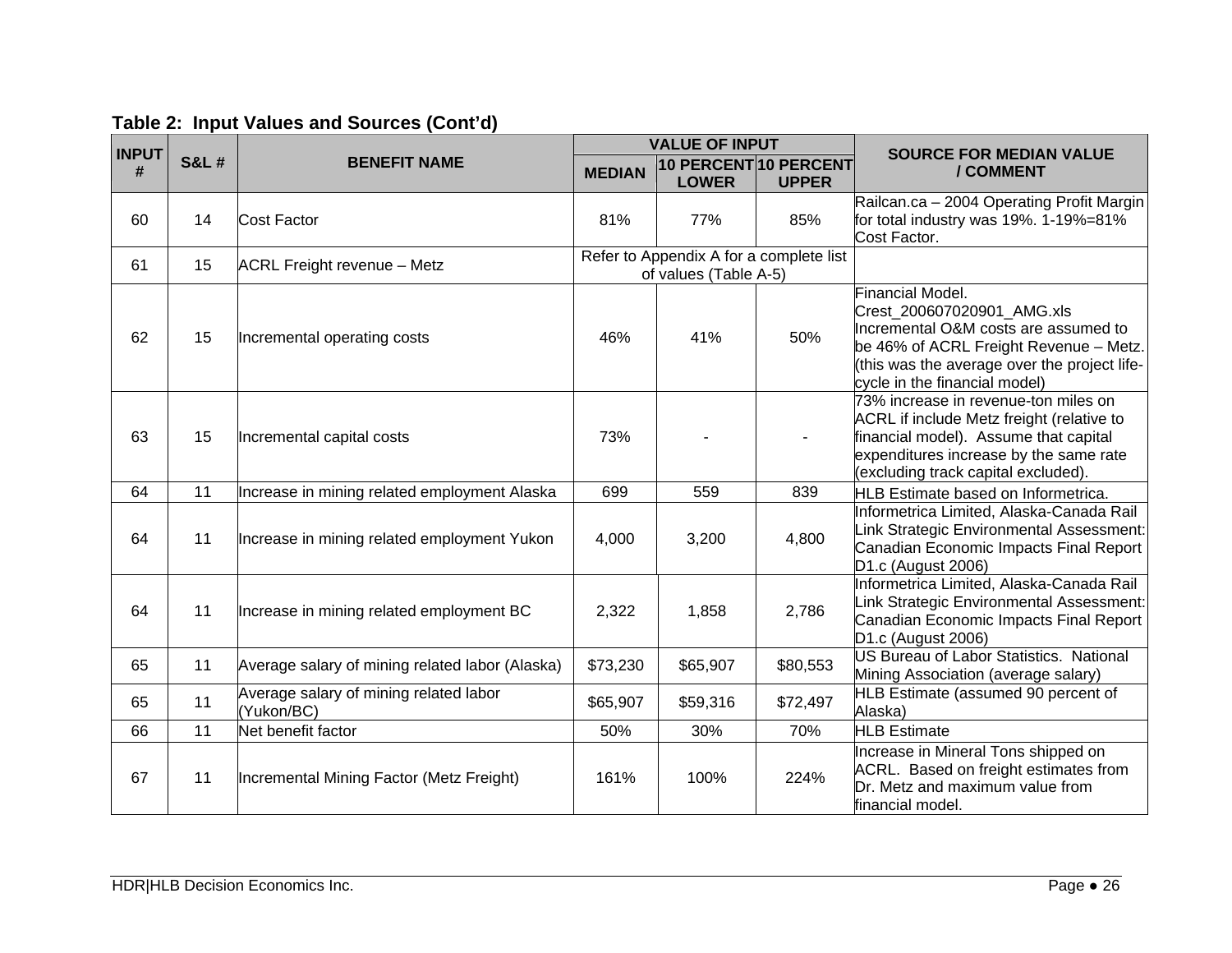## **4. ALLOCATION ASSUMPTIONS FOR NET BENEFITS**

The CBA model quantifies each net benefit according to the S&L models and input values as presented in Section 2 and Section 3 respectively. Table 3 presents HDR|HLB's methodology for allocating the net benefits between Alaska, Yukon, British Columbia, Rest of Canada and Rest of U.S.

| #              | <b>BENEFIT NAME</b>                                                                                            | <b>SUB-CATEGORY</b>                 | <b>PERCENT ALLOCATED TO:</b> |       |           |        | <b>HDR HLB - ALLOCATION</b> |                                                                                                                                                                        |
|----------------|----------------------------------------------------------------------------------------------------------------|-------------------------------------|------------------------------|-------|-----------|--------|-----------------------------|------------------------------------------------------------------------------------------------------------------------------------------------------------------------|
|                |                                                                                                                |                                     | Alaska                       | Yukon | <b>BC</b> | Canada | <b>USA</b>                  | <b>METHODOLOGY</b>                                                                                                                                                     |
|                | Environmental - Change in<br><b>Environmental Costs from</b>                                                   | Impact of Freight on<br><b>ACRL</b> | 13%                          | 1%    | 86%       | $0\%$  | 0%                          | Since the environmental cost is based on<br>the effect of pollution on the populace, the                                                                               |
| 1              | <b>Displacing Heavy Truck</b><br>Travel                                                                        | Impact of Freight on<br>other RRs   | 0%                           | $0\%$ | 0%        | 10%    | 90%                         | split is by state/provincial population for<br>traffic on ACRL and by national population<br>for traffic carried on rail beyond the ACRL.                              |
| $\overline{2}$ | Environmental - Change in<br><b>Environmental Costs from</b><br>Displacing Car/Light Truck<br>Travel           | N/A                                 | 13%                          | 1%    | 86%       | $0\%$  | 0%                          | Since the environmental cost is based on<br>the effect of pollution on the populace, the<br>split is by state/provincial population.                                   |
|                | <b>Transportation Safety -</b>                                                                                 | Impact of Freight on<br><b>ACRL</b> | 33%                          | 33%   | 33%       | 0%     | $0\%$                       | The freight traffic on the ACRL is traveling<br>roughly the same distance in each                                                                                      |
| 3              | Change in Accident Costs<br>from Displacing Heavy<br><b>Truck Travel</b>                                       | Impact of Freight on<br>other RRs   | 0%                           | 0%    | 0%        | 8%     | 92%                         | state/province and therefore there is an<br>equal likelihood of an accident in each<br>region, traffic beyond the ACRL is primarily<br>traveling in the US.            |
| $\overline{4}$ | <b>Transportation Safety -</b><br>Change in Accident Costs<br>from Displacing Car/Light<br><b>Truck Travel</b> | N/A                                 | 9%                           | 36%   | 54%       | 0%     | 0%                          | The safety savings are split by the<br>percentage of tourist traffic that was<br>traveling in each region, few people actually<br>travel all the way to Alaska by car. |
|                | <b>Transportation System</b>                                                                                   | From Truck                          | 90%                          | 1%    | 3%        | 1%     | 5%                          | Savings from reduced inventory costs are<br>assumed to be passed on to consumers,                                                                                      |
| 5              | Savings - Change in<br><b>Inventory Costs</b>                                                                  | From Rail Barge                     | 0%                           | 0%    | 0%        | 0%     | 100%                        | virtually all ACRL region truck traffic is<br>inbound to Alaska, and all rail barge traffic<br>goes to the continental US from Alaska.                                 |

#### **Table 7: HDR|HLB Allocation Assumptions for Net Benefits**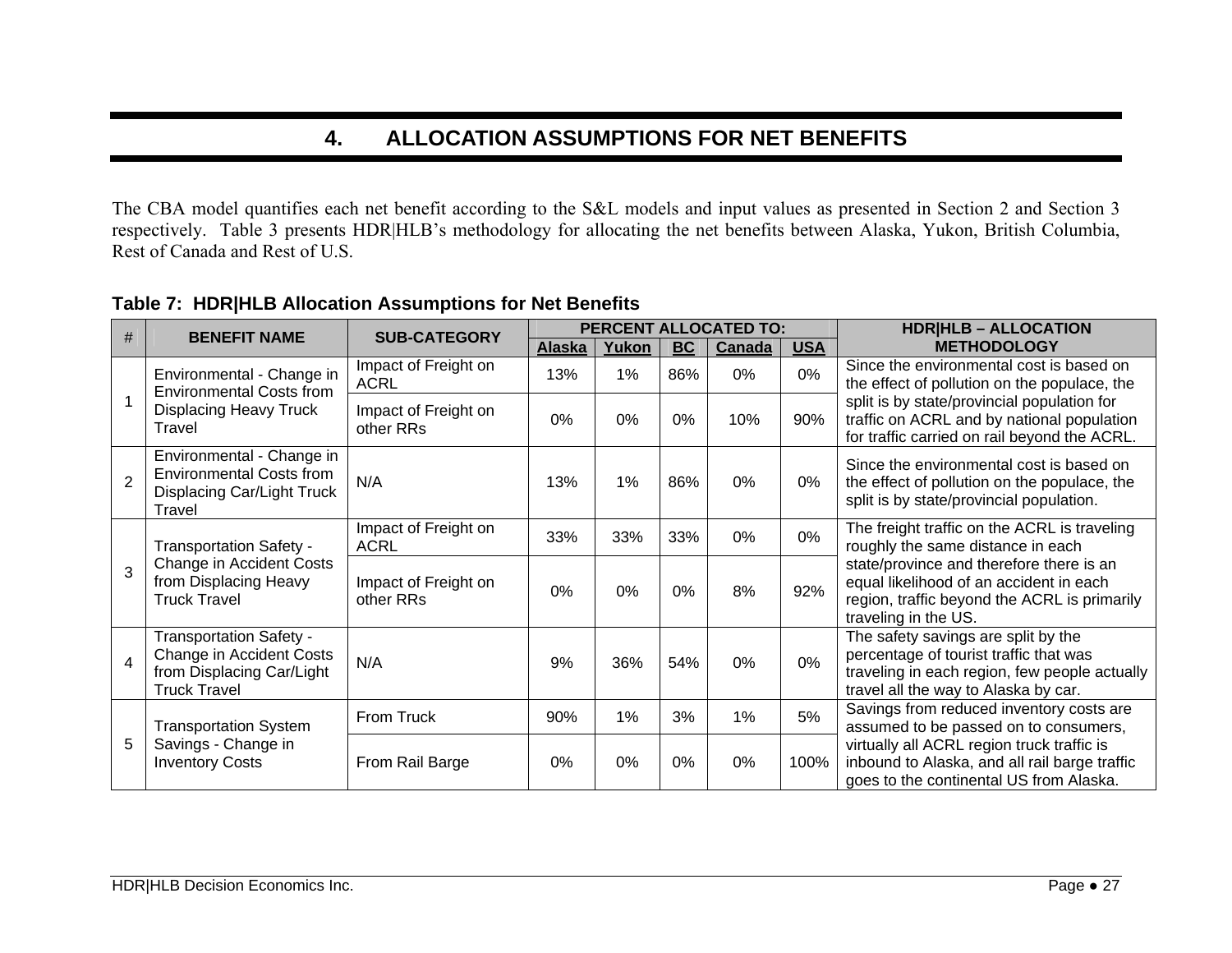| #               | <b>BENEFIT NAME</b>                                                                                                                       | <b>SUB-CATEGORY</b>                 |               |       |           | <b>PERCENT ALLOCATED TO:</b> |            | <b>HDR HLB - ALLOCATION</b>                                                                                                                                                                             |  |
|-----------------|-------------------------------------------------------------------------------------------------------------------------------------------|-------------------------------------|---------------|-------|-----------|------------------------------|------------|---------------------------------------------------------------------------------------------------------------------------------------------------------------------------------------------------------|--|
|                 |                                                                                                                                           |                                     | <b>Alaska</b> | Yukon | <b>BC</b> | <b>Canada</b>                | <b>USA</b> | <b>METHODOLOGY</b>                                                                                                                                                                                      |  |
|                 |                                                                                                                                           | From Truck                          | 90%           | $1\%$ | 3%        | 1%                           | 5%         | Savings from reduced transportation costs<br>are assumed to be passed on to                                                                                                                             |  |
| 6               | <b>Transportation System</b><br>Savings - Change in<br><b>Transportation Costs</b>                                                        | From Rail Barge                     | 0%            | 0%    | 0%        | 0%                           | 100%       | consumers, virtually all ACRL region truck<br>traffic is inbound to Alaska, and all rail<br>barge traffic goes to the continental US<br>from Alaska.                                                    |  |
|                 | <b>Transportation System</b><br>Maintenance - Change in                                                                                   | Impact of Freight on<br><b>ACRL</b> | 33%           | 33%   | 33%       | 0%                           | 0%         | The freight traffic on the ACRL is traveling<br>roughly the same distance in each                                                                                                                       |  |
| $\overline{7}$  | <b>Pavement Maintenance</b><br>Costs from Displacing<br><b>Heavy Truck Travel</b>                                                         | Impact of Freight on<br>other RRs   | 0%            | 0%    | 0%        | 8%                           | 92%        | state/province and therefore there is an<br>equal share of maintenance in each region,<br>traffic beyond the ACRL is primarily<br>traveling in the US.                                                  |  |
| 8               | <b>Transportation System</b><br>Maintenance - Change in<br><b>Pavement Maintenance</b><br>Costs from Displacing<br>Car/Light Truck Travel | N/A                                 | 9%            | 36%   | 54%       | 0%                           | 0%         | The maintenance savings are split by the<br>percentage of tourist traffic that was<br>traveling in each region, few people actually<br>travel all the way to Alaska by car.                             |  |
| 9               | Military/Emergency -<br>Change in Relief and<br>Repair Costs of Natural<br>Disasters/Major Terrorist<br>Attacks                           | N/A                                 | 50%           | 0%    | 0%        | 0%                           | 50%        | The federal government would pick up the<br>major portion of the relief tab, while the<br>major beneficiaries of the effort would be<br>the people of Alaska therefore the benefit<br>was split equally |  |
| 10 <sup>°</sup> | Military/Emergency -<br>Change in War-time<br><b>Military Costs</b>                                                                       | N/A                                 | 0%            | 0%    | 0%        | 0%                           | 100%       | The defense of the United States in all<br>theatres is entirely a federal mandate.                                                                                                                      |  |
|                 | Economic Development -                                                                                                                    | Tier 2 & 3 Mining in<br>Alaska      | 75%           | 0%    | 0%        | 0%                           | 25%        | Assumes most wages are spent in territory,<br>with some flow back to other parts of the                                                                                                                 |  |
| 11              | Tier 2 & 3 Mining Related<br><b>Employment Benefits</b>                                                                                   | Tier 2 & 3 Mining in<br>Yukon       | 0%            | 50%   | 0%        | 50%                          | 0%         | same country where the development<br>occurs. This is caused by migrant labor                                                                                                                           |  |
|                 |                                                                                                                                           | Tier 2 & 3 Mining in BC             | 0%            | 0%    | 85%       | 15%                          | 0%         | which would be lowest in BC and highest in<br>Yukon.                                                                                                                                                    |  |

### **Table 3: HDR|HLB Allocation Assumptions for Net Benefits (Cont'd)**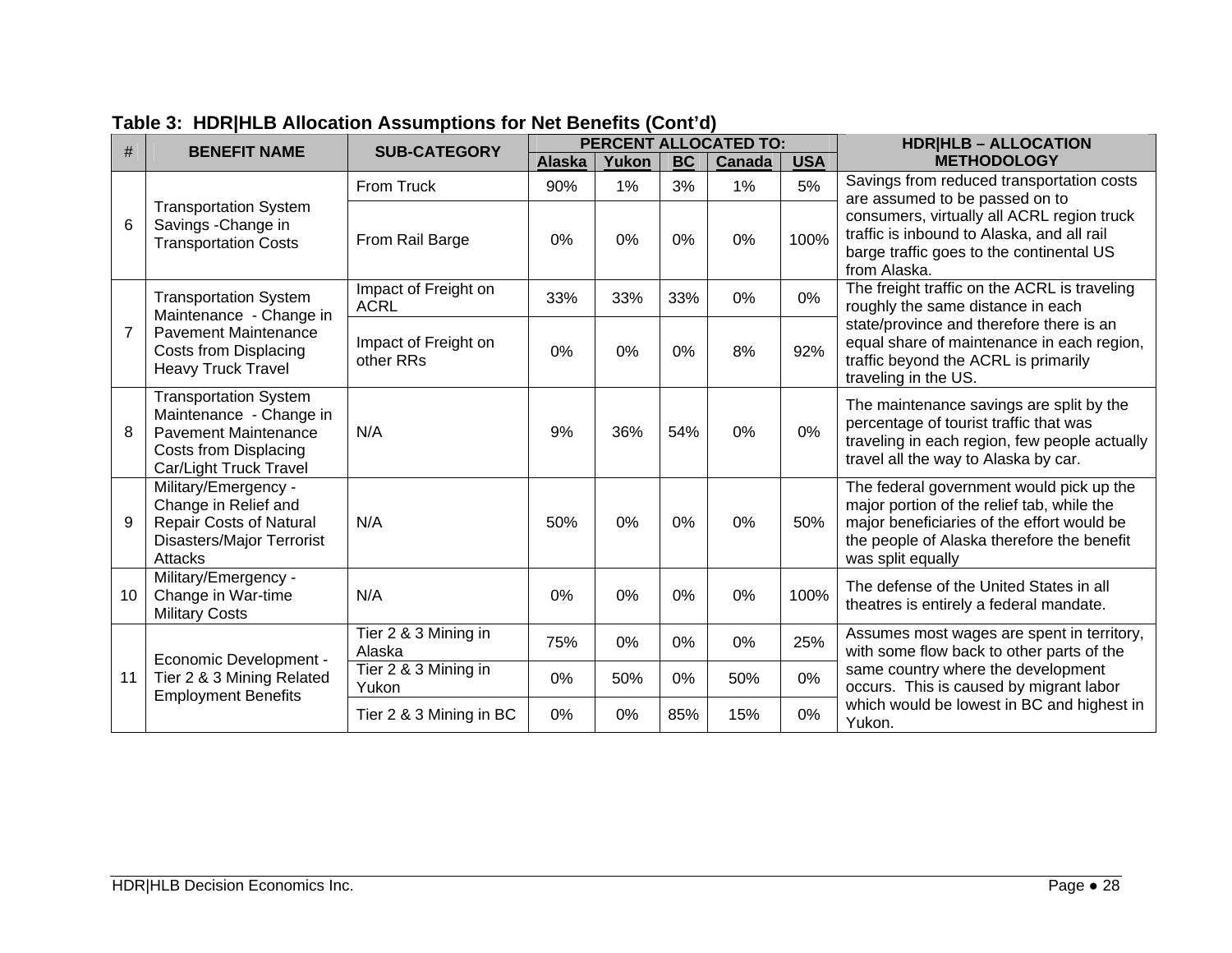## **5. RESULTS**

This section presents the final results of the BCA analysis based on the structure and logic models and input values presented in Section 2 and Section 3 respectively. The allocation assumptions presented in Section 4 are utilized to breakdown the net benefits by region. The results presented in this section are based on the assumption that construction of the ACRL starts in 2012 and continues over a period of 5 years. CBA benefits that arise as a result of the ACRL are not realized until after this construction period is complete. The total number of years for CBA analysis is 50 years, which is consistent with the capital and operating costs extracted from the financial model.

Note that in order to meaningfully compare benefit and cost dollar streams over the project lifecycle, the changing value of a dollar is accounted for by expressing all future costs and benefits in base-year 2006 dollars, and further, by discounting them with the "real discount rate" factor.

In the results presented below, the ACRL operating costs are assumed to be paid by the rail operator, however, the capital costs are allocated to the public and private sector as determined by the optimal P3 outcome. This outcome represents the minimum amount of public funding such that the ACRL rail operator breaks even, that is recovers its opportunity cost of capital.

### **The Choice of Discount Rates**

A real discount rate of 10.1 percent was used to discount the value of future revenues and costs for the ACRL rail operator. This is based on the average opportunity cost of capital for Canadian Pacific Rail (9.9 percent) and the Canadian National Railway (10.3 percent)<sup>4</sup>.

The choice of discount rate for the public sector is not as clear. In its guidelines on the conduct of Cost-Benefit Analysis<sup>5</sup>, the federal Office of Management and Budget (OMB) recommends the use of 7 percent as the real (after inflation) rate at which to discount the value of future costs and benefits. This is the rate of return that OMB believes to represent the opportunity cost of capital resources when they are employed for public rather than private investment. Deeming analysis based on the 7 percent discount rate the "base case," the OMB guidelines recognize that other discount rates will be appropriate in various circumstances, and invites project sponsors to employ such other discount rates, as appropriate, as alternatives to the base case.

#### **Defining the Base Case**

1

The base case analysis given in this report reflects a discount rate of 7 percent as recommended in federal OMB guidelines.

<sup>5</sup> OMB Circular A-94, updated January, 2006

<sup>&</sup>lt;sup>4</sup> Real Cost of Capital as of July 28, 2006 (extracted from http://www.fpinfomart.ca/).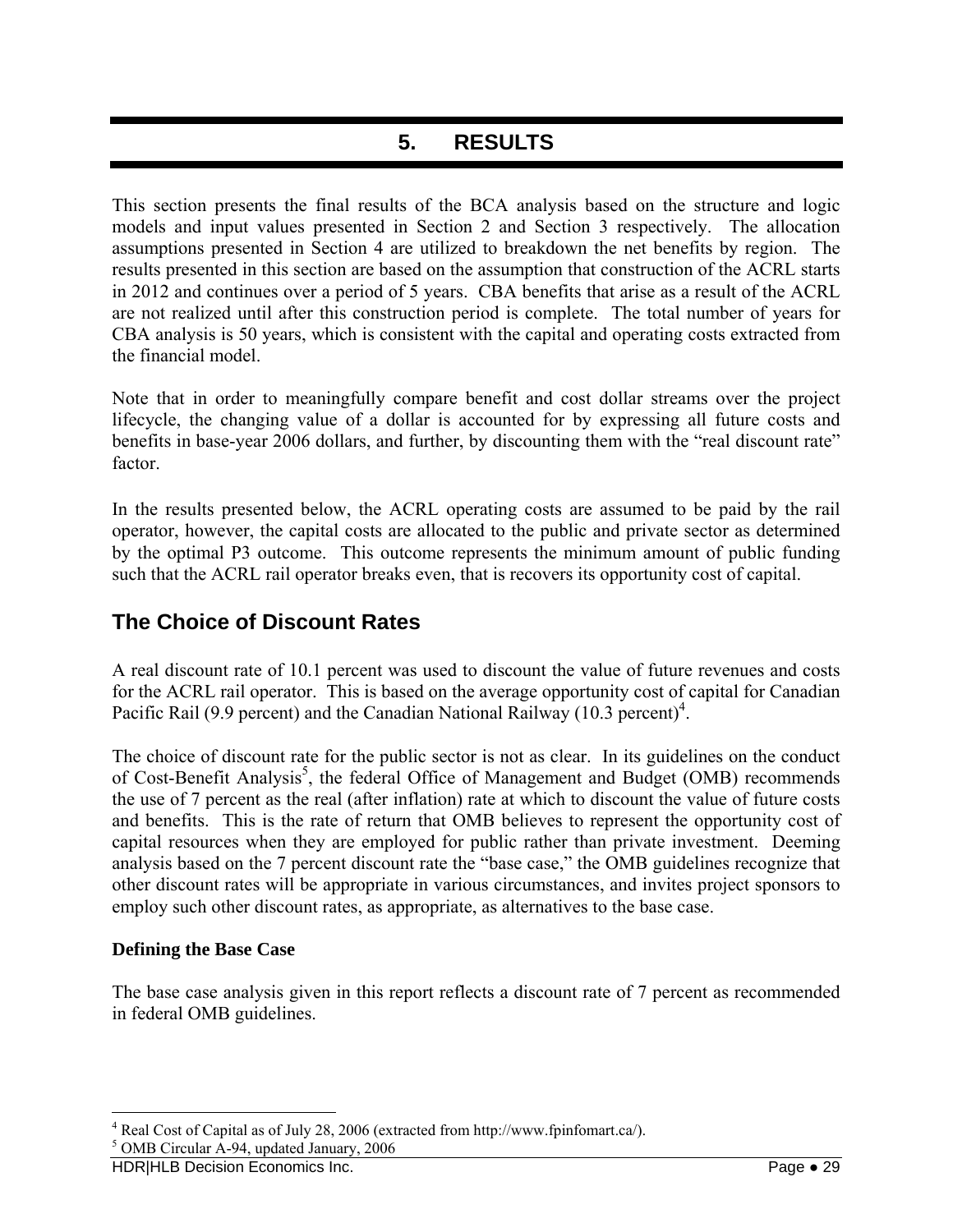#### **Defining the Alternative Case**

Circumstances surrounding the investment under examination here justify an alternative discount rate that is lower than the 7 percent base case level. Economically less developed regions necessarily place a smaller discount on the value of future benefits than do developed regions. This reflects the reality that economic development is a long-term process and that underdeveloped regions must be prepared to "wait longer" for development initiatives to pay-off. Another reason why the discount rate is appropriately lower in under-developed regions is that the rate of return on opportunities foregone are lower; were it not so, the region would not be underdeveloped. While there is no consensus as to exactly how much lower than 7 percent the discount rate should be for under-developed regions, expert opinion appear to cluster around the 3 to 5 percent level. In conducting sensitivity analysis to the base case, we present two alternate scenarios. One scenario examines project outcomes at the break-even discount rate, and the other examines project outcomes at a 5 percent discount rate.

### **5.1 The Base Case: 7 Percent Real Discount Rate**

### **Net Benefits**

Table 4 presents the total discounted value of benefits. Note that the negative numbers in the table represent reductions in costs, which are a benefit. The expected (mean) value of benefits is almost \$9.5 billion (all 2006 U.S \$). The risk analysis identifies a 90 percent probability that benefits exceed \$6.4 billion and a 10 percent probability that benefits exceed \$12.7 billion. At the mean, Tier 2 and Tier 3 mining related employment is the single largest benefit contributor. This benefit represents \$5.4 billion, or 57 percent of the total benefits. Reduced transportation costs is the next largest benefit contributor at \$3.2 billion, or 34 percent of total benefits. total, these two benefits represent approximately 91 percent of total benefits. Note that there is only one category which is a net dis-benefit; the expected change in accidents costs from displacing heavy truck travel increases by \$133 million. This is the result of induced rail traffic from Tier 2 and Tier 3 mine development which only occurs if the ACRL is built.

Figure 17 shows the total discounted value of benefits by region. Alaska is the primary beneficiary, receiving 48 percent of the total benefits. British Columbia is the next largest beneficiary at 30 percent, followed by the Rest of Canada (11 percent), Yukon (9 percent), and Rest of U.S. (2 percent). This percentage breakdown is consistent for both alternative scenarios (Section 5.2 and Section 5.3), and hence this allocation is not produced for those scenarios.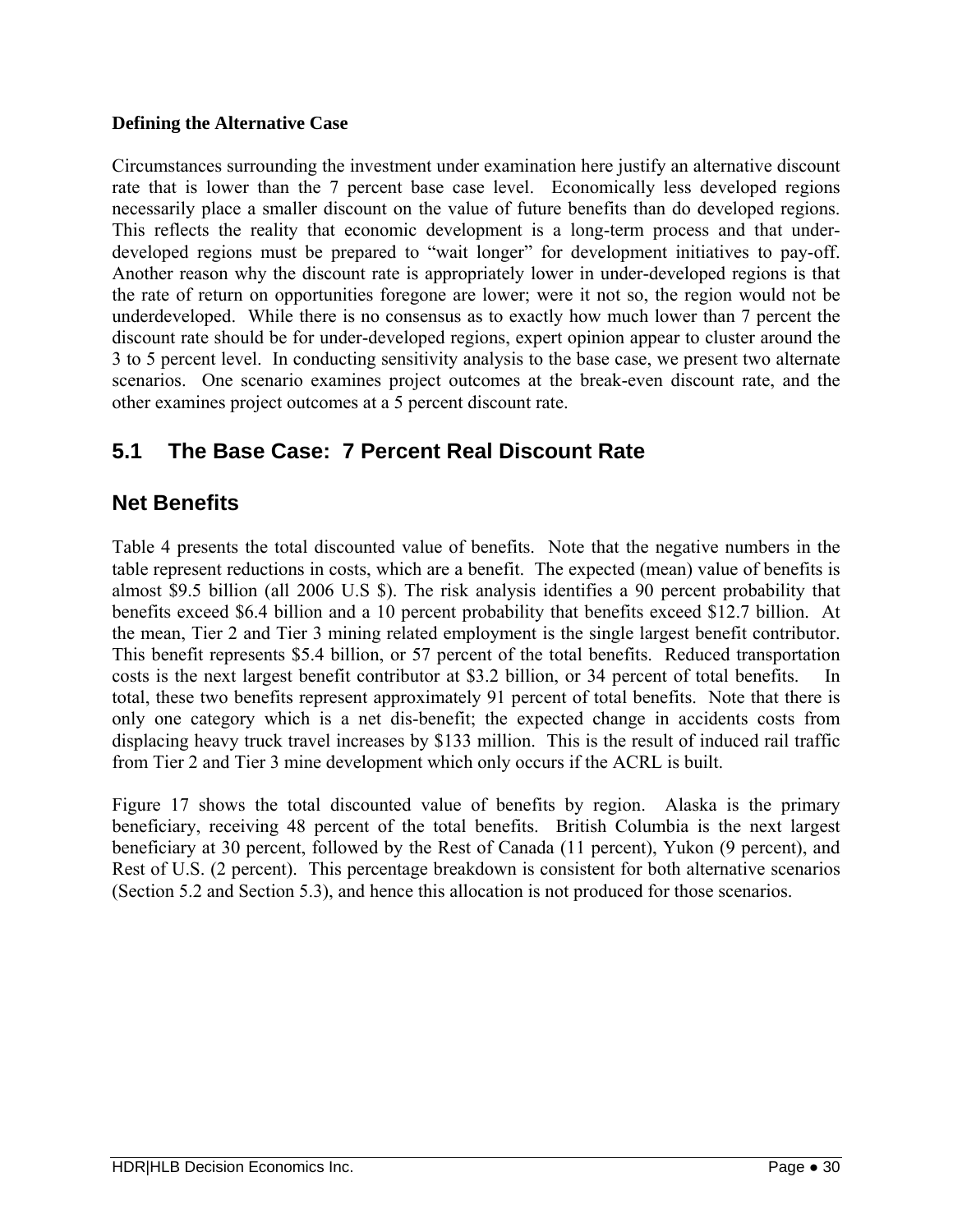| <b>Net</b>     |                                         |                |                                                                                         | Total Discounted Value (2006 US\$ M) |                                       |                       |  |
|----------------|-----------------------------------------|----------------|-----------------------------------------------------------------------------------------|--------------------------------------|---------------------------------------|-----------------------|--|
| <b>Benefit</b> | Net Benefit Cat   Net Benefit           | #              | <b>Net Benefit Name</b>                                                                 | <b>Mean</b>                          | <b>Probability of (Not) Exceeding</b> |                       |  |
| Cat#           |                                         |                |                                                                                         |                                      | $(10\%)$ / 90%                        | (90%) / 10%           |  |
|                |                                         |                | Change in Environmental Costs from                                                      |                                      |                                       |                       |  |
| 1              | Environmental                           | 1              | <b>Displacing Heavy Truck Travel</b>                                                    | (\$133)                              | $$1,892$ <sup>1</sup>                 | $$1,473$ <sup>1</sup> |  |
|                | Environmental                           | $\overline{2}$ | Change in Environmental Costs from<br>Displacing Car/Light Truck Travel                 | ( \$3)                               | $($ \$6) <sup>2</sup>                 | $($ \$1) <sup>2</sup> |  |
|                | Transportation                          | 3              | Change in Accident Costs from                                                           |                                      |                                       |                       |  |
|                | Safety                                  |                | <b>Displacing Heavy Truck Travel</b>                                                    | \$133                                | (\$139)                               | \$401                 |  |
| $\overline{2}$ | Transportation<br>Safety                | 4              | Change in Accident Costs from<br>Displacing Car/Light Truck Travel                      | (\$13)                               | (\$22)                                | (\$5)                 |  |
|                | Transportation<br><b>System Savings</b> | 5              | Change in Inventory Costs                                                               | (\$211)                              | (\$396)                               | (\$57)                |  |
|                | Transportation<br><b>System Savings</b> | 6              | Change in Transportation Costs                                                          | (\$3,218)                            | (\$4,590)                             | (\$2,027)             |  |
|                | Transportation<br>System<br>Maintenance | $\overline{7}$ | Change in Pavement Maintenance<br>Costs from Displacing Heavy Truck<br>Travel           | (\$333)                              | (\$523)                               | (\$169)               |  |
| 4              | Transportation<br>System<br>Maintenance | 8              | Change in Pavement Maintenance<br>Costs from Displacing Car/Light Truck<br>Travel       | (\$2)                                | (\$3)                                 | (\$1)                 |  |
| 5              | Military /<br>Emergency                 | 9              | Change in Relief and Repair Costs for<br>Natural Disasters / Major Terrorist<br>Attacks | (\$30)                               | (\$58)                                | ( \$7)                |  |
|                | Military /<br>Emergency                 | 10             | Change in War-Time Military Costs                                                       | (\$245)                              | (\$481)                               | $($ \$60)             |  |
| 6              | Economic<br>Development                 | 11             | Tier 2 & 3 Mining Related Employment<br><b>Benefits</b>                                 | \$5,411                              | $$3,451^3$                            | $$7,644^3$            |  |
|                |                                         |                | <b>Total Discounted Value of Net Benefits</b>                                           | \$9,467                              | \$6,412                               | \$12,753              |  |

**Table 8: Total Discounted Value of Net Benefits (Base Case)** 

<sup>1</sup>A 10 percent probability that the reduction in environmental costs exceeds -\$1,892M (benefit), and a 10 percent probability that the increase in environmental costs exceeds \$1,473M (dis-benefit).

 $2 A 10$  percent probability that the reduction in environmental costs exceeds -\$6M (benefit), and a 90 percent probability that the reduction in environmental costs exceeds -\$1M (benefit)

<sup>3</sup> A 90 percent probability that the economic development benefits exceed \$3,451M (benefit), and a 10 percent probability that they exceed \$7,644M (benefit).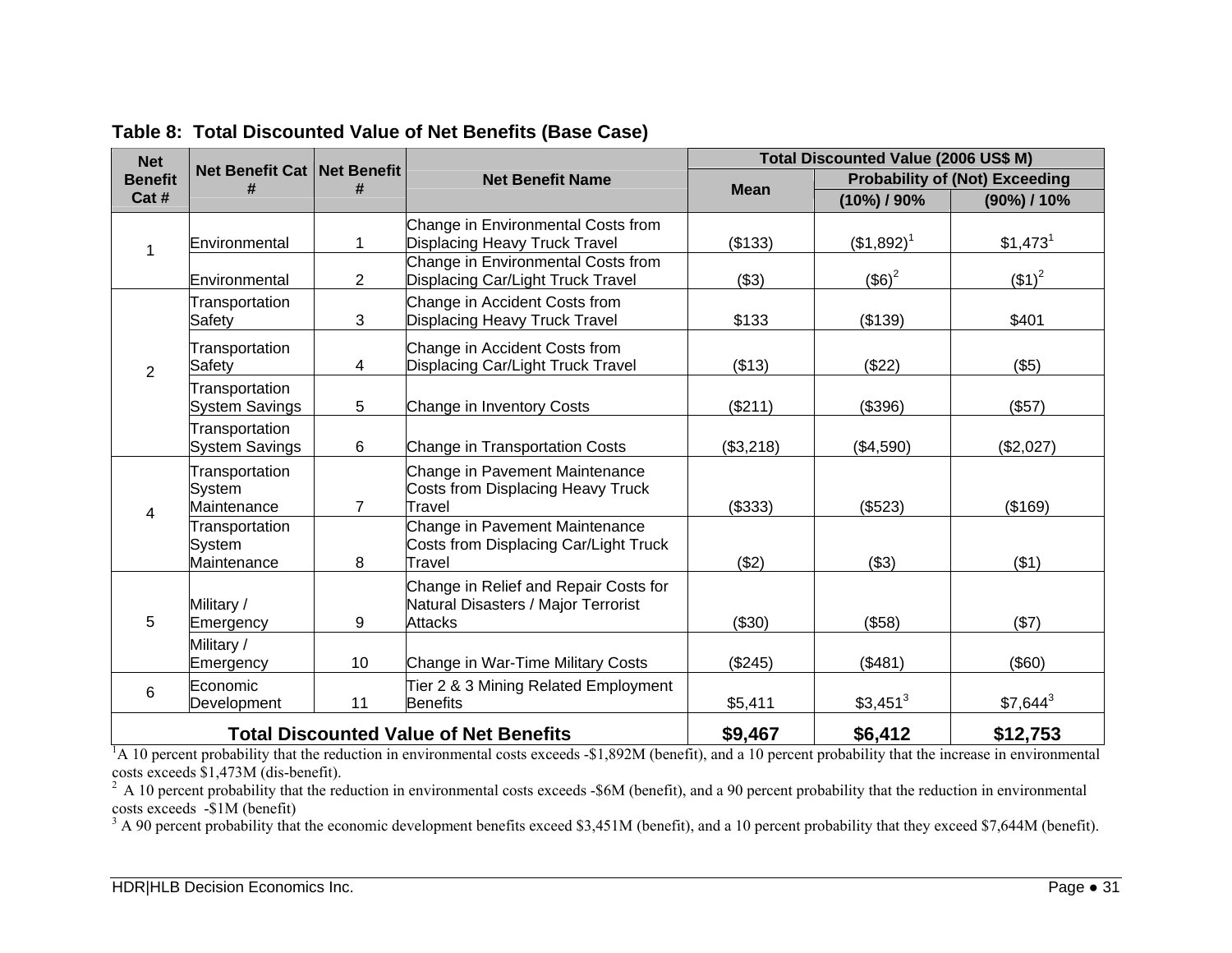



### **Costs**

There is no optimal P3 outcome for the base case since the expected value of net benefits does not exceed ACRL costs. As a result, for the purposes of valuing the cost of the project, it was assumed that the public sector contributed 90 percent of the capital costs, and the rail operator contributed 10 percent. Table 5 presents the total discounted value of costs based on this assumption. The expected (mean) value of costs is \$11.3 billion, with capital costs representing approximately 89 percent of total costs. There is a 90 percent probability that costs exceed \$8.8 billion, and a 10 percent probability that costs exceed \$13.8 billion.

|                      |             | Total Discounted Value (2006 US\$ M) |          |  |  |  |  |
|----------------------|-------------|--------------------------------------|----------|--|--|--|--|
| <b>Cost Category</b> | <b>Mean</b> | <b>Probability of Exceeding</b>      |          |  |  |  |  |
|                      |             | 90%                                  | 10%      |  |  |  |  |
| Capital              | \$10,046    | \$7,549                              | \$12,546 |  |  |  |  |
| Operating            | \$1,266     | \$1,008                              | \$1,526  |  |  |  |  |
| Total                | \$11,312    | \$8,814                              | \$13,805 |  |  |  |  |

**Table 9: Total Discounted Value of Costs (Base Case)**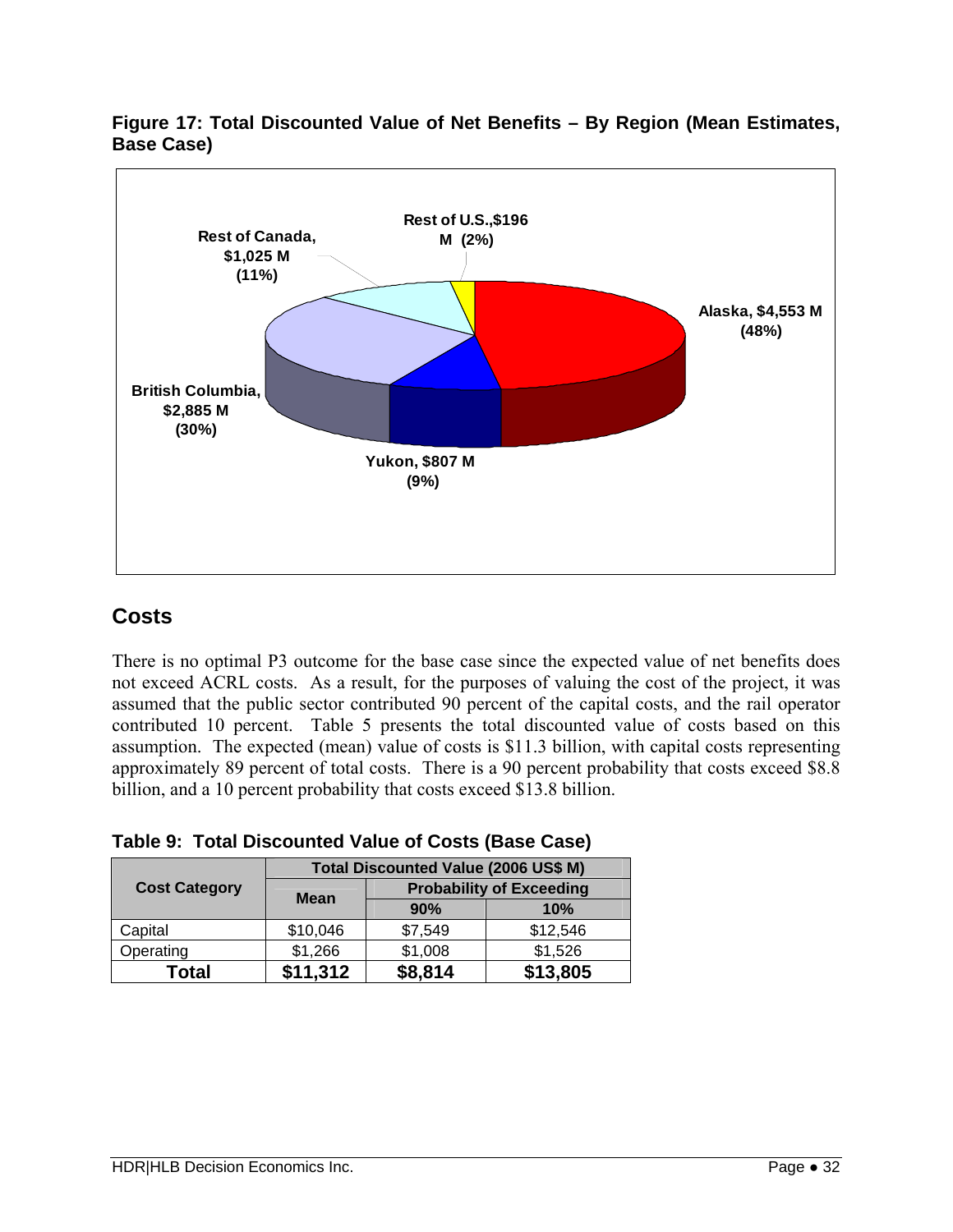### **Surplus/Shortfall**

Table 6 reports the surplus/shortfall as measured by the discounted value of net benefits less costs. The expected (mean) value is a shortfall of \$1.8 billion. There is a 10 percent probability of a shortfall that exceeds \$5.8 billion, and a 10 percent probability of a surplus that exceeds \$2.1 billion.

|                            | Total Discounted Value (2006 US\$ M) |                                 |         |  |  |  |  |
|----------------------------|--------------------------------------|---------------------------------|---------|--|--|--|--|
|                            | <b>Mean</b>                          | <b>Probability of Exceeding</b> |         |  |  |  |  |
|                            |                                      | 10%                             | 10%     |  |  |  |  |
| <b>Surplus / Shortfall</b> |                                      |                                 |         |  |  |  |  |
| (Net Benefits - Costs)     | $-$1,845$                            | $-$ \$5,797                     | \$2,143 |  |  |  |  |

|  |  |  | Table 10: Total Discounted Value of Surplus/Shortfall (Base Case) |  |
|--|--|--|-------------------------------------------------------------------|--|
|--|--|--|-------------------------------------------------------------------|--|

### **5.2 Alternate Case #1: Break-Even Real Discount Rate**

Alternative Case #1 was run using the break-even real discount rate. This represents the discount rate at which the public sector net benefits exactly cover its costs, with the rail operator receiving an amount equivalent to their opportunity cost of capital (i.e. 10.1 percent). The discount rate and corresponding P3 outcome that produced this result was determined using an iterative solve algorithm.

A discount rate of 5.9 percent, with public contribution of capital costs at 85 percent and rail operator contribution at 15 percent was found to produce a break-even outcome. Note that this solve algorithm is an approximation external to the risk analysis. Hence, when incorporated within the risk framework, it produces a very "close" approximation of the P3 outcome at the break-even level.

#### **Net Benefits**

Table 7 presents the total discounted value of benefits. Note that the negative numbers in the table represent reductions in costs, which are a benefit. The expected (mean) value of benefits is \$11.6 billion (all 2006 U.S \$). The risk analysis identifies a 90 percent probability that benefits exceed \$7.9 billion and a 10 percent probability that benefits exceed \$15.6 billion. At the mean, Tier 2 and Tier 3 mining related employment is the single largest benefit contributor. This benefit represents \$6.5 billion, or 57 percent of the total benefits. Reduced transportation costs is the next largest benefit contributor at \$3.9 billion, or 34 percent of total benefits. In total, these two benefits represent approximately 90 percent of total benefits. Note that there is only one category which is a net dis-benefit; the expected change in accidents costs from displacing heavy truck travel increases by \$149 million. This is the result of induced rail traffic from Tier 2 and Tier 3 mine development that occurs only if the ACRL is built.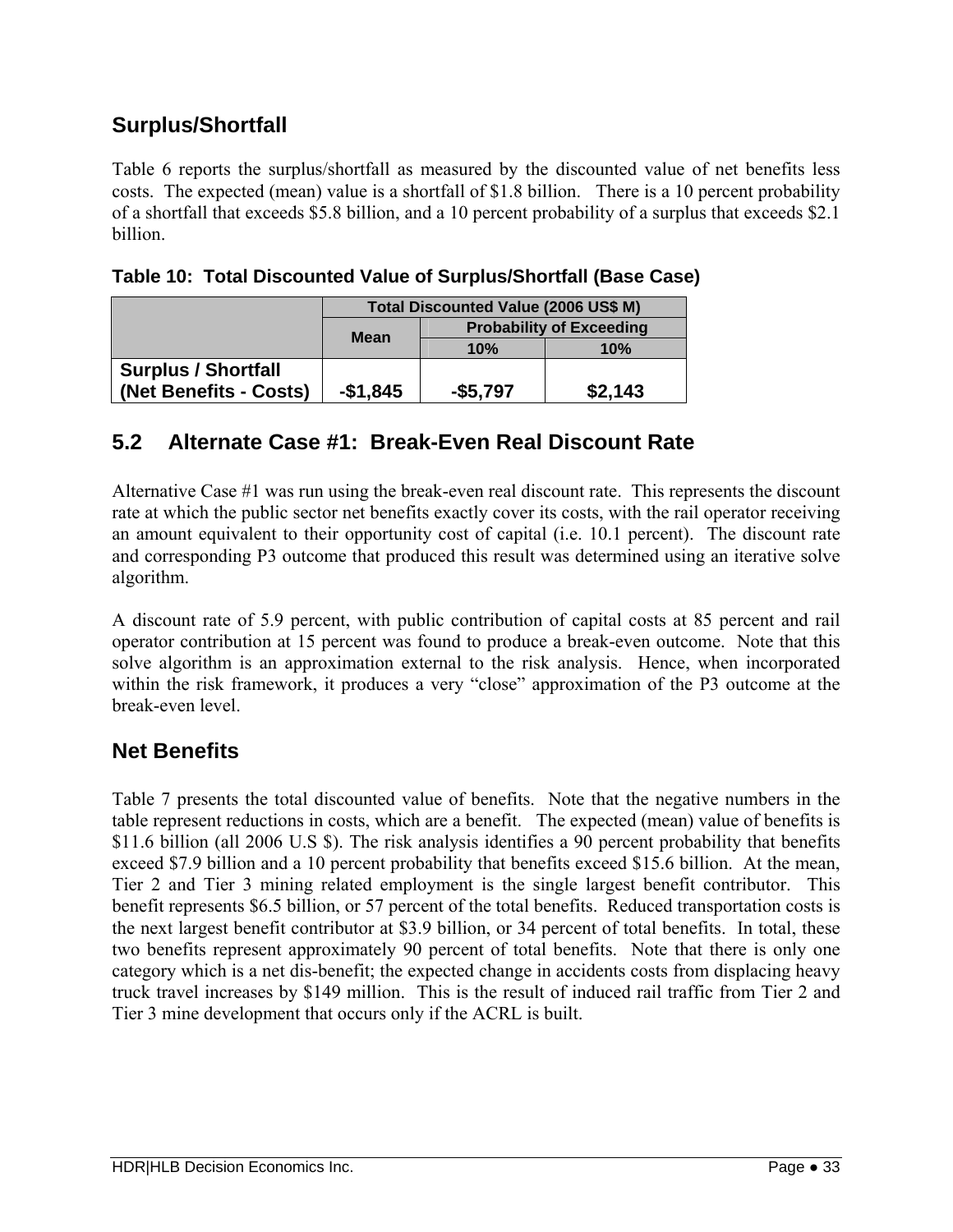| <b>Net</b>     | Net Benefit Cat   Net Benefit           |                |                                                                                         | Total Discounted Value (2006 US\$ M) |                       |                                 |  |
|----------------|-----------------------------------------|----------------|-----------------------------------------------------------------------------------------|--------------------------------------|-----------------------|---------------------------------|--|
| <b>Benefit</b> |                                         | #              | <b>Net Benefit Name</b>                                                                 | <b>Mean</b>                          |                       | <b>Probability of Exceeding</b> |  |
| Cat #          |                                         |                |                                                                                         |                                      | $(10\%) / 90\%$       | (90%) / 10%                     |  |
| 1              | Environmental                           |                | Change in Environmental Costs from<br><b>Displacing Heavy Truck Travel</b>              | (\$234)                              | $($2,376)^1$          | $$1,722$ <sup>1</sup>           |  |
|                | Environmental                           | $\overline{2}$ | Change in Environmental Costs from<br>Displacing Car/Light Truck Travel                 | ( \$4)                               | $($7)^2$              | $($ \$1) <sup>2</sup>           |  |
|                | Transportation<br>Safety                | 3              | Change in Accident Costs from<br><b>Displacing Heavy Truck Travel</b>                   | \$149                                | (\$180)               | \$473                           |  |
| $\overline{2}$ | Transportation<br>Safety                | 4              | Change in Accident Costs from<br>Displacing Car/Light Truck Travel                      | (\$16)                               | (\$27)                | $($ \$6)                        |  |
|                | Transportation<br><b>System Savings</b> | 5              | Change in Inventory Costs                                                               | (\$259)                              | (\$485)               | (\$70)                          |  |
|                | Transportation<br><b>System Savings</b> | 6              | Change in Transportation Costs                                                          | (\$3,944)                            | (\$5,624)             | (\$2,484)                       |  |
| 4              | Transportation<br>System<br>Maintenance | $\overline{7}$ | Change in Pavement Maintenance<br>Costs from Displacing Heavy Truck<br>Travel           | (\$408)                              | (\$641)               | (\$207)                         |  |
|                | Transportation<br>System<br>Maintenance | 8              | Change in Pavement Maintenance<br>Costs from Displacing Car/Light Truck<br>Travel       | (\$3)                                | (\$4)                 | ( \$1)                          |  |
| 5              | Military /<br>Emergency                 | 9              | Change in Relief and Repair Costs for<br>Natural Disasters / Major Terrorist<br>Attacks | (\$36)                               | (\$70)                | (\$9)                           |  |
|                | Military /<br>Emergency                 | 10             | Change in War-Time Military Costs                                                       | (\$296)                              | (\$580)               | (\$73)                          |  |
| 6              | Economic<br>Development                 | 11             | Tier 2 & 3 Mining Related Employment<br><b>Benefits</b>                                 | \$6,564                              | $$4,197$ <sup>3</sup> | $$9,258$ <sup>3</sup>           |  |
|                |                                         |                | <b>Total Discounted Value of Net Benefits</b>                                           | \$11,612                             | \$7,892               | \$15,631                        |  |

**Table 11: Total Discounted Value of Net Benefits (Alternative Case - Break-Even Real Discount Rate)** 

<sup>1</sup>A 10 percent probability that the reduction in environmental costs exceeds -\$2,376M (benefit), and a 10 percent probability that the increase in environmental costs exceeds \$1,722M (dis-benefit).

 $2 \text{ A } 10$  percent probability that the reduction in environmental costs exceeds -\$7M (benefit), and a 90 percent probability that the reduction in environmental costs exceeds -\$1M (benefit)

<sup>3</sup> A 90% probability that the economic development benefits exceed \$4,197M (benefit), and a 10 percent probability that they exceed \$9,258M (benefit).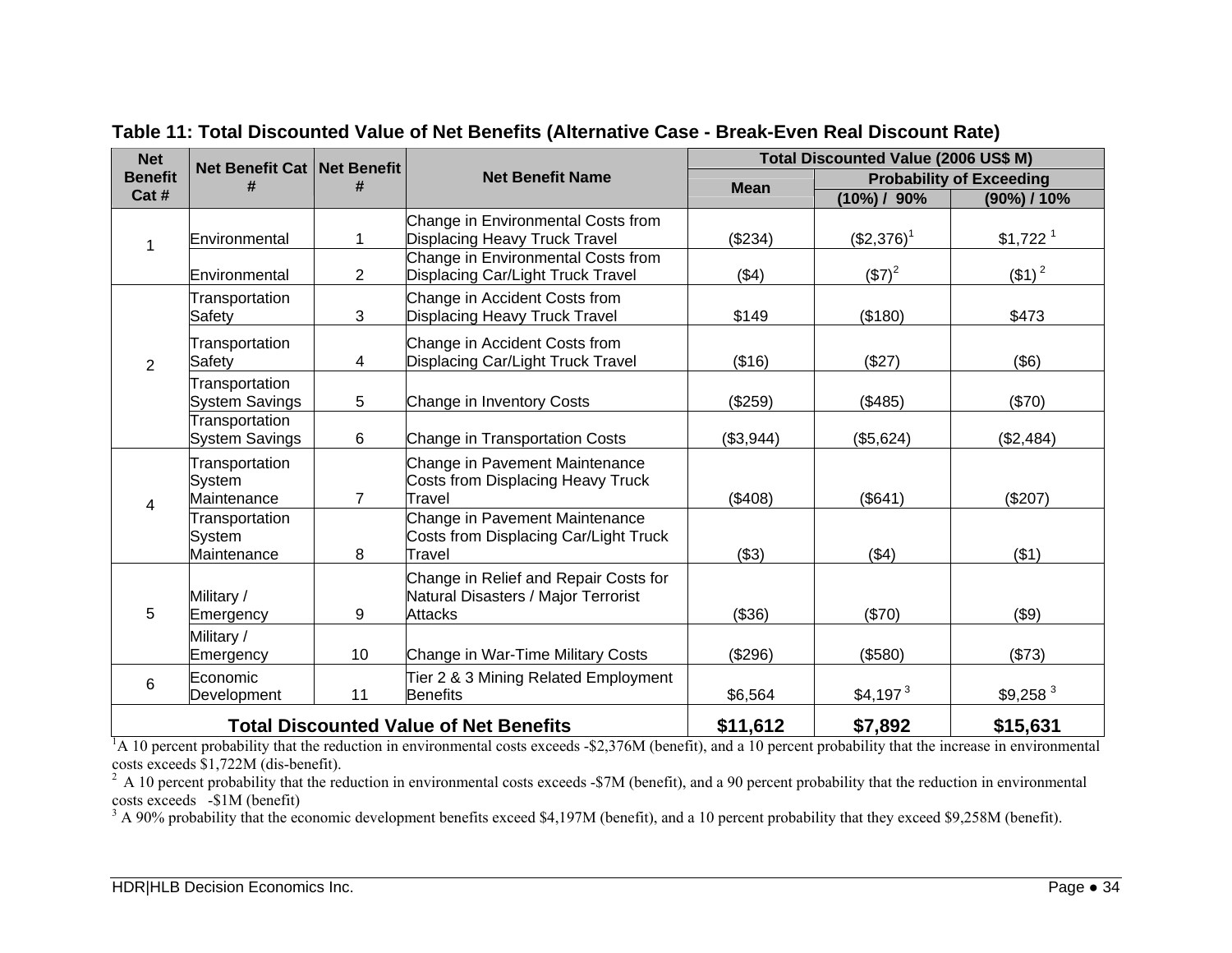### **Costs/P3 Analysis**

The optimal P3 scenario assumes public contribution of capital costs at 85 percent and rail operator contribution at 15 percent. Table 8 presents the total expected (mean) discounted value of net benefits and costs for the public sector. The total CBA net benefits total \$11.6 billion; however, \$2.6 billion is paid to the rail operator as revenue. The total value of benefits net of transfers is \$8.97 billion, while the total costs are \$8.92 billion. This results in a net present value of \$48 million for the public sector (approximately break-even).

|  |                                       | Table 12: Costs/P3 Analysis - Public Sector (Mean Estimates, Alternative Case - |  |  |
|--|---------------------------------------|---------------------------------------------------------------------------------|--|--|
|  | <b>Break-Even Real Discount Rate)</b> |                                                                                 |  |  |

| <b>Total CBA</b><br><b>Net</b><br><b>Benefits</b><br>(PV, \$M) | <b>Reduction</b><br>for<br><b>Revenue</b><br><b>Transfer</b><br>(PV, \$M) | <b>Benefits Net of</b><br><b>Transfers</b><br>(PV, \$M) | <b>Capital Costs</b><br>(PV, \$M) | <b>Operating</b><br><b>Costs</b><br>(PV, \$M) | <b>Capital &amp;</b><br><b>Operating</b><br><b>Costs</b><br>(PV, \$M) | <b>Net</b><br><b>Present</b><br>Value<br>(SM) |
|----------------------------------------------------------------|---------------------------------------------------------------------------|---------------------------------------------------------|-----------------------------------|-----------------------------------------------|-----------------------------------------------------------------------|-----------------------------------------------|
| \$11,612                                                       | \$2,641                                                                   | \$8,972                                                 | \$8,924                           | \$0                                           | \$8,924                                                               | \$48                                          |

Note: PV = Present Value.

Table 9 presents the total expected (mean) discounted value of revenues and costs for the private rail operator. Rail revenues total \$2.641 billion, while the total costs are \$2.640 billion (approximate values). This results in a net present value of \$0.3 million for the private rail operator (approximately break-even). A net present value of zero would indicate that the private rail operator receives an amount equivalent to their opportunity cost of capital.

|  |                                       |  |  | Table 13: Costs/P3 Analysis – Private Rail Operator (Mean Estimates, Alternative |
|--|---------------------------------------|--|--|----------------------------------------------------------------------------------|
|  | Case - Break-Even Real Discount Rate) |  |  |                                                                                  |

| <b>Revenue</b><br>(PV, \$M) | <b>Capital Costs</b><br>(PV, \$M) | <b>Operating</b><br><b>Costs</b><br>(PV, \$M) | Capital &<br><b>Operating</b><br>Costs (PV,<br>\$M) | <b>Net</b><br><b>Present</b><br>Value<br>(SM) |
|-----------------------------|-----------------------------------|-----------------------------------------------|-----------------------------------------------------|-----------------------------------------------|
| \$2,640.75                  | \$1,375                           | \$1,266                                       | \$2,640.44                                          | \$0.3                                         |

### **Surplus/Shortfall**

Table 10 reports the surplus/shortfall as measured by the discounted value of net benefits less costs. The expected (mean) value is a surplus of \$48 million. There is a 10 percent probability of a shortfall that exceeds \$4.5 billion, and a 10 percent probability of a surplus that exceeds \$4.6 billion.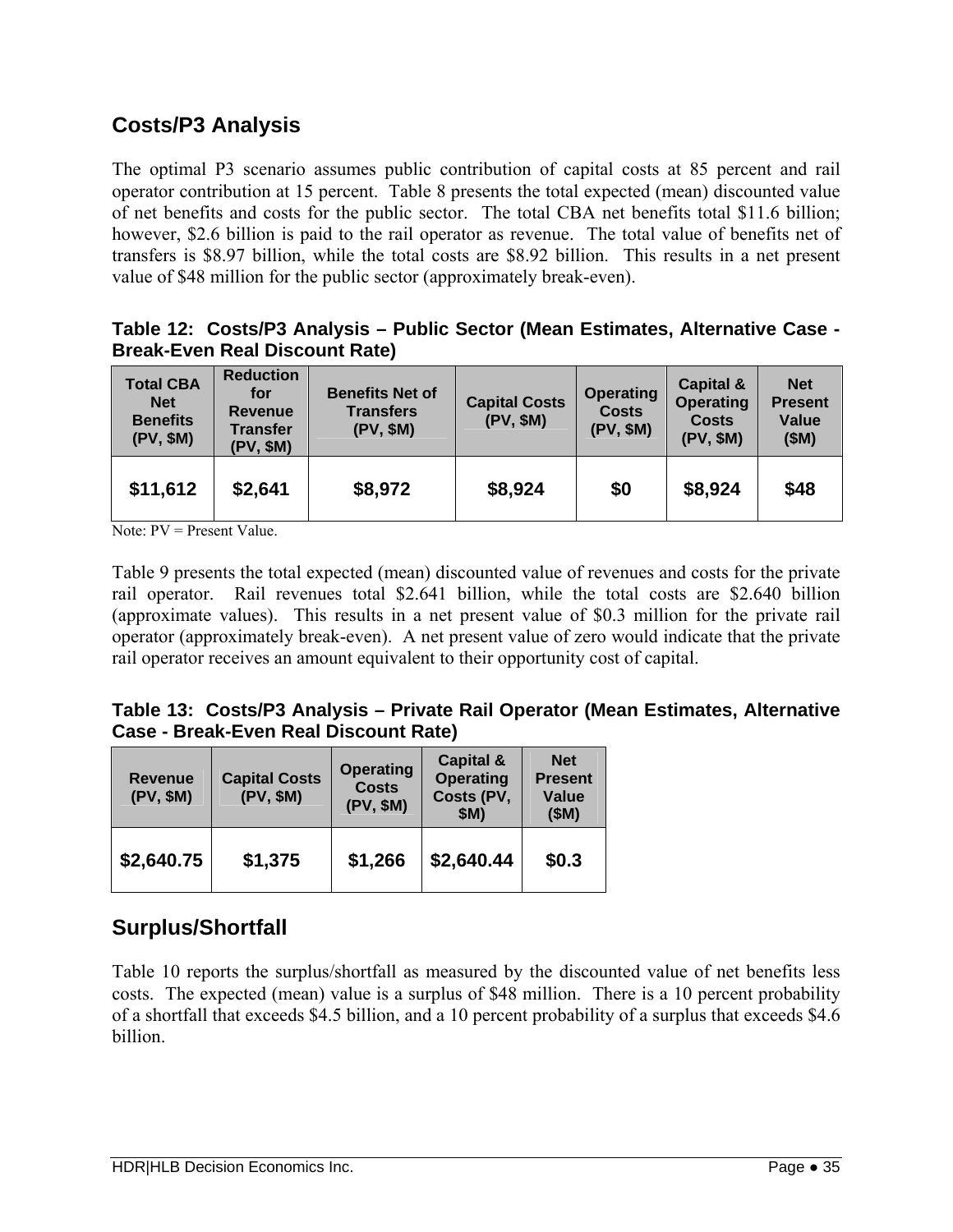#### **Table 14: Total Discounted Value of Surplus/Shortfall (Alternative Case - Break-Even Real Discount Rate)**

|                                                      | Total Discounted Value (2006 US\$ M) |                                           |                                           |  |
|------------------------------------------------------|--------------------------------------|-------------------------------------------|-------------------------------------------|--|
|                                                      | <b>Mean</b>                          | <b>Probability of</b><br><b>Exceeding</b> | <b>Probability of</b><br><b>Exceeding</b> |  |
|                                                      |                                      | 10%                                       | 10%                                       |  |
| <b>Surplus / Shortfall</b><br>(Net Benefits - Costs) | \$48                                 | $-$ \$4,498                               | \$4,651                                   |  |

### **5.3 Alternate Case #2: 5 Percent Real Discount Rate**

To illustrate the impact of using a lower discount rate than 5.9 percent, Alternative Case #2 reports the outcomes at 5 percent discount rate. The results are presented below.

### **Net Benefits**

Table 11 presents the total discounted value of benefits. Note that the negative numbers in the table represent reductions in costs, which are a benefit. The expected (mean) value of benefits is \$14 billion (all 2006 U.S \$). The risk analysis identifies a 90 percent probability that benefits exceed \$9.5 billion and a 10 percent probability that benefits exceed \$18.8 billion. At the mean, Tier 2 and Tier 3 mining related employment is the single largest benefit contributor. This benefit represents \$7.8 billion, or 56 percent of the total benefits. Reduced transportation costs is the next largest benefit contributor at \$4.7 billion, or 34 percent of total benefits. In total, these two benefits represent approximately 90 percent of total benefits. Note that there is only one category which is a net dis-benefit; the expected change in accidents costs from displacing heavy truck travel increases by \$164 million. This is the result of induced rail traffic from Tier 2 and Tier 3 mine development which only occurs if the ACRL is built.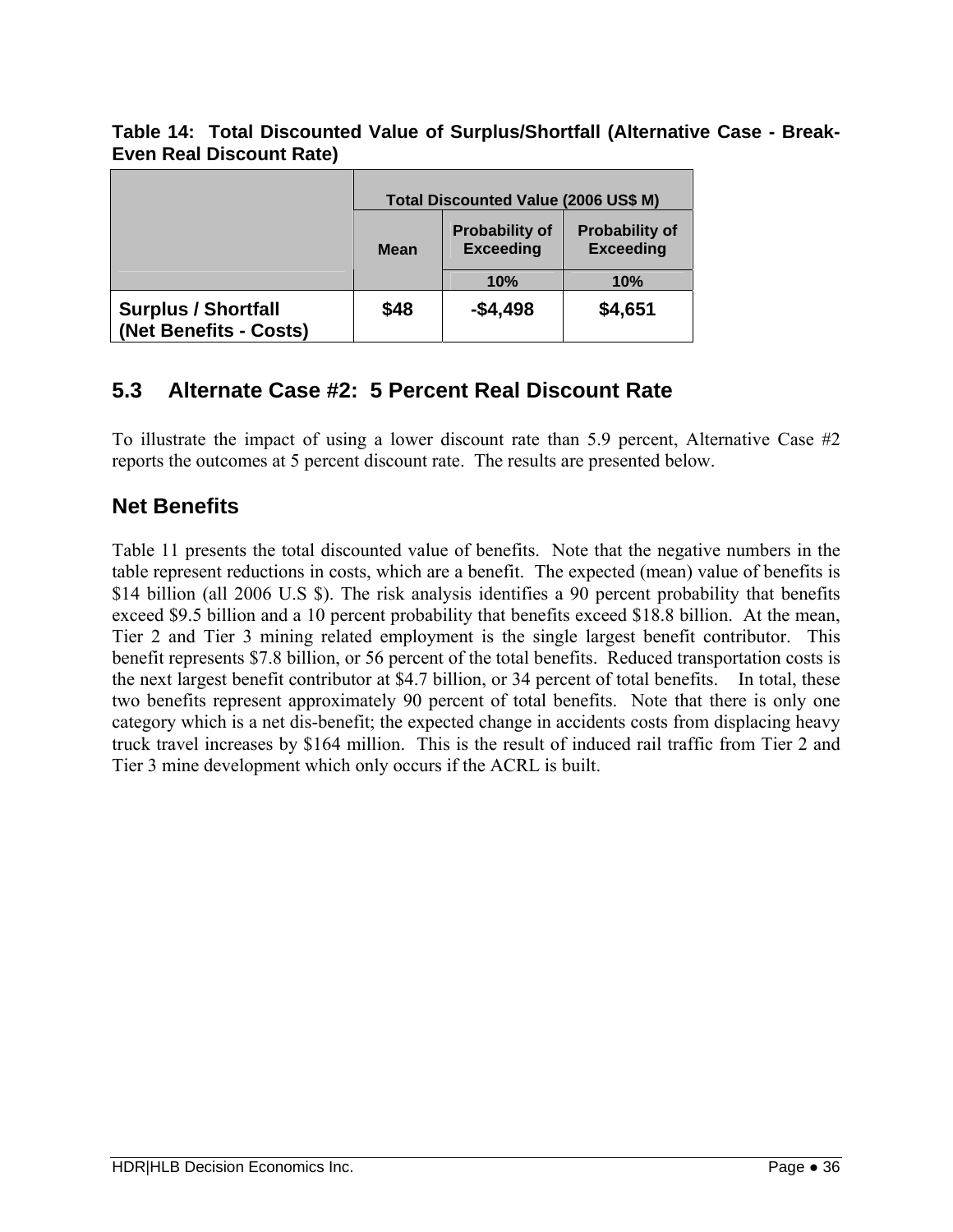| <b>Net</b><br>Net Benefit Cat   Net Benefit |                                                                                  |                |                                                                                                |             | Total Discounted Value (2006 US\$ M) |                                       |  |  |
|---------------------------------------------|----------------------------------------------------------------------------------|----------------|------------------------------------------------------------------------------------------------|-------------|--------------------------------------|---------------------------------------|--|--|
| <b>Benefit</b>                              |                                                                                  |                | <b>Net Benefit Name</b>                                                                        | <b>Mean</b> |                                      | <b>Probability of (Not) Exceeding</b> |  |  |
| Cat #                                       |                                                                                  |                |                                                                                                |             | $(10\%)$ / 90%                       | (90%) / 10%                           |  |  |
| 1                                           | Environmental                                                                    | 1              | Change in Environmental Costs from<br><b>Displacing Heavy Truck Travel</b>                     | (\$365)     | $($2,933)^1$                         | $$1,985$ <sup>1</sup>                 |  |  |
|                                             | Environmental                                                                    | $\overline{2}$ | Change in Environmental Costs from<br>Displacing Car/Light Truck Travel                        | (\$5)       | $($ \$8) <sup>2</sup>                | $($ \$1) <sup>2</sup>                 |  |  |
|                                             | Transportation<br>Safety                                                         | 3              | Change in Accident Costs from<br><b>Displacing Heavy Truck Travel</b>                          | \$164       | (\$229)                              | \$552                                 |  |  |
| $\overline{2}$                              | Transportation<br>Safety                                                         | 4              | Change in Accident Costs from<br>Displacing Car/Light Truck Travel                             | (\$18)      | (\$32)                               | (\$7)                                 |  |  |
|                                             | Transportation<br><b>System Savings</b>                                          | 5              | Change in Inventory Costs                                                                      | (\$312)     | (\$584)                              | (\$84)                                |  |  |
|                                             | Transportation<br><b>System Savings</b>                                          | 6              | Change in Transportation Costs                                                                 | (\$4,753)   | (\$6,777)                            | (\$2,993)                             |  |  |
| 4                                           | Transportation<br>System<br>Maintenance                                          | $\overline{7}$ | Change in Pavement Maintenance<br>Costs from Displacing Heavy Truck<br>Travel                  | (\$491)     | (\$773)                              | (\$249)                               |  |  |
|                                             | Transportation<br>System<br>Maintenance                                          | 8              | Change in Pavement Maintenance<br>Costs from Displacing Car/Light Truck<br>Travel              | (\$3)       | (\$5)                                | (\$2)                                 |  |  |
| 5                                           | Military /<br>Emergency                                                          | 9              | Change in Relief and Repair Costs for<br>Natural Disasters / Major Terrorist<br><b>Attacks</b> | (\$42)      | (\$83)                               | (\$10)                                |  |  |
|                                             | Military /<br>Emergency                                                          | 10             | Change in War-Time Military Costs                                                              | (\$352)     | (\$690)                              | (\$87)                                |  |  |
| 6                                           | Economic<br>Development                                                          | 11             | Tier 2 & 3 Mining Related Employment<br><b>Benefits</b>                                        | \$7,822     | $$5,007^3$                           | $$11,014^3$                           |  |  |
|                                             | \$14,000<br>\$9,528<br>\$18,814<br><b>Total Discounted Value of Net Benefits</b> |                |                                                                                                |             |                                      |                                       |  |  |

**Table 15: Total Discounted Value of Net Benefits (Alternative Case – 5 Percent Real Discount Rate)** 

<sup>1</sup>A 10 percent probability that the reduction in environmental costs exceeds -\$2,933M (benefit), and a 10 percent probability that the increase in environmental costs exceeds \$1,98M (dis-benefit).

<sup>2</sup>A 10 percent probability that the reduction in environmental costs exceeds -\$8M (benefit), and a 90 percent probability that the reduction in environmental costs exceeds -\$1M (benefit)

<sup>3</sup> A 90 percent probability that the economic development benefits exceed \$5,007M (benefit), and a 10 percent probability that they exceed \$11,014M (benefit).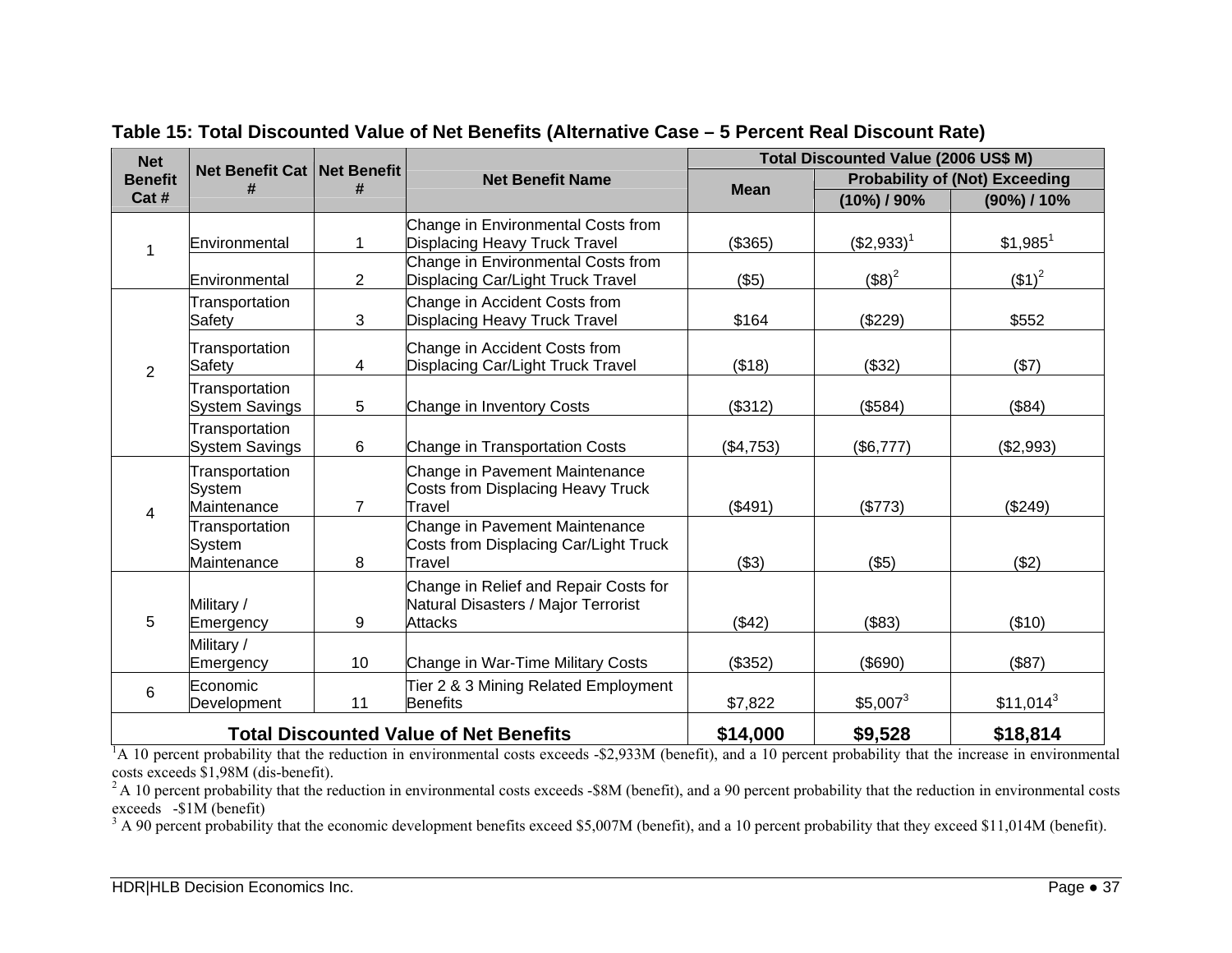### **Costs/P3 Analysis**

The optimal P3 scenario assumes public contribution of capital costs at 85 percent and rail operator contribution at 15 percent. Table 12 presents the total expected (mean) discounted value of net benefits and costs for the public sector. The total CBA net benefits total \$14 billion; however, \$2.6 billion is paid to the rail operator as revenue. The total value of benefits net of transfers is \$11.4 billion, while the total costs are \$9.2 billion. This results in a net present value of almost \$2.2 billion for the public sector.

|                               |  |  | Table 16: Costs/P3 Analysis - Public Sector (Mean Estimates, Alternative Case - |  |
|-------------------------------|--|--|---------------------------------------------------------------------------------|--|
| 5 Percent Real Discount Rate) |  |  |                                                                                 |  |

| <b>Total CBA</b><br><b>Net</b><br><b>Benefits</b><br>(PV, \$M) | <b>Reduction</b><br>for<br><b>Revenue</b><br><b>Transfer</b><br>(PV, \$M) | <b>Benefits Net of</b><br><b>Transfers</b><br>(PV, \$M) | <b>Capital Costs</b><br>(PV, \$M) | <b>Operating</b><br><b>Costs</b><br>(PV, \$M) | Capital &<br><b>Operating</b><br><b>Costs</b><br>(PV, \$M) | <b>Net</b><br><b>Present</b><br>Value<br>(SM) |
|----------------------------------------------------------------|---------------------------------------------------------------------------|---------------------------------------------------------|-----------------------------------|-----------------------------------------------|------------------------------------------------------------|-----------------------------------------------|
| \$14,000                                                       | \$2,641                                                                   | \$11,359                                                | \$9,194                           | \$0                                           | \$9,194                                                    | \$2,165                                       |

Note: PV = Present Value.

Table 13 presents the total expected (mean) discounted value of revenues and costs for the private rail operator. Rail revenues total \$2.641 billion, while the total costs are \$2.640 billion (approximate values). This results in a net present value of \$0.3 million for the private rail operator. A net present value of zero would indicate that the private rail operator receives an amount equivalent to their opportunity cost of capital.

#### **Table 17: Costs/P3 Analysis – Private Rail Operator (Mean Estimates, Alternative Case – 5 Percent Real Discount Rate)**

| <b>Revenue</b><br>(PV, \$M) | <b>Capital Costs</b><br>(PV, \$M) | <b>Operating</b><br>Costs (PV, \$M) | Capital &<br><b>Operating</b><br>Costs (PV, \$M) | <b>Net Present</b><br>Value (\$M) |
|-----------------------------|-----------------------------------|-------------------------------------|--------------------------------------------------|-----------------------------------|
| \$2,640.75                  | \$1,375                           | \$1,266                             | \$2,640.44                                       | \$0.3                             |

### **Surplus/Shortfall**

Table 14 reports the surplus/shortfall as measured by the discounted value of net benefits less costs. The expected (mean) value is a surplus of almost \$2.2 billion. There is a 10% probability of a shortfall that exceeds \$3.1 billion, and a 10% probability of a surplus that exceeds \$7.5 billion.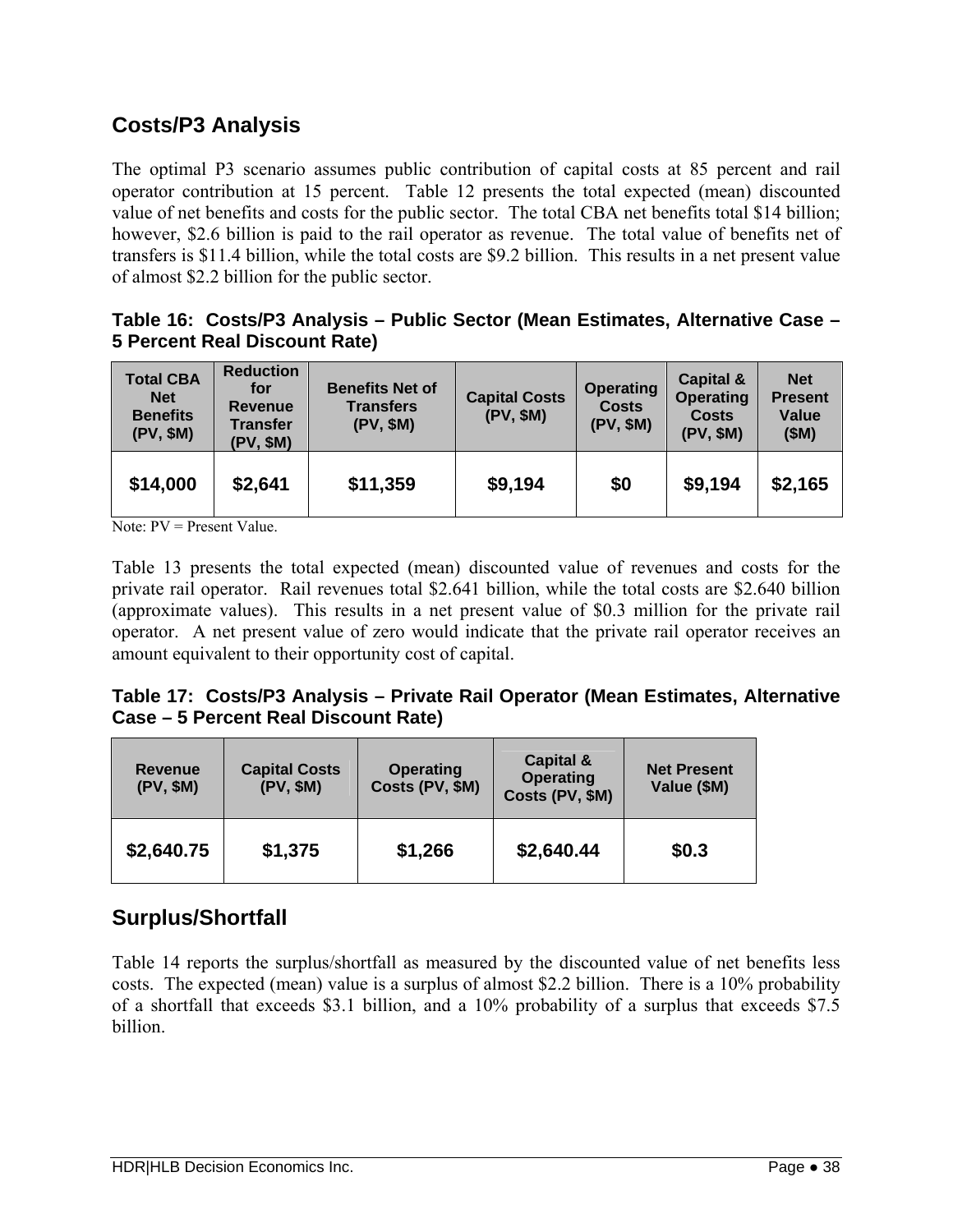|                                                    |             | Total Discounted Value (2006 US\$ M)      |                                           |  |  |  |
|----------------------------------------------------|-------------|-------------------------------------------|-------------------------------------------|--|--|--|
|                                                    | <b>Mean</b> | <b>Probability of</b><br><b>Exceeding</b> | <b>Probability of</b><br><b>Exceeding</b> |  |  |  |
|                                                    |             | 10%                                       | 10%                                       |  |  |  |
| <b>Surplus/Shortfall</b><br>(Net Benefits - Costs) | \$2,165     | $-$ \$3,079                               | \$7,483                                   |  |  |  |

#### **Table 18: Total Discounted Value of Surplus/Shortfall (Alternative Case – 5 Percent Real Discount Rate)**

### **5.4 Conclusion**

The proposed Alaska-Canada Rail Link (ACRL) would generate economic benefits that exceed the total costs of its construction, operation and maintenance. Although this conclusion is sensitive to the assumed opportunity cost of resources (the "discount rate"), the finding holds for discount rates of 5.9 percent or lower. In other words, the project would yield an economic return on investment of 5.9 percent, a return that makes the project competitive with other economic development investment opportunities available to the State. Economic benefits would exceed \$14 billion, and would arise in the form of net new employment in the resource sector; improved industrial productivity (including lower inventory and other logistics costs); improved environmental conditions; greater safety, including reductions in the loss of life, limb and property; military and emergency management benefits; and reduced costs of operating and maintaining transportation systems.

Although the ACRL project is not commercially viable, there is scope for private sector participation in financing the project and operating and maintaining the assets going forward. For example, a co-investment plan of 85 percent public and 15 percent private contribution to capital costs, and 100 percent private financing of on-going operations and maintenance costs would constitute a win-win public-private partnering proposition.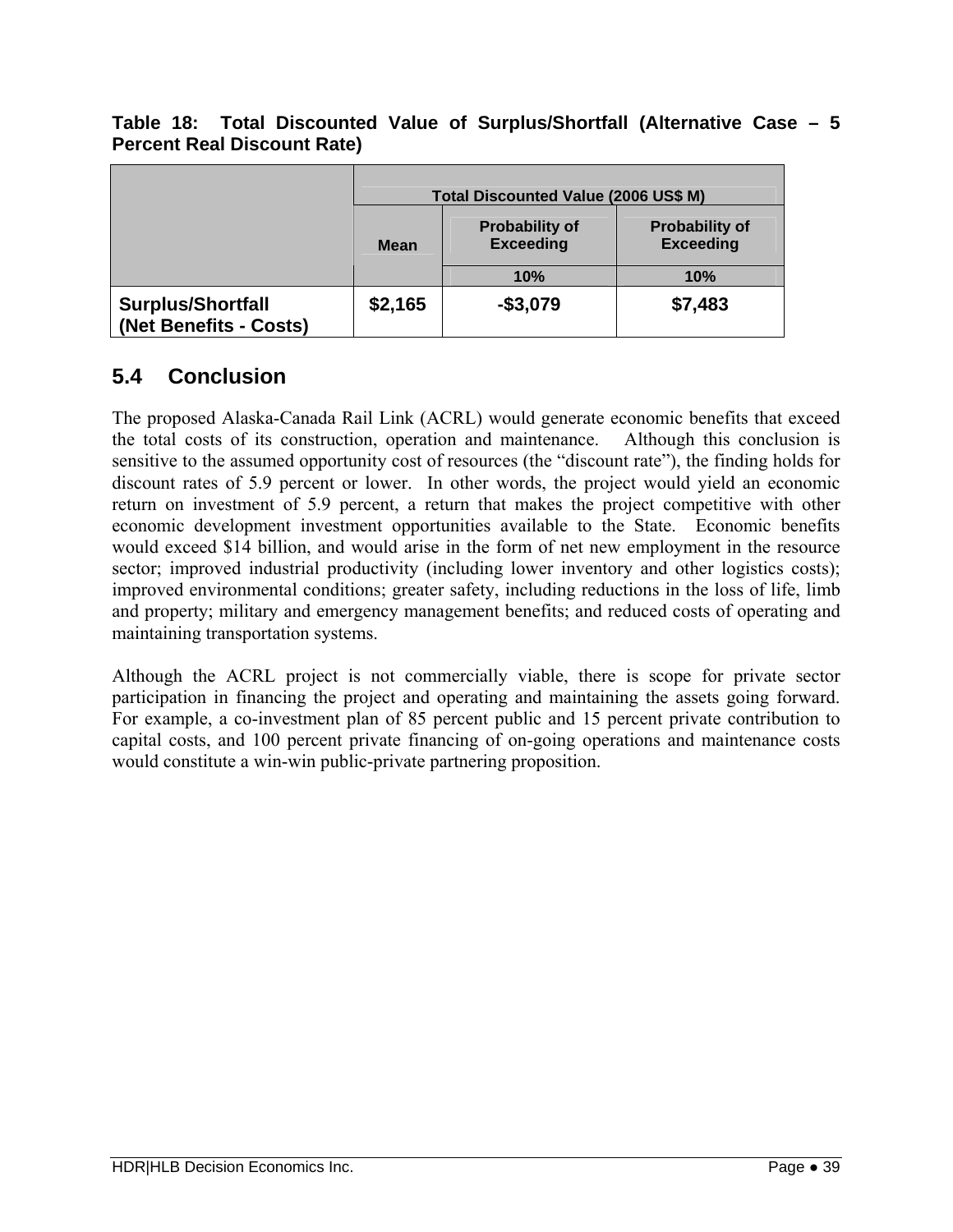## **APPENDIX A**

This appendix contains data inputs as referenced in Section 3.

| Year # | <b>Fiscal</b><br>Year | <b>ACRL-</b><br><b>Financial</b><br><b>Model</b> | <b>Incremental</b><br><b>ACRL-Metz</b><br>(Mean Value) | Incremental<br><b>Other Rail</b><br><b>Metz</b><br>(Mean Value) |
|--------|-----------------------|--------------------------------------------------|--------------------------------------------------------|-----------------------------------------------------------------|
| 1      | 2012                  |                                                  |                                                        |                                                                 |
| 2      | 2013                  |                                                  |                                                        |                                                                 |
| 3      | 2014                  |                                                  |                                                        |                                                                 |
| 4      | 2015                  |                                                  |                                                        |                                                                 |
| 5      | 2016                  |                                                  |                                                        |                                                                 |
| 6      | 2017                  | 3,755,254                                        | 4,717,873                                              | 12,007,276                                                      |
| 7      | 2018                  | 4,792,001                                        | 4,717,873                                              | 12,007,276                                                      |
| 8      | 2019                  | 4,824,416                                        | 4,717,873                                              | 12,007,276                                                      |
| 9      | 2020                  | 5,242,430                                        | 4,717,873                                              | 12,007,276                                                      |
| 10     | 2021                  | 7,916,547                                        | 4,717,873                                              | 12,007,276                                                      |
| 11     | 2022                  | 8,240,215                                        | 4,717,873                                              | 12,007,276                                                      |
| 12     | 2023                  | 8,240,215                                        | 4,717,873                                              | 12,007,276                                                      |
| 13     | 2024                  | 8,240,215                                        | 4,717,873                                              | 12,007,276                                                      |
| 14     | 2025                  | 8,240,215                                        | 4,717,873                                              | 12,007,276                                                      |
| 15     | 2026                  | 7,799,815                                        | 4,717,873                                              | 12,007,276                                                      |
| 16     | 2027                  | 7,799,815                                        | 4,717,873                                              | 12,007,276                                                      |
| 17     | 2028                  | 7,748,193                                        | 4,717,873                                              | 12,007,276                                                      |
| 18     | 2029                  | 7,526,308                                        | 4,717,873                                              | 12,007,276                                                      |
| 19     | 2030                  | 7,526,308                                        | 4,717,873                                              | 12,007,276                                                      |
| 20     | 2031                  | 7,369,606                                        | 4,717,873                                              | 12,007,276                                                      |
| 21     | 2032                  | 7,085,201                                        | 4,717,873                                              | 12,007,276                                                      |
| 22     | 2033                  | 7,085,201                                        | 4,717,873                                              | 12,007,276                                                      |
| 23     | 2034                  | 7,085,201                                        | 4,717,873                                              | 12,007,276                                                      |
| 24     | 2035                  | 6,969,530                                        | 4,717,873                                              | 12,007,276                                                      |
| 25     | 2036                  | 6,708,535                                        | 4,717,873                                              | 12,007,276                                                      |
| 26     | 2037                  | 6,708,535                                        | 4,717,873                                              | 12,007,276                                                      |
| 27     | 2038                  | 6,708,535                                        | 4,717,873                                              | 12,007,276                                                      |
| 28     | 2039                  | 6,663,062                                        | 4,717,873                                              | 12,007,276                                                      |
| 29     | 2040                  | 6,663,062                                        | 4,717,873                                              | 12,007,276                                                      |
| 30     | 2041                  | 5,777,271                                        | 4,717,873                                              | 12,007,276                                                      |
| 31     | 2042                  | 5,401,440                                        | 4,717,873                                              | 12,007,276                                                      |
| 32     | 2043                  | 5,152,023                                        | 4,717,873                                              | 12,007,276                                                      |
| 33     | 2044                  | 4,554,992                                        | 4,717,873                                              | 12,007,276                                                      |
| 34     | 2045                  | 4,554,992                                        | 4,717,873                                              | 12,007,276                                                      |
| 35     | 2046                  | 4,361,728                                        | 4,717,873                                              | 12,007,276                                                      |

**Table A1: Ton-Miles of Freight (000s)**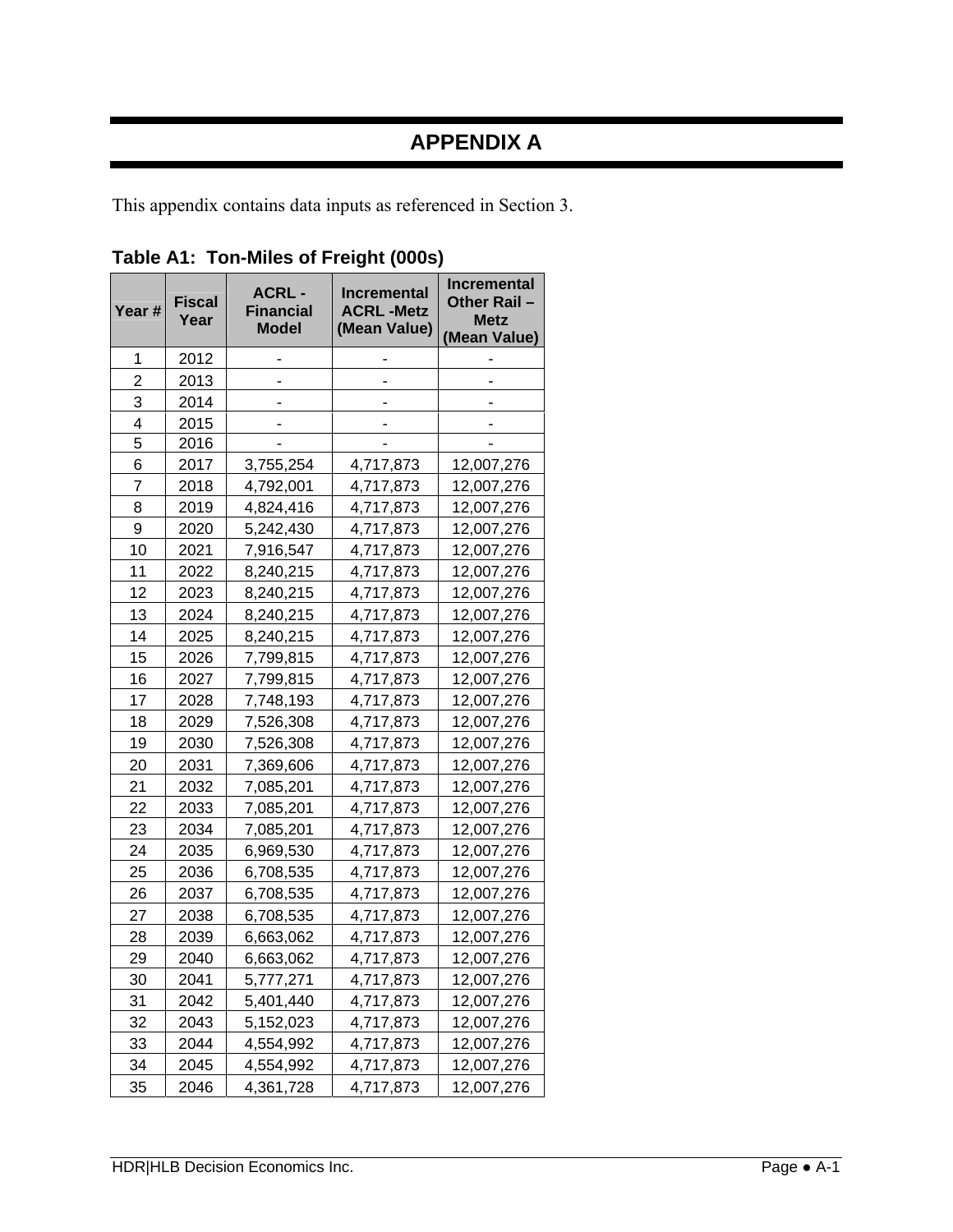| Year # | <b>Fiscal</b><br>Year | <b>ACRL-</b><br><b>Financial</b><br><b>Model</b> | - - - - - - -<br><b>Incremental</b><br><b>ACRL-Metz</b><br>(Mean Value) | Incremental<br>Other Rail-<br><b>Metz</b><br>(Mean Value) |
|--------|-----------------------|--------------------------------------------------|-------------------------------------------------------------------------|-----------------------------------------------------------|
| 36     | 2047                  | 4,361,728                                        | 4,717,873                                                               | 12,007,276                                                |
| 37     | 2048                  | 4,361,728                                        | 4,717,873                                                               | 12,007,276                                                |
| 38     | 2049                  | 4,361,728                                        | 4,717,873                                                               | 12,007,276                                                |
| 39     | 2050                  | 4,361,728                                        | 4,717,873                                                               | 12,007,276                                                |
| 40     | 2051                  | 4,042,115                                        | 4,717,873                                                               | 12,007,276                                                |
| 41     | 2052                  | 4,042,115                                        | 4,717,873                                                               | 12,007,276                                                |
| 42     | 2053                  | 4,042,115                                        | 4,717,873                                                               | 12,007,276                                                |
| 43     | 2054                  | 4,042,115                                        | 4,717,873                                                               | 12,007,276                                                |
| 44     | 2055                  | 4,042,115                                        | 4,717,873                                                               | 12,007,276                                                |
| 45     | 2056                  | 4,042,115                                        | 4,717,873                                                               | 12,007,276                                                |
| 46     | 2057                  | 4,042,115                                        |                                                                         |                                                           |
| 47     | 2058                  | 4,042,115                                        |                                                                         |                                                           |
| 48     | 2059                  | 4,042,115                                        |                                                                         |                                                           |
| 49     | 2060                  | 4,042,115                                        |                                                                         |                                                           |
| 50     | 2061                  | 4,042,115                                        |                                                                         |                                                           |

**Table A1: Ton-Miles of Freight (000s) (Cont'd)** 

**Source: Financial Model, Dr. Metz.** 

Note: HDR|HLB allocated Dr. Metz's estimates of incremental freight to the ACRL and other rail systems. This allocation was done using ACRL track length, and average distance from Alaska, Yukon, and Northern B.C. to Chicago.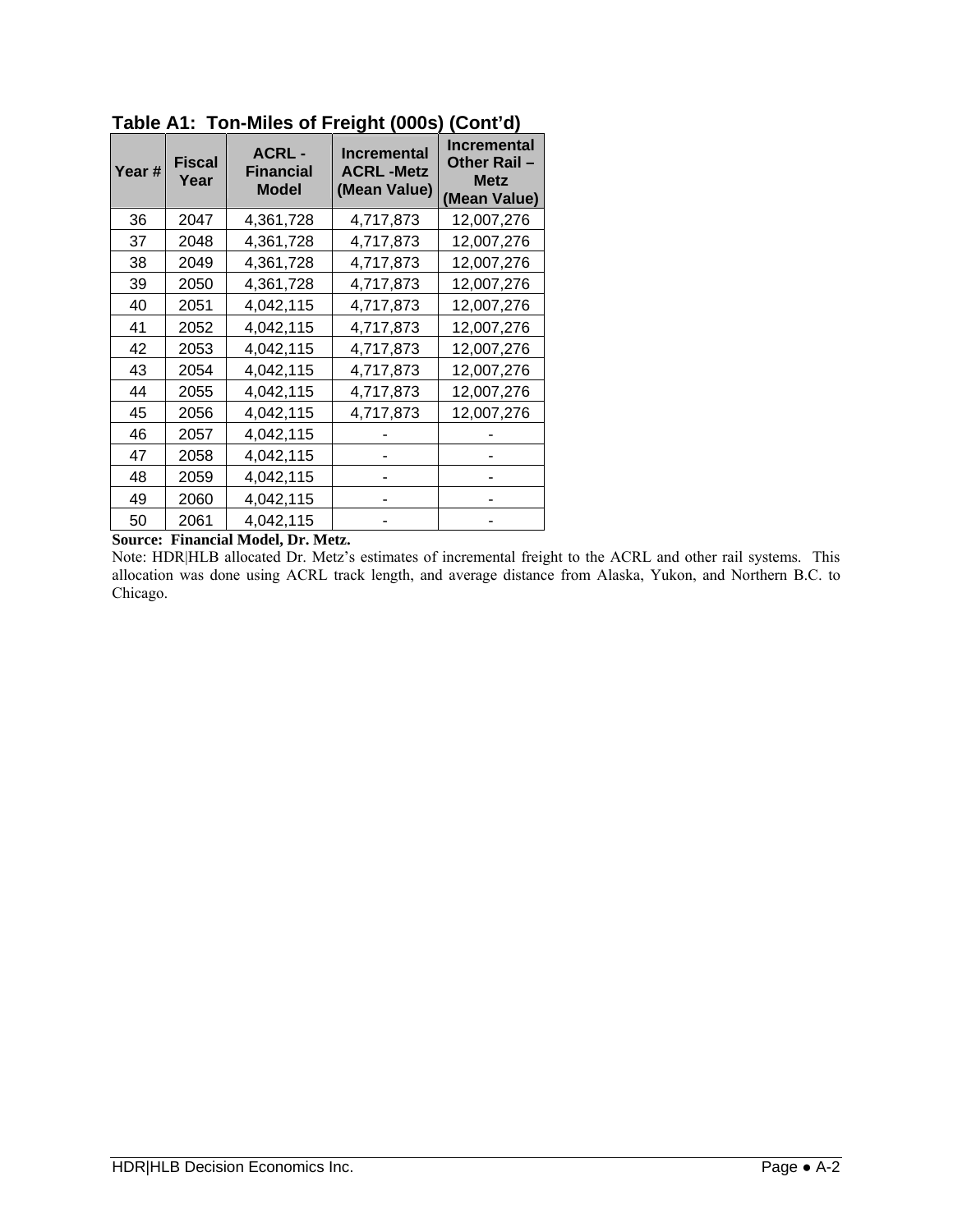| Year<br>#      | <b>Fiscal</b><br>Year | <b>Capital</b><br><b>Expenditures</b> | <b>Operating</b><br><b>Expenses</b> | <b>Rail Freight</b><br><b>Revenue</b><br>(Mean Value) |
|----------------|-----------------------|---------------------------------------|-------------------------------------|-------------------------------------------------------|
| 1              | 2012                  | \$2,404.1                             | \$7.2                               | \$0.0                                                 |
| $\overline{2}$ | 2013                  | \$2,388.6                             | \$7.2                               | \$0.0                                                 |
| 3              | 2014                  | \$2,388.6                             | \$7.2                               | \$0.0                                                 |
| 4              | 2015                  | \$2,388.6                             | \$7.2                               | \$0.0                                                 |
| 5              | 2016                  | \$2,388.6                             | \$7.2                               | \$0.0                                                 |
| 6              | 2017                  | \$38.5                                | \$93.1                              | \$170.8                                               |
| $\overline{7}$ | 2018                  | \$14.9                                | \$102.7                             | \$218.2                                               |
| 8              | 2019                  | \$13.2                                | \$102.9                             | \$219.7                                               |
| 9              | 2020                  | \$26.4                                | \$106.6                             | \$227.9                                               |
| 10             | 2021                  | \$94.8                                | \$135.5                             | \$328.5                                               |
| 11             | 2022                  | \$40.5                                | \$138.4                             | \$335.1                                               |
| 12             | 2023                  | \$17.9                                | \$138.4                             | \$335.1                                               |
| 13             | 2024                  | \$17.9                                | \$138.4                             | \$335.1                                               |
| 14             | 2025                  | \$17.9                                | \$138.4                             | \$335.1                                               |
| 15             | 2026                  | \$17.3                                | \$134.2                             | \$321.5                                               |
| 16             | 2027                  | \$23.9                                | \$134.2                             | \$321.5                                               |
| 17             | 2028                  | \$17.2                                | \$133.5                             | \$318.8                                               |
| 18             | 2029                  | \$16.9                                | \$131.5                             | \$314.8                                               |
| 19             | 2030                  | \$16.9                                | \$131.5                             | \$314.8                                               |
| 20             | 2031                  | \$16.7                                | \$130.0                             | \$309.6                                               |
| 21             | 2032                  | \$31.8                                | \$127.3                             | \$301.3                                               |
| 22             | 2033                  | \$16.3                                | \$127.3                             | \$301.3                                               |
| 23             | 2034                  | \$16.3                                | \$127.3                             | \$301.3                                               |
| 24             | 2035                  | \$16.1                                | \$125.9                             | \$295.7                                               |
| 25             | 2036                  | \$15.7                                | \$123.8                             | \$290.7                                               |
| 26             | 2037                  | \$22.3                                | \$123.8                             | \$290.7                                               |
| 27             | 2038                  | \$15.7                                | \$123.8                             | \$290.7                                               |
| 28             | 2039                  | \$15.7                                | \$123.5                             | \$289.4                                               |
| 29             | 2040                  | \$15.7                                | \$123.5                             | \$289.4                                               |
| 30             | 2041                  | \$14.3                                | \$114.5                             | \$264.2                                               |
| 31             | 2042                  | \$29.2                                | \$110.1                             | \$246.8                                               |
| 32             | 2043                  | \$13.7                                | \$105.8                             | \$223.8                                               |
| 33             | 2044                  | \$12.6                                | \$101.4                             | \$207.7                                               |
| 34             | 2045                  | \$12.6                                | \$101.4                             | \$207.7                                               |
| 35             | 2046                  | \$12.3                                | \$99.4                              | \$202.3                                               |
| 36             | 2047                  | \$40.5                                | \$99.4                              | \$202.3                                               |
| 37             | 2048                  | \$14.1                                | \$99.4                              | \$202.3                                               |
| 38             | 2049                  | \$12.3                                | \$99.4                              | \$202.3                                               |

**Table A-2: Capital Expenditures, Operating Expenses and Rail Freight Revenue, By Year (2006 \$US Millions)**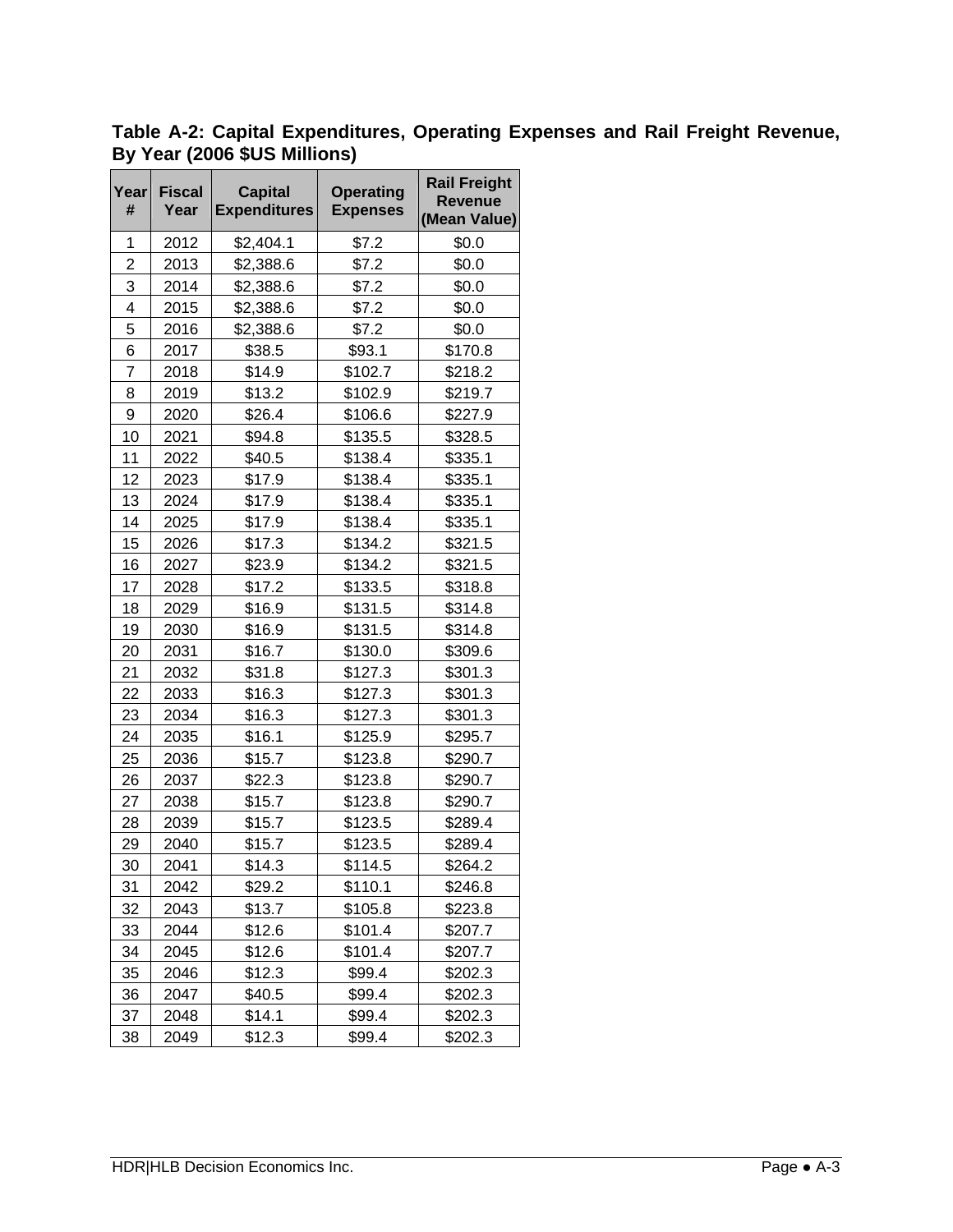**Table A-2: Capital Expenditures, Operating Expenses and Rail Freight Revenue, By Year (2006 \$US Millions) (Cont'd)** 

| Year<br># | <b>Fiscal</b><br>Year | <b>Capital</b><br><b>Expenditures</b> | <b>Operating</b><br><b>Expenses</b> | <b>Rail Freight</b><br><b>Revenue</b><br>(Mean Value) |
|-----------|-----------------------|---------------------------------------|-------------------------------------|-------------------------------------------------------|
| 39        | 2050                  | \$24.9                                | \$99.4                              | \$202.3                                               |
| 40        | 2051                  | \$89.2                                | \$97.5                              | \$194.8                                               |
| 41        | 2052                  | \$34.5                                | \$97.5                              | \$194.8                                               |
| 42        | 2053                  | \$11.8                                | \$97.5                              | \$194.8                                               |
| 43        | 2054                  | \$11.8                                | \$97.5                              | \$194.8                                               |
| 44        | 2055                  | \$11.8                                | \$97.5                              | \$194.8                                               |
| 45        | 2056                  | \$11.8                                | \$97.5                              | \$194.8                                               |
| 46        | 2057                  | \$18.3                                | \$97.5                              | \$194.8                                               |
| 47        | 2058                  | \$11.8                                | \$97.5                              | \$194.8                                               |
| 48        | 2059                  | \$11.8                                | \$97.5                              | \$194.8                                               |
| 49        | 2060                  | \$11.8                                | \$97.5                              | \$194.8                                               |
| 50        | 2061                  | \$11.8                                | \$97.5                              | \$194.8                                               |
|           | Total                 | \$12,937.6                            | \$5,154.3                           | \$11,361.7                                            |

**Source: Financial Model (Crest\_200607020901\_AMG.xls)** 

| Year # | <b>Fiscal</b><br>Year | <b>Most Likely</b><br><b>Value</b> | 10% Lower<br>Value | 10% Upper<br><b>Value</b> |
|--------|-----------------------|------------------------------------|--------------------|---------------------------|
| 1      | 2012                  | \$0.0                              | \$0.0              | \$0.0                     |
| 2      | 2013                  | \$0.0                              | \$0.0              | \$0.0                     |
| 3      | 2014                  | \$0.0                              | \$0.0              | \$0.0                     |
| 4      | 2015                  | \$0.0                              | \$0.0              | \$0.0                     |
| 5      | 2016                  | \$0.0                              | \$0.0              | \$0.0                     |
| 6      | 2017                  | \$16.5                             | \$8.9              | \$20.2                    |
| 7      | 2018                  | \$24.7                             | \$11.5             | \$30.3                    |
| 8      | 2019                  | \$33.0                             | \$14.2             | \$40.4                    |
| 9      | 2020                  | \$33.0                             | \$15.9             | \$40.4                    |
| 10     | 2021                  | \$33.0                             | \$17.7             | \$40.4                    |
| 11     | 2022                  | \$33.0                             | \$17.7             | \$40.4                    |
| 12     | 2023                  | \$33.0                             | \$17.7             | \$40.4                    |
| 13     | 2024                  | \$33.0                             | \$17.7             | \$40.4                    |
| 14     | 2025                  | \$33.0                             | \$17.7             | \$40.4                    |
| 15     | 2026                  | \$33.0                             | \$17.7             | \$40.4                    |
| 16     | 2027                  | \$33.0                             | \$17.7             | \$40.4                    |
| 17     | 2028                  | \$33.0                             | \$17.7             | \$40.4                    |
| 18     | 2029                  | \$33.0                             | \$17.7             | \$40.4                    |
| 19     | 2030                  | \$33.0                             | \$17.7             | \$40.4                    |
| 20     | 2031                  | \$33.0                             | \$17.7             | \$40.4                    |
| 21     | 2032                  | \$33.0                             | \$17.7             | \$40.4                    |
| 22     | 2033                  | \$33.0                             | \$17.7             | \$40.4                    |
| 23     | 2034                  | \$33.0                             | \$17.7             | \$40.4                    |

**Table A-3: Passenger and Autorail Revenues, By Year (2006 \$US Millions)\***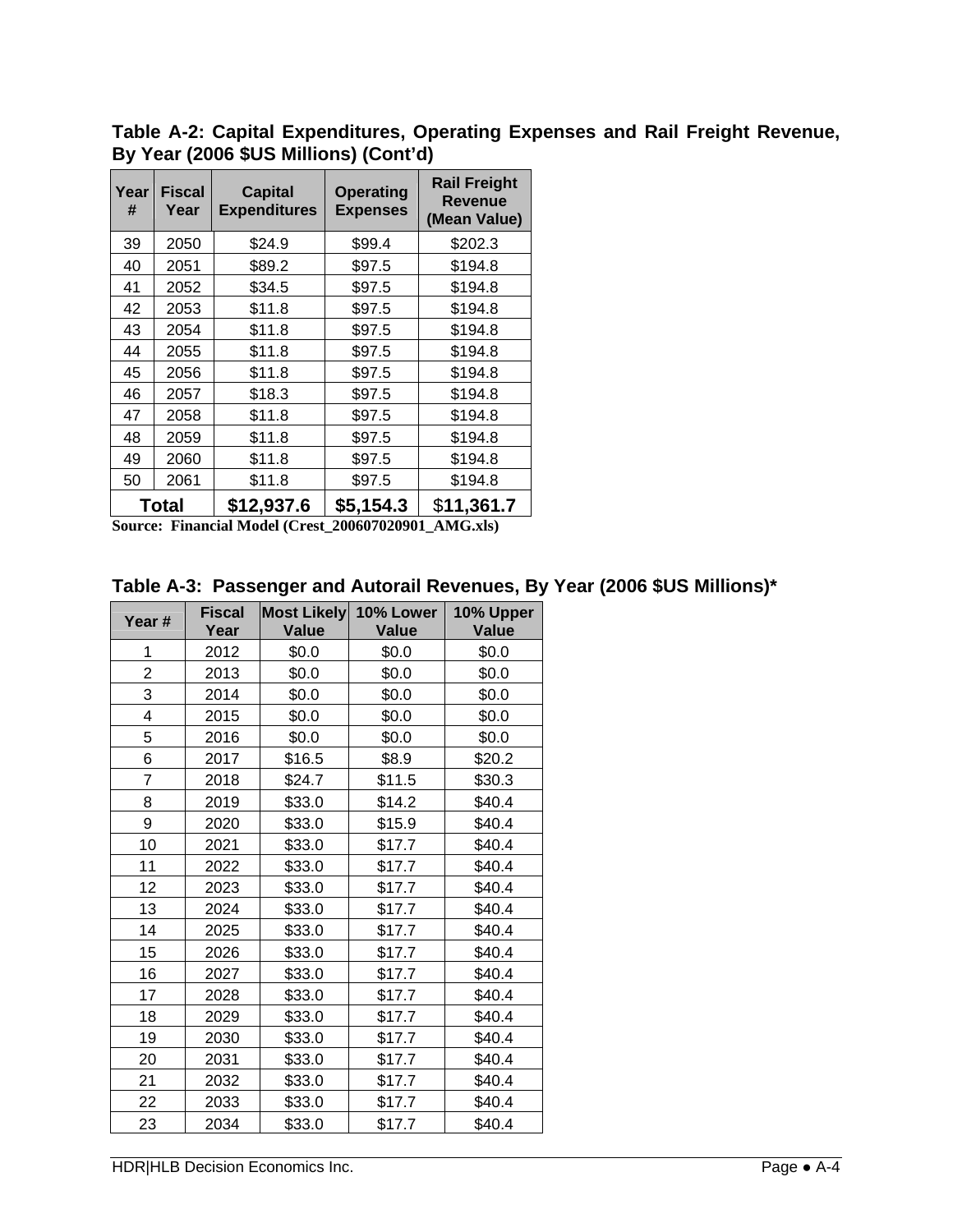| Year # | <b>Fiscal</b> | <b>Most Likely</b> | 10% Lower    | 10% Upper    |
|--------|---------------|--------------------|--------------|--------------|
|        | Year          | <b>Value</b>       | <b>Value</b> | <b>Value</b> |
| 24     | 2035          | \$33.0             | \$17.7       | \$40.4       |
| 25     | 2036          | \$33.0             | \$17.7       | \$40.4       |
| 26     | 2037          | \$33.0             | \$17.7       | \$40.4       |
| 27     | 2038          | \$33.0             | \$17.7       | \$40.4       |
| 28     | 2039          | \$33.0             | \$17.7       | \$40.4       |
| 29     | 2040          | \$33.0             | \$17.7       | \$40.4       |
| 30     | 2041          | \$33.0             | \$17.7       | \$40.4       |
| 31     | 2042          | \$33.0             | \$17.7       | \$40.4       |
| 32     | 2043          | \$33.0             | \$17.7       | \$40.4       |
| 33     | 2044          | \$33.0             | \$17.7       | \$40.4       |
| 34     | 2045          | \$33.0             | \$17.7       | \$40.4       |
| 35     | 2046          | \$33.0             | \$17.7       | \$40.4       |
| 36     | 2047          | \$33.0             | \$17.7       | \$40.4       |
| 37     | 2048          | \$33.0             | \$17.7       | \$40.4       |
| 38     | 2049          | \$33.0             | \$17.7       | \$40.4       |
| 39     | 2050          | \$33.0             | \$17.7       | \$40.4       |
| 40     | 2051          | \$33.0             | \$17.7       | \$40.4       |
| 41     | 2052          | \$33.0             | \$17.7       | \$40.4       |
| 42     | 2053          | \$33.0             | \$17.7       | \$40.4       |
| 43     | 2054          | \$33.0             | \$17.7       | \$40.4       |
| 44     | 2055          | \$33.0             | \$17.7       | \$40.4       |
| 45     | 2056          | \$33.0             | \$17.7       | \$40.4       |
| 46     | 2057          | \$33.0             | \$17.7       | \$40.4       |
| 47     | 2058          | \$33.0             | \$17.7       | \$40.4       |
| 48     | 2059          | \$33.0             | \$17.7       | \$40.4       |
| 49     | 2060          | \$33.0             | \$17.7       | \$40.4       |
| 50     | 2061          | \$33.0             | \$17.7       | \$40.4       |
|        | Total         | \$1,459            | \$776        | \$1,790      |

**Table A-3: Passenger and Autorail Revenues, By Year (2006 \$US Millions)\* (Cont'd)** 

\*Assumes summer service between Vancouver/Fairbanks/Vancouver and winter service between Prince George/Fairbanks/Prince George

**Source: WP A3(f) - Passenger Revenue Model - Mgmt Strategy 1.xls (Klughertz & Associates)**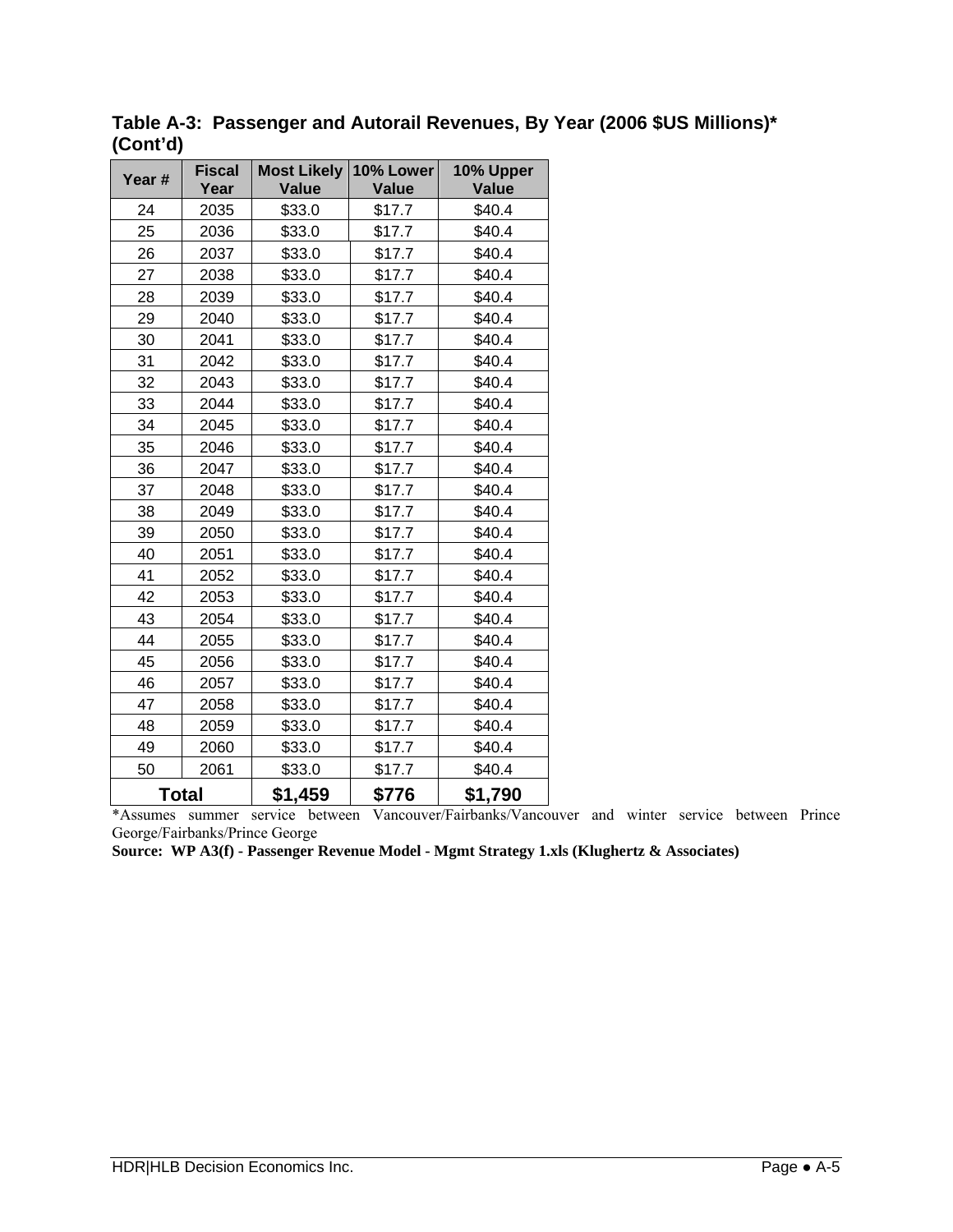| Year #         | <b>Fiscal</b><br>Year | <b>Most</b><br><b>Likely</b><br><b>Value</b> | 10% Lower<br><b>Value</b> | 10%<br><b>Upper</b><br><b>Value</b> |
|----------------|-----------------------|----------------------------------------------|---------------------------|-------------------------------------|
| 1              | 2012                  | \$0.0                                        | \$0.0                     | \$0.0                               |
| $\overline{2}$ | 2013                  | \$0.0                                        | \$0.0                     | \$0.0                               |
| 3              | 2014                  | \$0.0                                        | \$0.0                     | \$0.0                               |
| 4              | 2015                  | \$0.0                                        | \$0.0                     | \$0.0                               |
| 5              | 2016                  | \$0.0                                        | \$0.0                     | \$0.0                               |
| 6              | 2017                  | \$1.4                                        | \$1.1                     | \$1.8                               |
| 7              | 2018                  | \$1.6                                        | \$1.2                     | \$2.0                               |
| 8              | 2019                  | \$1.8                                        | \$1.3                     | \$2.2                               |
| 9              | 2020                  | \$1.8                                        | \$1.3                     | \$2.2                               |
| 10             | 2021                  | \$1.8                                        | \$1.3                     | \$2.2                               |
| 11             | 2022                  | \$1.8                                        | \$1.3                     | \$2.2                               |
| 12             | 2023                  | \$1.8                                        | \$1.3                     | \$2.2                               |
| 13             | 2024                  | \$1.8                                        | \$1.3                     | \$2.2                               |
| 14             | 2025                  | \$1.8                                        | \$1.3                     | \$2.2                               |
| 15             | 2026                  | \$1.8                                        | \$1.3                     | \$2.2                               |
| 16             | 2027                  | \$1.8                                        | \$1.3                     | \$2.2                               |
| 17             | 2028                  | \$1.8                                        | \$1.3                     | \$2.2                               |
| 18             | 2029                  | \$1.8                                        | \$1.3                     | \$2.2                               |
| 19             | 2030                  | \$1.8                                        | \$1.3                     | \$2.2                               |
| 20             | 2031                  | \$1.8                                        | \$1.3                     | \$2.2                               |
| 21             | 2032                  | \$1.8                                        | \$1.3                     | \$2.2                               |
| 22             | 2033                  | \$1.8                                        | \$1.3                     | \$2.2                               |
| 23             | 2034                  | \$1.8                                        | \$1.3                     | \$2.2                               |
| 24             | 2035                  | \$1.8                                        | \$1.3                     | \$2.2                               |
| 25             | 2036                  | \$1.8                                        | \$1.3                     | \$2.2                               |
| 26             | 2037                  | \$1.8                                        | \$1.3                     | \$2.2                               |
| 27             | 2038                  | \$1.8                                        | \$1.3                     | \$2.2                               |
| 28             | 2039                  | \$1.8                                        | \$1.3                     | \$2.2                               |
| 29             | 2040                  | \$1.8                                        | \$1.3                     | \$2.2                               |
| 30             | 2041                  | \$1.8                                        | \$1.3                     | \$2.2                               |
| 31             | 2042                  | \$1.8                                        | \$1.3                     | \$2.2                               |
| 32             | 2043                  | \$1.8                                        | \$1.3                     | \$2.2                               |
| 33             | 2044                  | \$1.8                                        | \$1.3                     | \$2.2                               |
| 34             | 2045                  | \$1.8                                        | \$1.3                     | \$2.2                               |
| 35             | 2046                  | \$1.8                                        | \$1.3                     | \$2.2                               |
| 36             | 2047                  | \$1.8                                        | \$1.3                     | \$2.2                               |
| 37             | 2048                  | \$1.8                                        | \$1.3                     | \$2.2                               |
| 38             | 2049                  | \$1.8                                        | \$1.3                     | \$2.2                               |
| 39             | 2050                  | \$1.8                                        | \$1.3                     | \$2.2                               |
| 40             | 2051                  | \$1.8                                        | \$1.3                     | \$2.2                               |
| 41             | 2052                  | \$1.8                                        | \$1.3                     | \$2.2                               |
| 42             | 2053                  | \$1.8                                        | \$1.3                     | \$2.2                               |
| 43             | 2054                  | \$1.8                                        | \$1.3                     | \$2.2                               |

**Table A-4: Track Revenues, By Year (2006 \$US Millions)\***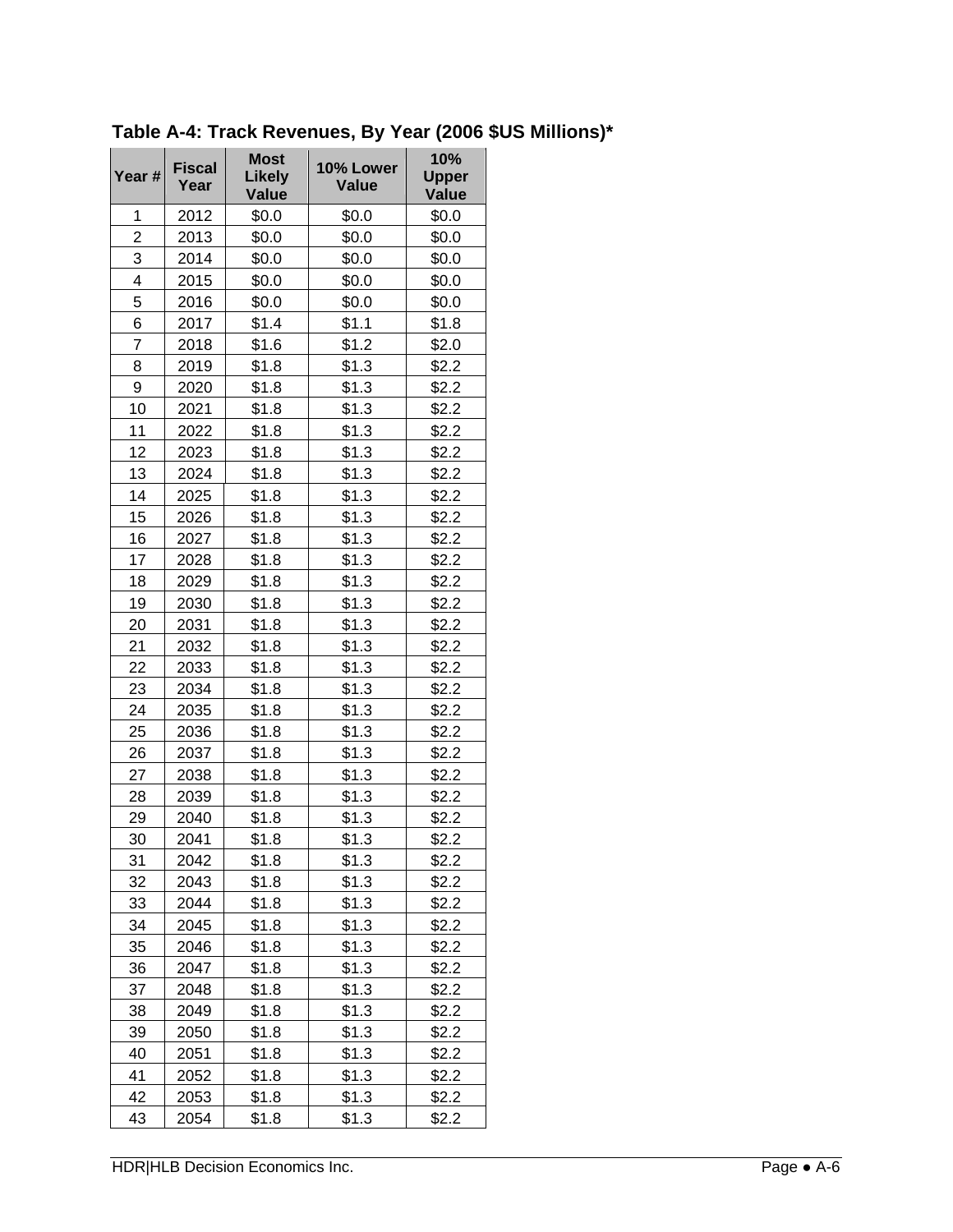| Year # | <b>Fiscal</b><br>Year | <b>Most</b><br><b>Likely</b><br><b>Value</b> | 10% Lower<br>Value | 10%<br><b>Upper</b><br><b>Value</b> |
|--------|-----------------------|----------------------------------------------|--------------------|-------------------------------------|
| 44     | 2055                  | \$1.8                                        | \$1.3              | \$2.2                               |
| 45     | 2056                  | \$1.8                                        | \$1.3              | \$2.2                               |
| 46     | 2057                  | \$1.8                                        | \$1.3              | \$2.2                               |
| 47     | 2058                  | \$1.8                                        | \$1.3              | \$2.2                               |
| 48     | 2059                  | \$1.8                                        | \$1.3              | \$2.2                               |
| 49     | 2060                  | \$1.8                                        | \$1.3              | \$2.2                               |
| 50     | 2061                  | \$1.8                                        | \$1.3              | \$2.2                               |
| Total  |                       | \$80.3                                       | \$60.2             | \$100.4                             |

**Table A-4: Track Revenues, By Year (2006 \$US Millions)\* (Cont'd)** 

\*Assumes summer service between Whitehorse/Fairbanks/Whitehorse

**Source: WP A3(f) - Passenger Revenue Model - Mgmt Strategy 1.xls (Klughertz & Associates)** 

**Table A-5: Incremental ACRL Freight Revenue (Metz) – By Year (2006 \$US Millions)** 

| Year<br>#      | <b>Fiscal</b><br>Year | <b>Mean</b> | 10% Lower | 10% Upper |
|----------------|-----------------------|-------------|-----------|-----------|
| 1              | 2012                  | \$0.0       | \$0.0     | \$0.0     |
| 2              | 2013                  | \$0.0       | \$0.0     | \$0.0     |
| 3              | 2014                  | \$0.0       | \$0.0     | \$0.0     |
| 4              | 2015                  | \$0.0       | \$0.0     | \$0.0     |
| 5              | 2016                  | \$0.0       | \$0.0     | \$0.0     |
| 6              | 2017                  | \$123.1     | \$61.5    | \$187.8   |
| $\overline{7}$ | 2018                  | \$123.1     | \$61.5    | \$187.8   |
| 8              | 2019                  | \$123.1     | \$61.5    | \$187.8   |
| 9              | 2020                  | \$123.1     | \$61.5    | \$187.8   |
| 10             | 2021                  | \$123.1     | \$61.5    | \$187.8   |
| 11             | 2022                  | \$123.1     | \$61.5    | \$187.8   |
| 12             | 2023                  | \$123.1     | \$61.5    | \$187.8   |
| 13             | 2024                  | \$123.1     | \$61.5    | \$187.8   |
| 14             | 2025                  | \$123.1     | \$61.5    | \$187.8   |
| 15             | 2026                  | \$123.1     | \$61.5    | \$187.8   |
| 16             | 2027                  | \$123.1     | \$61.5    | \$187.8   |
| 17             | 2028                  | \$123.1     | \$61.5    | \$187.8   |
| 18             | 2029                  | \$123.1     | \$61.5    | \$187.8   |
| 19             | 2030                  | \$123.1     | \$61.5    | \$187.8   |
| 20             | 2031                  | \$123.1     | \$61.5    | \$187.8   |
| 21             | 2032                  | \$123.1     | \$61.5    | \$187.8   |
| 22             | 2033                  | \$123.1     | \$61.5    | \$187.8   |
| 23             | 2034                  | \$123.1     | \$61.5    | \$187.8   |
| 24             | 2035                  | \$123.1     | \$61.5    | \$187.8   |
| 25             | 2036                  | \$123.1     | \$61.5    | \$187.8   |
| 26             | 2037                  | \$123.1     | \$61.5    | \$187.8   |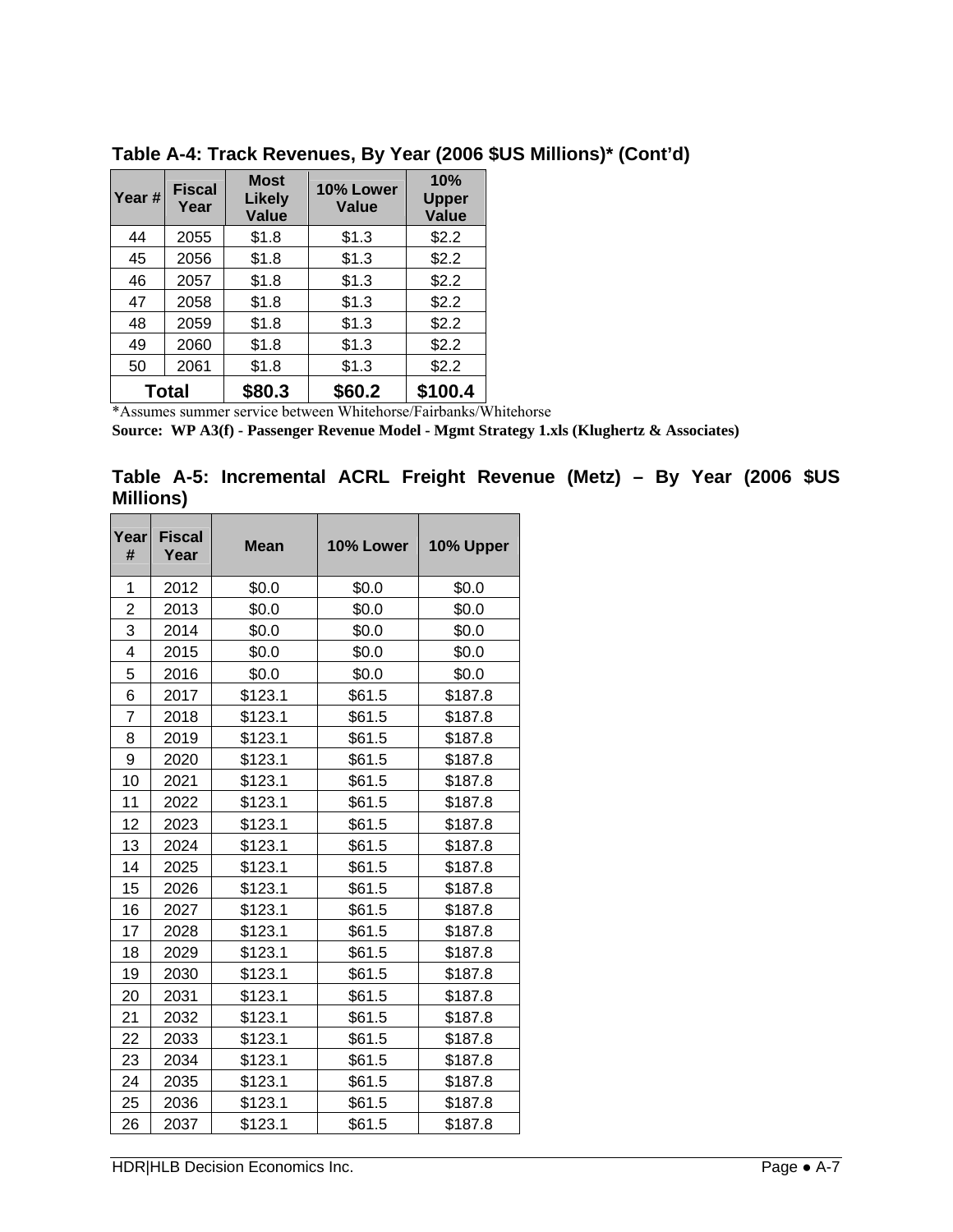| Year<br># | <b>Fiscal</b><br>Year | <b>Mean</b> | 10% Lower | 10% Upper |
|-----------|-----------------------|-------------|-----------|-----------|
| 27        | 2038                  | \$123.1     | \$61.5    | \$187.8   |
| 28        | 2039                  | \$123.1     | \$61.5    | \$187.8   |
| 29        | 2040                  | \$123.1     | \$61.5    | \$187.8   |
| 30        | 2041                  | \$123.1     | \$61.5    | \$187.8   |
| 31        | 2042                  | \$123.1     | \$61.5    | \$187.8   |
| 32        | 2043                  | \$123.1     | \$61.5    | \$187.8   |
| 33        | 2044                  | \$123.1     | \$61.5    | \$187.8   |
| 34        | 2045                  | \$123.1     | \$61.5    | \$187.8   |
| 35        | 2046                  | \$123.1     | \$61.5    | \$187.8   |
| 36        | 2047                  | \$123.1     | \$61.5    | \$187.8   |
| 37        | 2048                  | \$123.1     | \$61.5    | \$187.8   |
| 38        | 2049                  | \$123.1     | \$61.5    | \$187.8   |
| 39        | 2050                  | \$123.1     | \$61.5    | \$187.8   |
| 40        | 2051                  | \$123.1     | \$61.5    | \$187.8   |
| 41        | 2052                  | \$123.1     | \$61.5    | \$187.8   |
| 42        | 2053                  | \$123.1     | \$61.5    | \$187.8   |
| 43        | 2054                  | \$123.1     | \$61.5    | \$187.8   |
| 44        | 2055                  | \$123.1     | \$61.5    | \$187.8   |
| 45        | 2056                  | \$123.1     | \$61.5    | \$187.8   |
| 46        | 2057                  | \$0.0       | \$0.0     | \$0.0     |
| 47        | 2058                  | \$0.0       | \$0.0     | \$0.0     |
| 48        | 2059                  | \$0.0       | \$0.0     | \$0.0     |
| 49        | 2060                  | \$0.0       | \$0.0     | \$0.0     |
| 50        | 2061                  | \$0.0       | \$0.0     | \$0.0     |
|           | Total                 | \$4,922.7   | \$2,459   | \$7,512   |

**Table A-5: Incremental ACRL Freight Revenue (Metz) – By Year (2006 \$US Millions) (Cont'd)** 

#### **Source: Dr. Metz**

Note: HDR|HLB allocated Dr. Metz's estimates of incremental freight to the ACRL and other rail systems. This allocation was done using ACRL track length, and average distance from Alaska, Yukon, and Northern B.C. to Chicago. The revenue per ton-mile of mineral freight came from the financial model.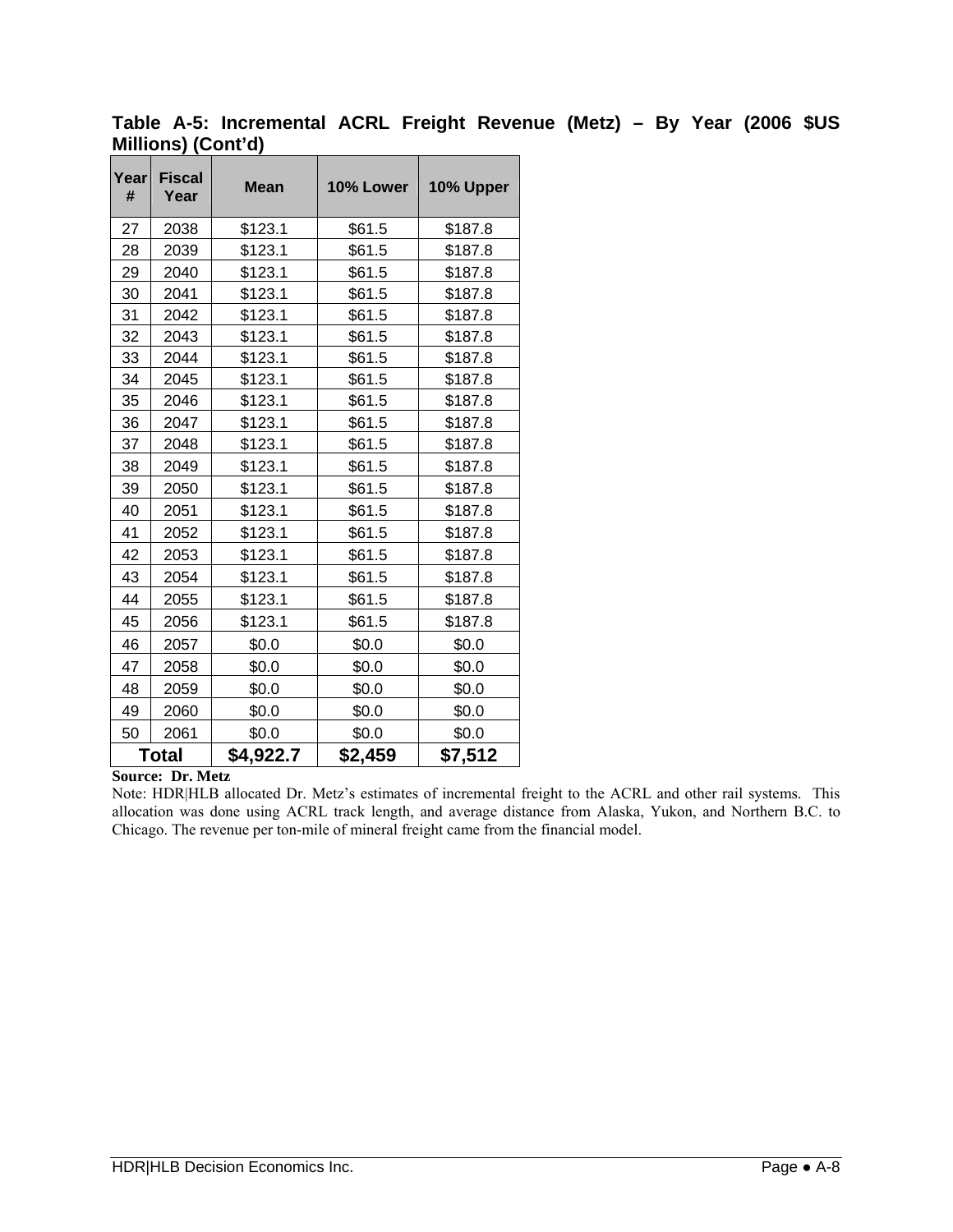### **APPENDIX B**

Table B-1 below lists the economic development impacts (side benefits) as reported by Informetrica. These economic development impacts are listed as side benefits because they may contain useful information for the state/province, but are not appropriate for CBA analysis because they are considered transfers (as opposed to net benefits to society).

Table B-1 shows that direct construction employment impacts from the ACRL project would result in 67,200 person-years of jobs. Of that, 58,000 would be in Canada shifting approximately US\$2.4 Billion to direct construction labor income. Total ongoing operations and maintenance employment for the ACRL would be 490 FTE's, resulting in a total wage bill of approximately US\$ 44.1 Million per year. Indirect and induced construction employment would yield 152,300 person-years of jobs. Of that, 133,600 would be in Canada shifting approximately \$9.4 Billion to indirect and induced construction labor income. The amount of tourism revenue related to the ACRL is expected to be about US \$30 Million per year.

| <b>Benefit</b><br>Category | <b>Side Benefit Name</b>                                          | <b>Benefit Name</b>                                                                         | Total<br>Project | <b>Alaska</b> | <b>Rest of US</b> | Canada               | Yukon  | <b>British</b><br><b>Columbia</b> | <b>Rest of</b><br>Canada |
|----------------------------|-------------------------------------------------------------------|---------------------------------------------------------------------------------------------|------------------|---------------|-------------------|----------------------|--------|-----------------------------------|--------------------------|
|                            | <b>Direct Construction</b><br><b>Employment Impacts</b>           | Increase in Direct<br>Construction Jobs                                                     | 67,200           | 9,200         |                   | 58,000               | 33,000 | 25,000                            |                          |
|                            |                                                                   | Increase in Direct<br><b>Construction Labor</b><br>Income over 5 Years                      |                  |               |                   | \$2.4 $B^1$          |        |                                   |                          |
|                            | <b>Ongoing Operations</b>                                         | Number of FTE's                                                                             | 490              |               |                   |                      |        |                                   |                          |
|                            | and Maintenance<br><b>Employment Impacts</b>                      | <b>Total Wage Bill</b>                                                                      | \$44.1 M         |               |                   |                      |        |                                   |                          |
| Economic<br>Development    | Indirect and Induced<br>Construction<br><b>Employment Impacts</b> | Increase in Indirect<br>and Induced<br>Construction Jobs                                    | 152,300          | 5,700         | 13,000            | 133,600              | 21,800 | 35,700                            | 76,100                   |
|                            |                                                                   | Increase in Indirect<br>and Induced<br><b>Construction Labor</b><br>Income over 10<br>Years |                  |               |                   | \$9.4 B <sup>1</sup> |        |                                   |                          |
|                            | <b>Tourism Related</b><br>Employment Impacts                      | <b>Tourism Revenue</b><br>Per Year                                                          | \$30.0 M         |               |                   |                      |        |                                   |                          |

<sup>1</sup> These figures were multiplied by 0.85 to convert from Canadian to US dollars.

**Source: Informetrica Limited, Alaska-Canada Rail Link Strategic Environmental Assessment: Canadian Economic Impacts Final Report D1.c (August 2006).**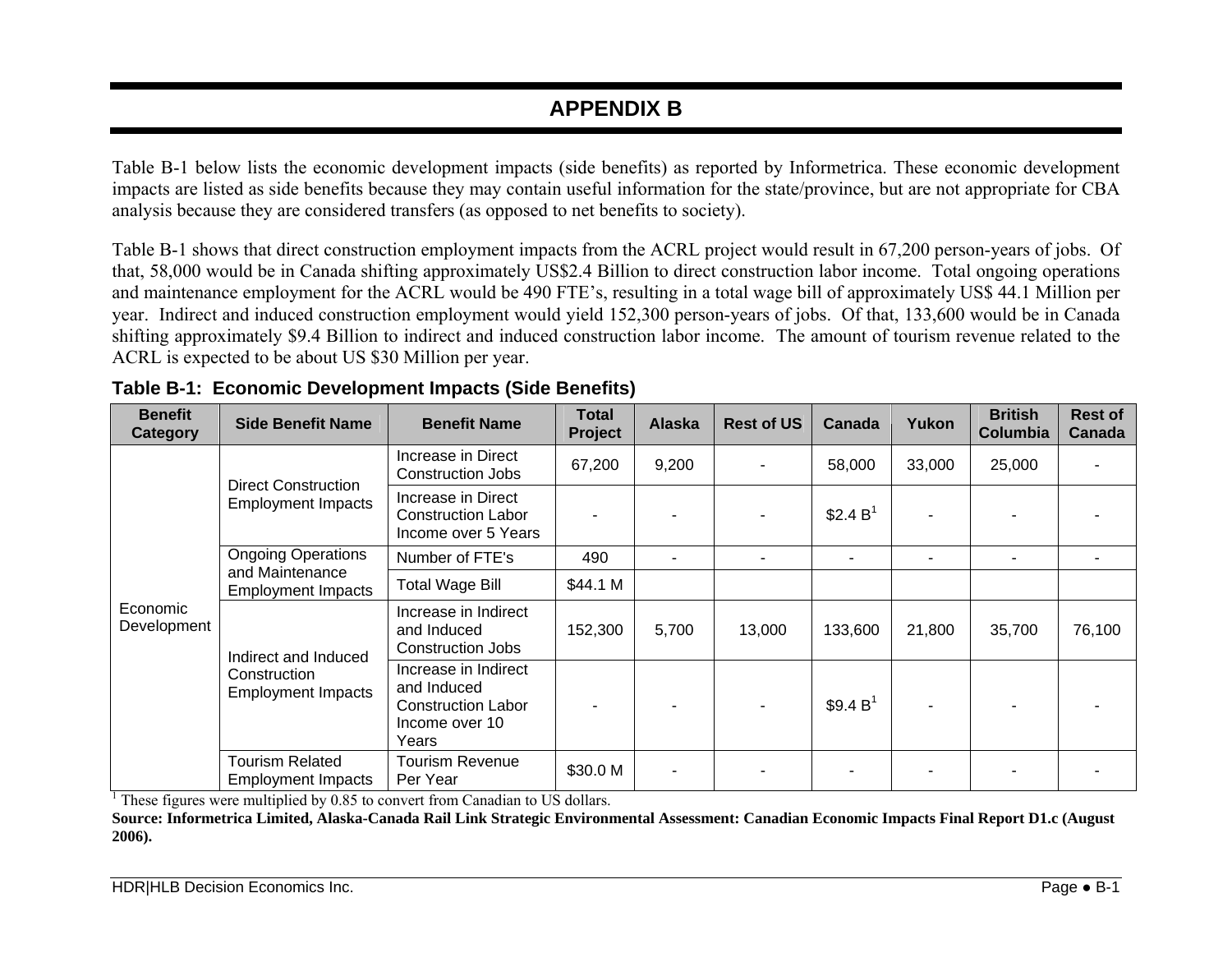## **APPENDIX C**

Table C-1 provides a list of ACRL documents provided to HDR|HLB. All documents relevant for CBA were leveraged in the development of the CBA framework.

| # | <b>Document Filename</b>                               | <b>Document Title</b>                                                                                                                                                                                            | <b>Document Date</b> | Author(s)                                          |
|---|--------------------------------------------------------|------------------------------------------------------------------------------------------------------------------------------------------------------------------------------------------------------------------|----------------------|----------------------------------------------------|
|   | <b>ACRL Feasibility Analysis Outlook</b><br>082406.pdf | Financial Analysis Workshop -<br>Project Update                                                                                                                                                                  | July 6, 2006         | Ernst & Young Orenda/<br>Macquarie/Partnerships BC |
| 2 | ACRL Financial Analysis Stage 1 082406.pdf             | Financial Analysis Workshop -<br>Project Update                                                                                                                                                                  | July 6, 2006         | Ernst & Young Orenda                               |
| 3 | ACRL Financial Analysis Stage 2 082406.pdf             | Stage 2 Financial Analysis<br>Workshop - Management Working<br>Group                                                                                                                                             | August 24, 2006      | Macquarie                                          |
| 4 | Alaska Canada Rail Link Benefits Summary<br>080806.doc | Alaska Canada Rail Link -<br>Summary of Benefits to Alaska                                                                                                                                                       | July 26, 2006        | <b>Paul Metz</b>                                   |
| 5 | Alaska Canada Rail Link Refined Metal<br>Freight.doc   | Alaska Canada Rail Link Project:<br>Metallic Mineral Resources in<br>Alaska, Yukon, and British<br>Columbia<br>And Railroad Freight Estimates for<br>the Connection Between Alaska<br>and the Contiguous States. | August 8, 2006       | Paul Metz                                          |
| 6 | Cost of Service Estimation. Pdf                        | Alaska Canada Rail Link Study:<br>Phased Multimodal Integration -<br>Work Package B3(f) - Cost of<br><b>Service Estimation</b>                                                                                   | August 2006          | Banjar Management Inc., CH2M<br>Hill Canada Ltd.   |
|   | Life Cycle Capital Cost Estimation.pdf                 | Alaska Canada Rail Link Study:<br>Phased Multimodal Integration -<br>Work Package B3(b) - Life Cycle<br><b>Capital Cost Estimation</b>                                                                           | August 2006          | Banjar Management Inc., CH2M<br>Hill Canada Ltd.   |

**Table C-1: List of ACRL Documents Provided to HDR|HLB**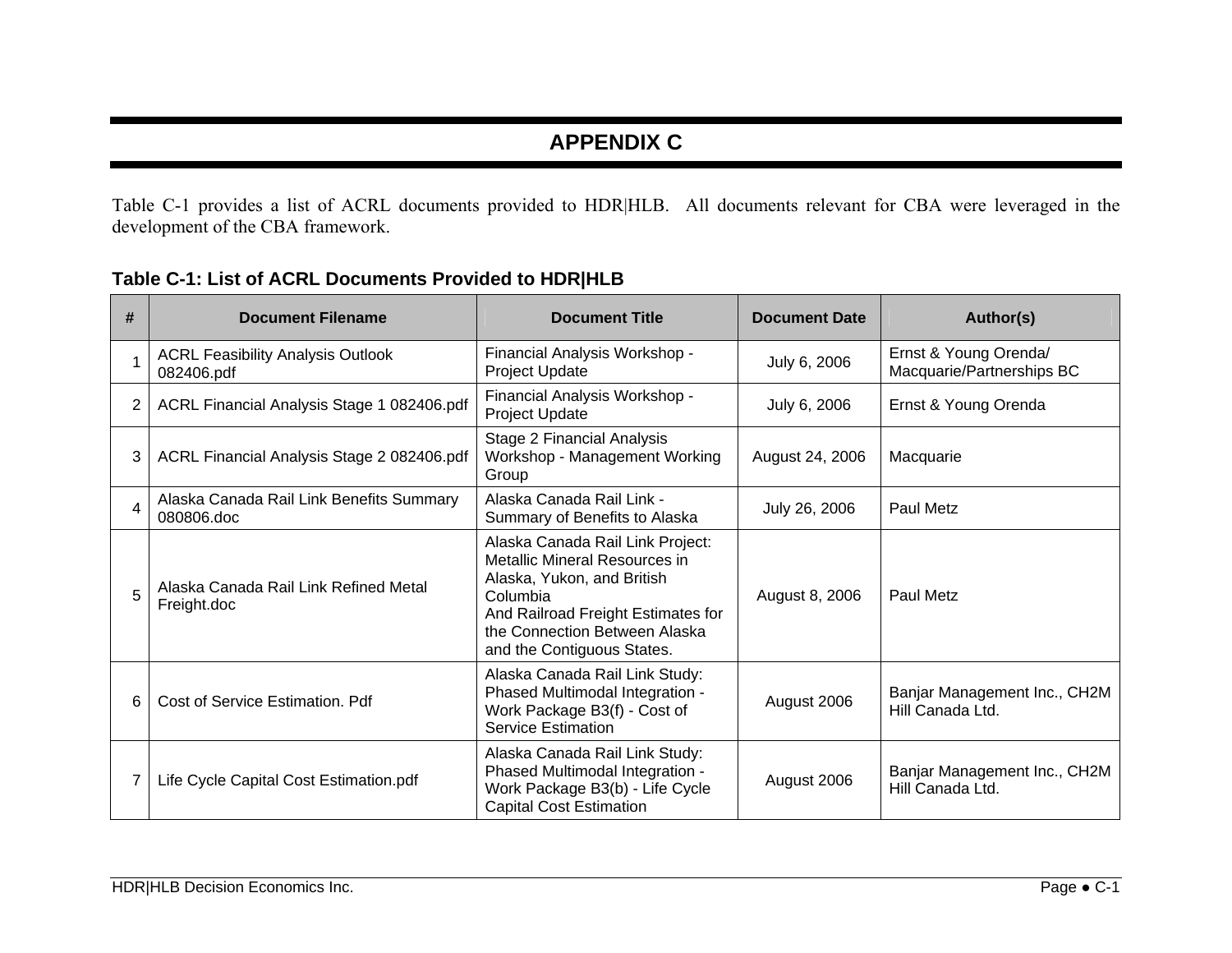| #            | <b>Document Title</b><br><b>Document Filename</b>                               |                                                                                                                                             | <b>Document Date</b> | Author(s)                                                                                                                                        |
|--------------|---------------------------------------------------------------------------------|---------------------------------------------------------------------------------------------------------------------------------------------|----------------------|--------------------------------------------------------------------------------------------------------------------------------------------------|
| $\mathsf{R}$ | <b>Life Cycle Operating Expenses</b><br>Estimation.pdf                          | Alaska Canada Rail Link Study:<br>Phased Multimodal Integration -<br>Work Package B3(d) - Life Cycle<br><b>Operating Expense Estimation</b> | August 2006          | Banjar Management Inc., CH2M<br>Hill Canada Ltd.                                                                                                 |
| 9            | <b>Strategic Environmental Assessment -</b><br>Canadian Economic Impact .pdf    | Alaska Canada Rail Link -<br><b>Strategic Environmental</b><br>Assessment: Canadian Economic<br>Impacts - Final Report D1.c                 | August 2006          | Informetrica (M.C. McCracken,<br>Charles Saunders, Abeer Reza)                                                                                   |
| 10           | <b>Strategic Environmental Assessment -</b><br>Overview of Economic Impacts.pdf | Alaska Canada Rail Link -<br><b>Strategic Environmental</b><br>Assessment: Overview of<br>Economic Impacts - Final Report<br>D1.c           | August 2006          | Informetrica Ltd.(M.C.<br>McCracken, Charles Saunders,<br>Abeer Reza), and Information<br>Insights (Brian Rogers, Jana<br>Peirce, Charles Ermer) |
| 11           | <b>Traffic Data Development for Resource</b><br>Projects.pdf                    | Alaska Canada Rail Link: Traffic<br>Data Development for Resource<br>Projects - Work Package: A-1(B)                                        | January 30, 2006     | <b>QGI Consulting</b>                                                                                                                            |
| 12           | YK and BC Mining Sector Activity.pdf                                            | Projected Yukon and BC Mining<br>Sector Activity arising from the<br>Development of the Alaska-<br>Canada Rail Link                         | August 4, 2006       | Yukon Economic Development<br>(Geoff Bradshaw, Mike Burke,<br>Ken Galambos, Derek Parker)                                                        |
| 13           | WP#6_EconDevYukon.doc                                                           | <b>Economic Development</b><br>Opportunities arising in Yukon from<br>ACRL: Working Paper #6                                                | <b>July 2006</b>     | Informetrica (Mike McCracken,<br><b>Charles Saunders)</b>                                                                                        |
| 14           | ACRL Risk Opportunity Sheets 041406.xls                                         | Risk/Opportunities Assessment -<br>Market Analysis, Environmental<br>Regulatory Approvals & Technical                                       | April 14, 2006       | N/A                                                                                                                                              |
| 15           | Copy of EcDev Tier II and III Final Aug 9.xls                                   | Tier 2 and Tier 3 Mining                                                                                                                    | August 9, 2006       | Yukon Economic Development?                                                                                                                      |
| 16           | Copy of Phase2_Financial<br>Model_Base_Case_DRAFT.xls                           | Financial Model (includes cost and<br>freight revenues)                                                                                     | N/A                  | Innovative Scheduling?                                                                                                                           |

## **Table C-1 (Cont'd): List of ACRL Documents Provided to HDR|HLB**